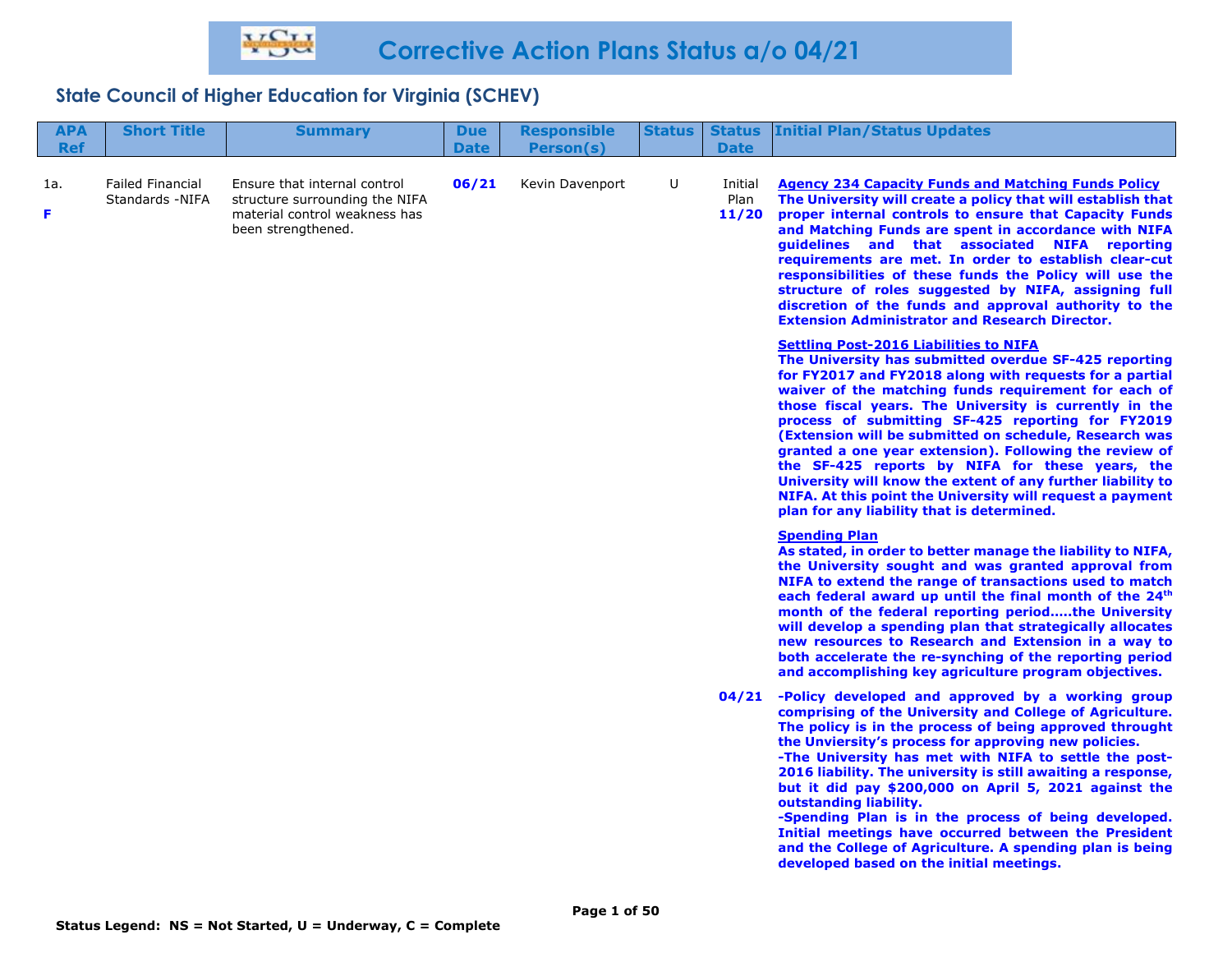# **State Council of Higher Education for Virginia (SCHEV)**

| <b>APA</b> | <b>Short Title</b>                                           | <b>Summary</b>                                                                                                                                                                                                | <b>Due</b>  | <b>Responsible</b> | <b>Status</b> | <b>Status</b>                           | <b>Initial Plan/Status Updates</b>                                                                                                                                                                                                                                                                                                                                                                                                                                                                                                                                                                                                                                                                                                                                                                                                                                                                                                                                                                                                                                                                                                                                                      |
|------------|--------------------------------------------------------------|---------------------------------------------------------------------------------------------------------------------------------------------------------------------------------------------------------------|-------------|--------------------|---------------|-----------------------------------------|-----------------------------------------------------------------------------------------------------------------------------------------------------------------------------------------------------------------------------------------------------------------------------------------------------------------------------------------------------------------------------------------------------------------------------------------------------------------------------------------------------------------------------------------------------------------------------------------------------------------------------------------------------------------------------------------------------------------------------------------------------------------------------------------------------------------------------------------------------------------------------------------------------------------------------------------------------------------------------------------------------------------------------------------------------------------------------------------------------------------------------------------------------------------------------------------|
| <b>Ref</b> |                                                              |                                                                                                                                                                                                               | <b>Date</b> | Person(s)          |               | <b>Date</b>                             |                                                                                                                                                                                                                                                                                                                                                                                                                                                                                                                                                                                                                                                                                                                                                                                                                                                                                                                                                                                                                                                                                                                                                                                         |
| 1b.<br>F   | <b>Failed Financial</b><br>Standards- Accounts<br>Receivable | Ensure Accounts Receivable are aggressively 12/21<br>pursed in orded to collect and timely written-<br>off.                                                                                                   |             | Kevin Davenport    | $\cup$        | Initial Plan •<br>11/20<br>04/21        | Hire temporary staff to fill in current staffing gaps<br><b>Ensure existing procedures are followed:</b><br>$\bullet$<br><b>Fill vacant collections positions:</b><br><b>Follow new collections timeline</b><br>Temporary staff has been hired. The university has under contract<br>the former Bursar and a former collections analyst.                                                                                                                                                                                                                                                                                                                                                                                                                                                                                                                                                                                                                                                                                                                                                                                                                                                |
|            |                                                              |                                                                                                                                                                                                               |             |                    |               |                                         | The Bursar is responsible for ensuring existing procedures are<br>٠<br>followed.<br>Vacant collections positions are being filled. The current supervisor<br>over the area has submitted personnel action forms to fill a vacant<br>collections position and a separate part-time position.<br>A collections timeline was developed based on existing procedures. The<br>Bursar will be responsible for ensuring the timeline is being followed.                                                                                                                                                                                                                                                                                                                                                                                                                                                                                                                                                                                                                                                                                                                                        |
| 2a.<br>PI  | <b>Student Enrollment</b><br>measures                        | Performance Measure 1 (PM1) (in-state 06/24<br>undergraduate headcount enrollment) will<br>meet at least 95% of its State-council-<br>approved biennial projections for in-state<br>undergraduate enrollment. |             | Dr. Palm           | U             | Initial Plan<br>11/20                   | A new strageic plan was implemented which focuses on enhancing<br>enrollment through the development of new innovative degree programs,<br>online degree programs and certificates. This includes the following:<br>Ι.<br>Implementation of a university-wide comprehensive<br>academic success plan;<br>Actively engaging all students through a high-tech and high<br>11.<br>touch tailored service based on profile analysis;<br>III.<br>Supplemental instructional programs to support students'<br>academic progress and progression;<br>Implementation of academic support counselors and<br>IV.<br>graduation specialist in each College;<br>Engage in data analytics to identify effective strategies that<br>v.<br>support student success; and<br>Integrate increased access to academic advisement<br>VI.<br>through the use of technology.<br>Each of these initiatives are designed to aid in strategically increasing our<br>enrollment, in particular, our in-state undergraduate enrollment, and aid in<br>the successful retention of our students.<br>ONGOING New calculations will be submitted to SCHEV in May 2021 and<br>collected data will be reviewed in 2023. |
| 2b.<br>PI  | <b>Student Enrollment</b><br>measures                        | PM2(in-state bachelor degree awards) will<br>meet at least 95% of its State Council-<br>approved biennial projections for the number<br>of in-state associate and bachelor degree<br>awards                   | 06/24       | Dr. Palm           | U             | 04/21<br>Initial Plan<br>11/20<br>04/21 | Revisit the process for estimating targets to identify more accurate and<br>attainable targets we have engaged in in-depth analysis of our trends and<br>have reevaluate the basis for these projections. We are also working<br>directly with the SCHEV IR team as we continue to refine our predictive<br>analytics. In addition, the institution has ramped our Out-In-Four efforts to<br>improve graduation rates. We are leveraging technology and an early alert<br>system to assist with monitoring student progression toward graduation.<br>The university advisement technology and 3 degree audit system<br>(DegreeWorks) is routinely monitored and updated with the most accurate<br>degree completion information.<br>ONGOING New calculations will be submitted to SCHEV in May 2021 and<br>collected data will be reviewed in 2023.                                                                                                                                                                                                                                                                                                                                     |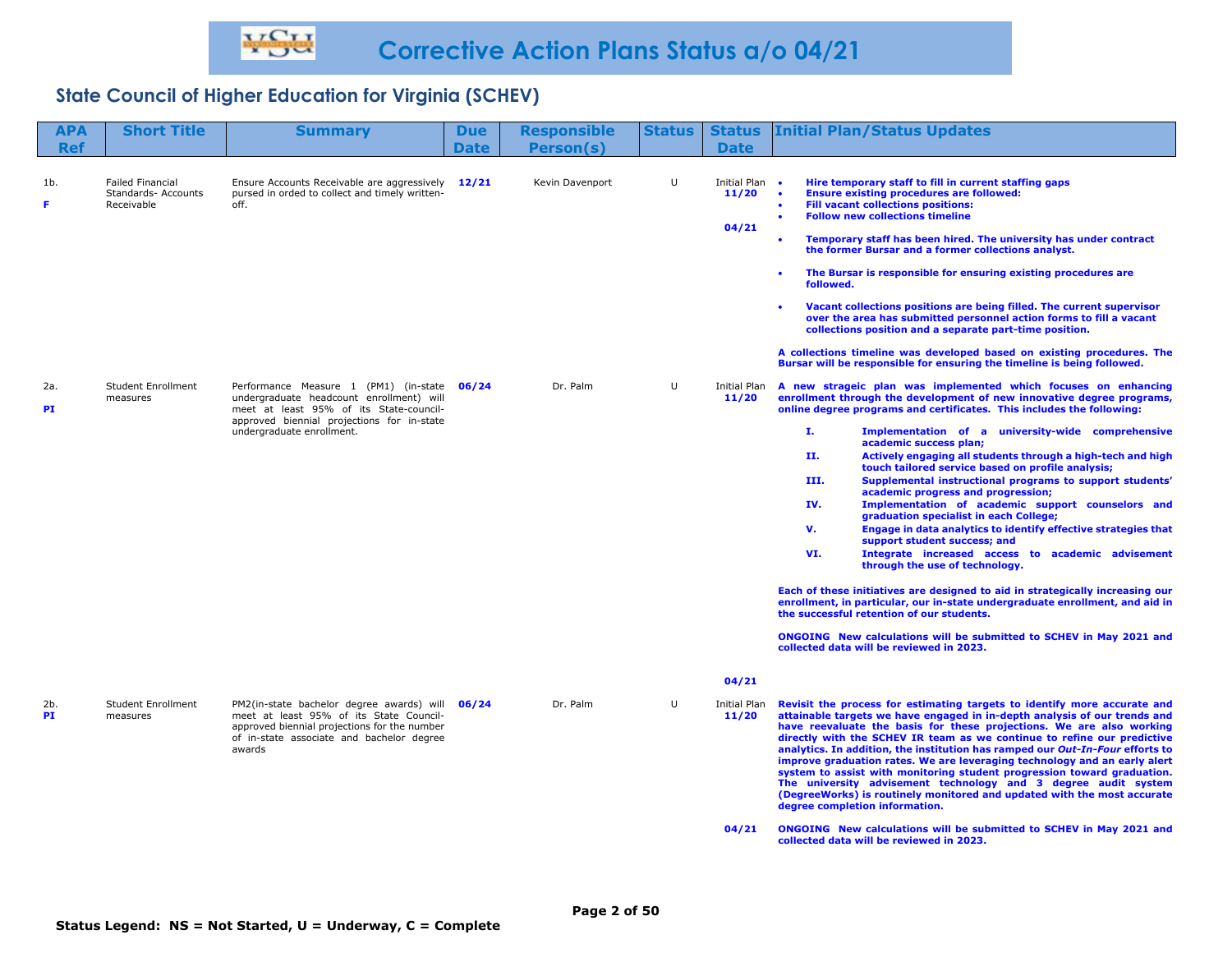## **State Council of Higher Education for Virginia (SCHEV)**

| <b>APA</b><br><b>Ref</b> | <b>Short Title</b> | <b>Summary</b>                                                                                                                                                                                                                                                                                                                     | <b>Due</b><br><b>Date</b> | <b>Responsible</b><br>Person(s) | <b>Status</b> | <b>Status</b><br><b>Date</b>      | <b>Initial Plan/Status Updates</b>                                                                                                                                                                                                                                                                                                                                                                                                                                                                                                                                                                                                                                                                                                                                                                                                                                                                                                                                                                                                                                                                                                                         |
|--------------------------|--------------------|------------------------------------------------------------------------------------------------------------------------------------------------------------------------------------------------------------------------------------------------------------------------------------------------------------------------------------|---------------------------|---------------------------------|---------------|-----------------------------------|------------------------------------------------------------------------------------------------------------------------------------------------------------------------------------------------------------------------------------------------------------------------------------------------------------------------------------------------------------------------------------------------------------------------------------------------------------------------------------------------------------------------------------------------------------------------------------------------------------------------------------------------------------------------------------------------------------------------------------------------------------------------------------------------------------------------------------------------------------------------------------------------------------------------------------------------------------------------------------------------------------------------------------------------------------------------------------------------------------------------------------------------------------|
| 2c.<br><b>PI</b>         | measures           | Student Enrollment PM3(in-state STEM-H bachelor<br>degree awards) will meet at least<br>95% of its State Council-approved<br>biennial projections for the<br>number of in-state STEM-H<br>associate and bachelor degree<br>awards                                                                                                  | 06/24                     | Dr. Palm                        | U             | Initial<br>Plan<br>11/20<br>04/21 | We anticipate that our Out-In-Four efforts to improve<br>graduation rates for all students including our STEM-H<br>students. The early alert system will be used to with<br>monitoring STEM-H students' progression toward<br>graduation. In addition, we believe that our new<br>initiatives with the Tech Talent Pipeline and IPPA will<br>help increase the number of in-state STEM-H bachelor<br>degree students and degrees awarded by the institution.<br><b>ONGOING New calculations will be submitted to SCHEV</b>                                                                                                                                                                                                                                                                                                                                                                                                                                                                                                                                                                                                                                 |
| 2d.<br><b>PI</b>         | measures           | Student Enrollment PM5 (in-state bachelor degrees<br>awarded to students from<br>underrepresented populations<br>will meet at least 95% of its<br>State Council-approved biennial<br>projections for the number of in-<br>state, upper level-sophomore<br>level for two-year institutions and<br>junior and senior level for four- | 06/24                     | Dr. Palm                        | U             | Initial<br>Plan<br>11/20          | in May 2021 and collected data will be reviewed in 2023.<br><i>institution</i><br>defined<br><b>The</b><br><b>has</b><br>reviewed<br>the<br>underrepresented population for this performance<br>measure. Our recruitment efforts have been enhance to<br>directly target the defined population of students. With<br>the addition of new innovative, job-based, and online<br>degree and certificate programs, we anticipate in<br>increase on the number of non-traditional and<br>underrepresented students.                                                                                                                                                                                                                                                                                                                                                                                                                                                                                                                                                                                                                                             |
|                          |                    | year institutions - program-<br>placed, full-time equivalent<br>students.                                                                                                                                                                                                                                                          |                           |                                 |               | 04/21                             | <b>ONGOING</b> New calculations will be submitted to SCHEV<br>in May 2021 and collected data will be reviewed in 2023.                                                                                                                                                                                                                                                                                                                                                                                                                                                                                                                                                                                                                                                                                                                                                                                                                                                                                                                                                                                                                                     |
| 2e<br><b>PI</b>          | measures           | Student Enrollment PM6 (in-state 2-year transfers)<br>number of in-state two-year<br>transfers to four-year institutions<br>will be maintained or increased                                                                                                                                                                        | 06/24                     | Dr. Palm                        | U             | Initial<br>Plan<br>11/20          | VSU has employed a number of new initiatives to<br>increase the total enrollment of in-state 2-year transfer<br>students. One of our newest initiatives, the Trojan<br>Alliance Program, is an academic pathway program with<br>two-year colleges and community colleges. This program<br>allows students in eligible degree programs to earn a 4-<br>year degree at VSU after completing the two-year<br>program at their respective institutions. Eligible<br>students enter VSU as juniors, completing a 4-year<br>degree in two years. Our first Trojan Alliance Program,<br>with Richard Bland College, includes our Business,<br><b>Biology, Chemistry, Computer Science, and Social Work</b><br>degree programs. We are now in the process of<br>developing similar pathway programs with John Tyler<br><b>Community College, and J. Sargent Reynolds Community</b><br>College. With these, and other initiatives, we do<br>anticipate an uptake in the in-state 2-year transfers. In<br>addition, the institution is also working with SCHEV and<br>the various transfer initiatives such as the Passport<br>Program and the Pathways Maps Policy. |
|                          |                    |                                                                                                                                                                                                                                                                                                                                    |                           |                                 |               | 04/21                             | <b>ONGOTNG</b> New calculations will be submitted to SCHEV                                                                                                                                                                                                                                                                                                                                                                                                                                                                                                                                                                                                                                                                                                                                                                                                                                                                                                                                                                                                                                                                                                 |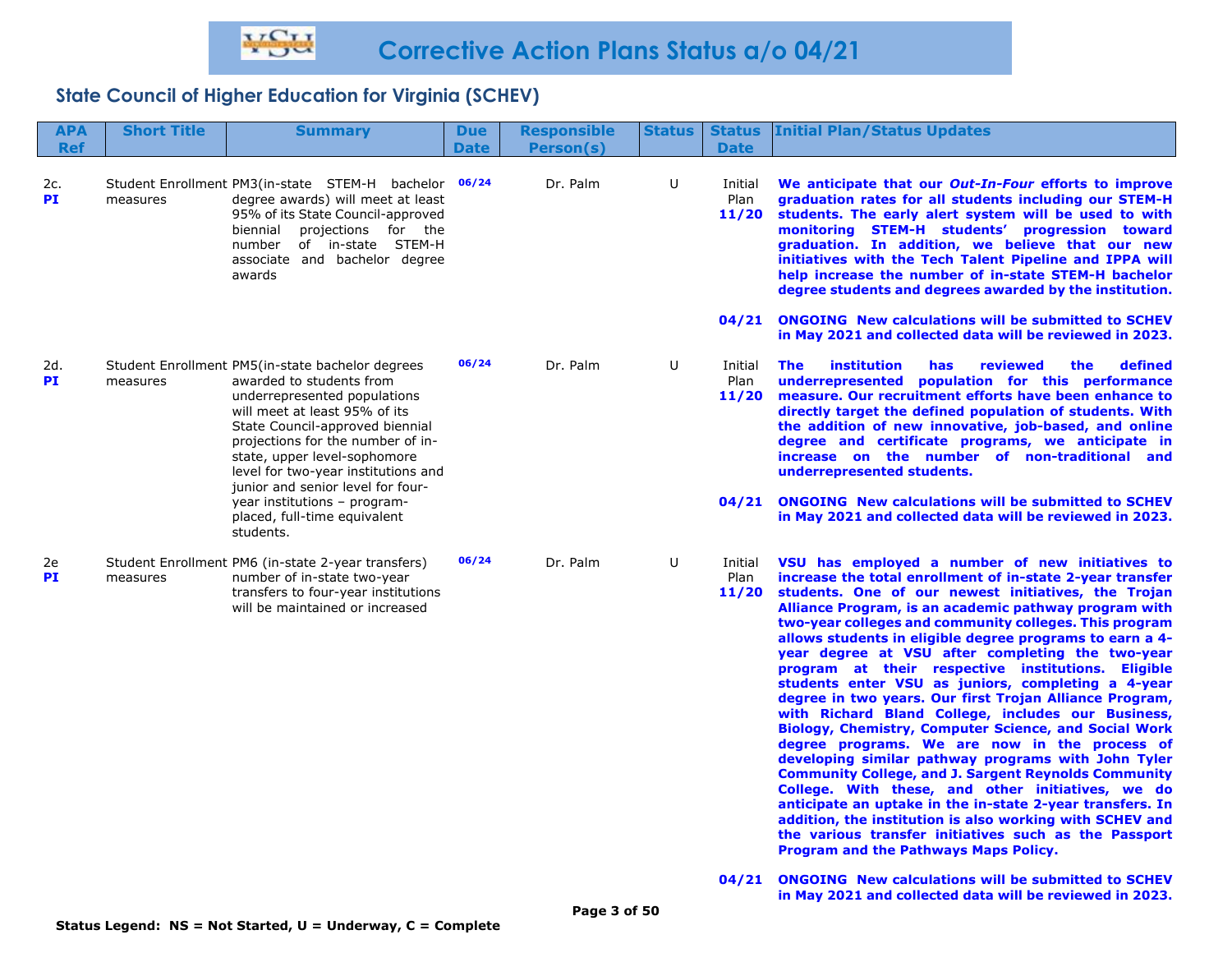| <b>APA</b>      | <b>Short Title</b>                                                                          | <b>Summary</b>                                                                                                                                                                                                                                                                                               | <b>Due</b>  | <b>Responsible</b> | <b>Status</b> | <b>Status</b>            | <b>Initial Plan/Status Updates</b>                                                                                                                                                                                                                                                                                                                                                                                                                                                                                                                                                                                                                                                                                                                                                                                                                                                                                                                                                       |
|-----------------|---------------------------------------------------------------------------------------------|--------------------------------------------------------------------------------------------------------------------------------------------------------------------------------------------------------------------------------------------------------------------------------------------------------------|-------------|--------------------|---------------|--------------------------|------------------------------------------------------------------------------------------------------------------------------------------------------------------------------------------------------------------------------------------------------------------------------------------------------------------------------------------------------------------------------------------------------------------------------------------------------------------------------------------------------------------------------------------------------------------------------------------------------------------------------------------------------------------------------------------------------------------------------------------------------------------------------------------------------------------------------------------------------------------------------------------------------------------------------------------------------------------------------------------|
| <b>Ref</b>      |                                                                                             |                                                                                                                                                                                                                                                                                                              | <b>Date</b> | Person(s)          |               | <b>Date</b>              |                                                                                                                                                                                                                                                                                                                                                                                                                                                                                                                                                                                                                                                                                                                                                                                                                                                                                                                                                                                          |
| 1.<br>P         | Improve<br>Documentation of<br>Sole Source<br>Procurement-<br><b>Partial Repeat</b><br>2017 | Sole source procurement activity 06/21<br>will include required supporting<br>documentation to justify<br>procurement decision                                                                                                                                                                               |             | Kevin Davenport    | U             | Initial<br>Plan<br>02/21 | The Office of Procurement Services will implement the<br>following actions to correct this audit finding:<br>1. Revise the internal emergency and sole source<br>requirement checklist to include price reasonableness<br>and conflict of interest documents.<br>2. Ensure the internal sole source requirement checklist<br>is utilized by the Purchasing staff for all procurements<br>that meet the criteria.<br>3. Provide mandatory procurement training to the<br><b>University Executives, Department Heads and End Users</b><br>defining what constitutes sole source procurements, as<br>well as the requirements for sole source procurements<br>4. Review current term contract to identify possible<br>goods and services to procure which could minimize the<br>need for future sole source procurements<br>5. Survey University departments and department heads<br>to identify potential term contract needs which could<br>reduce the need for sole source procurements. |
|                 |                                                                                             |                                                                                                                                                                                                                                                                                                              |             |                    |               | 04/21                    | Comment was issued in Feb. 2021 and Office of<br>Procurement Services will implement the above<br>workplan by June 2021.                                                                                                                                                                                                                                                                                                                                                                                                                                                                                                                                                                                                                                                                                                                                                                                                                                                                 |
| 2.<br><b>PI</b> | Improve Internal<br>Controls Over<br>for Capital Assets<br><b>Partial Repeat</b><br>2018    | Properly capitalize Capital Outlay 06/21<br>project to align with<br>Financial Reporting Commonwealth Accounting<br>Policies and Procedures (CAPP)<br>Manual Requirements to ensure<br>that tracking and evaluating<br>project costs meet the required<br>thresholds                                         |             | Kevin Davenport    | U             | Initial<br>Plan<br>02/21 | The University will implement the fllowing actions to<br>correct<br><b>this</b><br>findina:<br>1. Capital Outlay and the Controller's Office will<br>communicate throughout the year as to the status of on-<br>going projects, including the completion dates of any<br>such projects.<br>2.Quarterly meeting scheduled to discuss both on-going<br>and upcoming projects                                                                                                                                                                                                                                                                                                                                                                                                                                                                                                                                                                                                               |
|                 |                                                                                             |                                                                                                                                                                                                                                                                                                              |             |                    |               | 04/21                    | The Controller's Office has been more active in<br>discussing project status with Capital Outlay and will re-<br>initiate quarterly meetings in July 2021.                                                                                                                                                                                                                                                                                                                                                                                                                                                                                                                                                                                                                                                                                                                                                                                                                               |
| 3.<br><b>PI</b> | for Employment<br>Eligibility- <b>Repeat</b><br>2018                                        | Improve Processes Accurately document and/or<br>retain documentation related to<br>employment eligibility<br>verification. The Immigration<br>Reform and Control Act of 1986<br>requires all employees hired after<br>November 6, 1986, to Fiscal Year<br>2019 3 have a Form I-9<br>completed to verify both | 12/21       | Kevin Davenpot     | C             | Initial<br>Plan<br>02/21 | The Human Resources Office has completed an update of<br>the Desk Procedures to ensure staff understand how to<br>complete the I-9 Form appropriately.<br>04/21 Finding is considered to be complete.                                                                                                                                                                                                                                                                                                                                                                                                                                                                                                                                                                                                                                                                                                                                                                                    |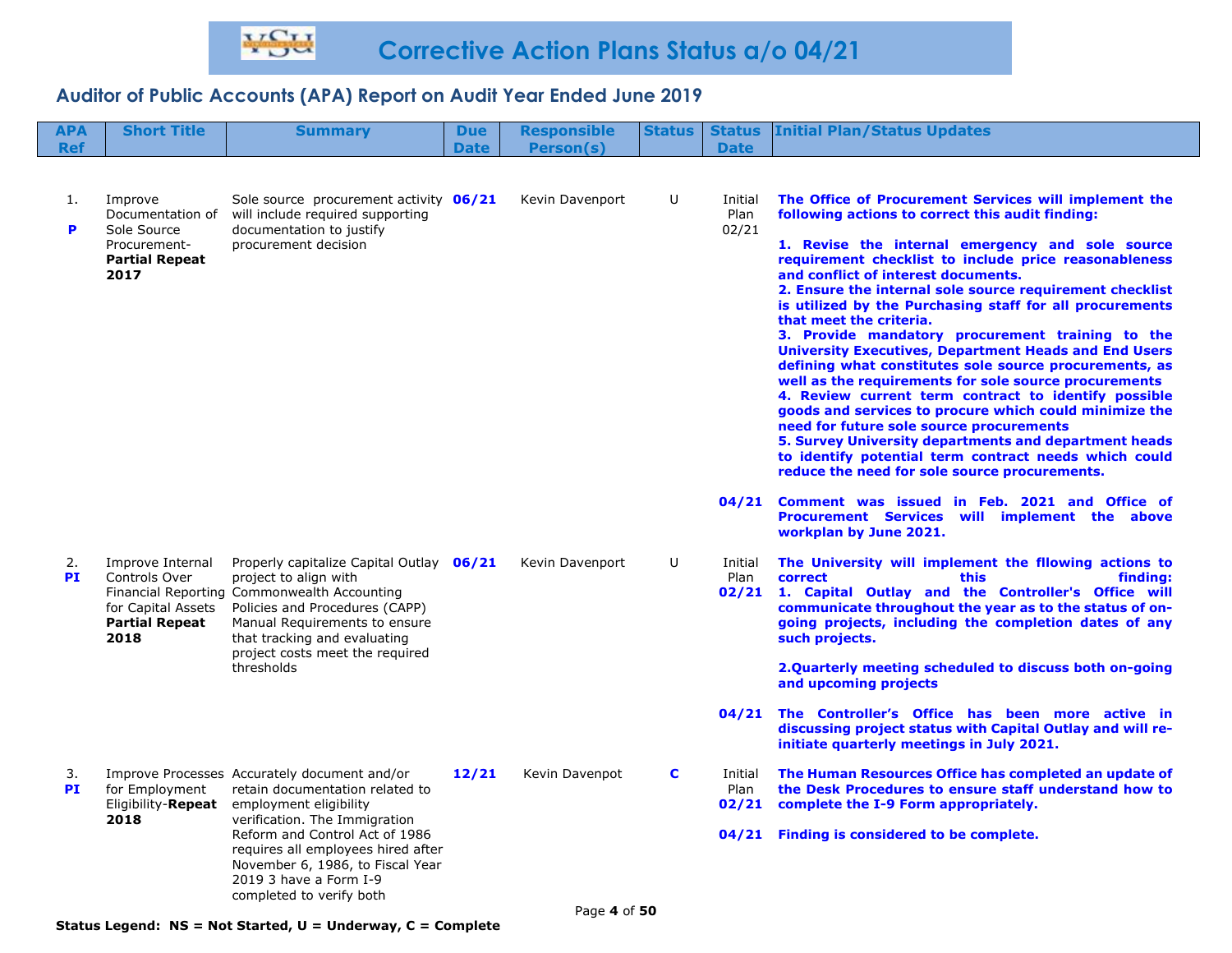| <b>APA</b><br><b>Ref</b> | <b>Short Title</b>                                                                       | <b>Summary</b>                                                                                                                                                                                                                                                                                                                                            | <b>Due</b><br><b>Date</b> | <b>Responsible</b><br>Person(s) | <b>Status</b> | <b>Status</b><br><b>Date</b> | <b>Initial Plan/Status Updates</b>                                                                                                                                                                                                                                                                                                                                                                                                                                                    |
|--------------------------|------------------------------------------------------------------------------------------|-----------------------------------------------------------------------------------------------------------------------------------------------------------------------------------------------------------------------------------------------------------------------------------------------------------------------------------------------------------|---------------------------|---------------------------------|---------------|------------------------------|---------------------------------------------------------------------------------------------------------------------------------------------------------------------------------------------------------------------------------------------------------------------------------------------------------------------------------------------------------------------------------------------------------------------------------------------------------------------------------------|
| 4.                       |                                                                                          | employment eligibility and<br>identity.<br>Improve Processes Payroll and Human Resources                                                                                                                                                                                                                                                                  | 03/21                     | Kevin Davenport                 | C             | Initial                      | 1. The Payroll Accountant now performs the                                                                                                                                                                                                                                                                                                                                                                                                                                            |
| PI                       | over Payroll and<br>Human Resources<br>Reconciliations-<br><b>Partial Repeat</b><br>2018 | should ensure that reconciliations<br>are completed to ensure<br>compliance with the CAPP Manual<br>Topics 50905 and 50410.                                                                                                                                                                                                                               |                           |                                 |               | Plan                         | reconciliation monthly, documents that the report has<br>02/21 been reviewed in instances where there are no<br>discrepancies, and makes adjustments for all exceptions<br>identified during the reconciliation process.<br>2. The Human Resources Office has developed a process<br>to ensure the creditable compensation from the benefits<br>system is reconciled to the human resource system.                                                                                    |
|                          |                                                                                          |                                                                                                                                                                                                                                                                                                                                                           |                           |                                 |               |                              | 04/21 Finding is considered to be complete.                                                                                                                                                                                                                                                                                                                                                                                                                                           |
| 5.<br><b>PI</b>          | for Periodically<br>Reviewing                                                            | Establish a Process Develope a process 1. The<br>Payroll Accountant now performs<br>the reconciliation monthly,                                                                                                                                                                                                                                           | 06/21                     | Kevin Davenport                 | U             | Initial<br>Plan<br>02/21     | The Grants & Contracts Office will perform the following<br>tasks:                                                                                                                                                                                                                                                                                                                                                                                                                    |
|                          | <b>Stagnate Grants</b><br>and Contributions<br>Repeat 2018                               | documents that the report has<br>been reviewed in instances where<br>there are no discrepancies, and<br>makes adjustments for all<br>exceptions identified during the<br>reconciliation process.<br>2. The Human Resources Office<br>has developed a process to<br>ensure the creditable<br>compensation from the benefits<br>system is reconciled to the |                           |                                 |               |                              | 1. Develop a comprehensive list of all stagnant grants<br>and dollar amounts, as well as the responsible PI at the<br>time of the grant award.<br>2. Pull supporting documentation for grants identified to<br>determine original award and what costs were<br>allowable.<br>3. Determine the cause of the unspent funds and contact<br>PI's and granting agencies based.<br>4. Develop a policy to review grant spending more<br>frequently to ensure grants do not become stagnant. |
|                          |                                                                                          | human resource system. to<br>periodically review grants and<br>contributions that are unused for<br>extended periods of time. In<br>addition implement a plan to<br>address the significant unused<br>grants and contributions included<br>in the unearned revenue balance.                                                                               |                           |                                 |               |                              | 04/21 Grants & Contracts Manager position is currently being<br>filed and we expect to have someone in this role prior to<br><b>June 2021.</b>                                                                                                                                                                                                                                                                                                                                        |
| 6<br>PI                  | Match Federal<br>Grants with<br>Qualifying State                                         | Ensure that the Cooperative<br><b>Extension and Agricultural</b><br>Research Services (Cooperative                                                                                                                                                                                                                                                        | 12/21                     | Kevin Davenport                 | U             | Initial<br>Plan<br>02/21     | The University and College of Agriculture will implement<br>the following actions to correct this audit finding:                                                                                                                                                                                                                                                                                                                                                                      |
|                          | Expenses                                                                                 | Extension) totalling \$8,588,761<br>in unallowable matching state<br>expenses for two federal land<br>grants for federal fiscal years<br>2015 through 2019 is addressed<br>and methods approved by NIFA.                                                                                                                                                  |                           |                                 |               |                              | 1. Establish a formal review and approval process for all<br>research and extension expenditures to ensure no<br>expenses have been charged from outside of research<br>and extension.<br>2. Work with NIFA to determine the due dates for<br>of the<br>2015-2017<br>undermatched<br>repayment<br>expenditures and return all funds within the agreed upon<br>timeframe.                                                                                                              |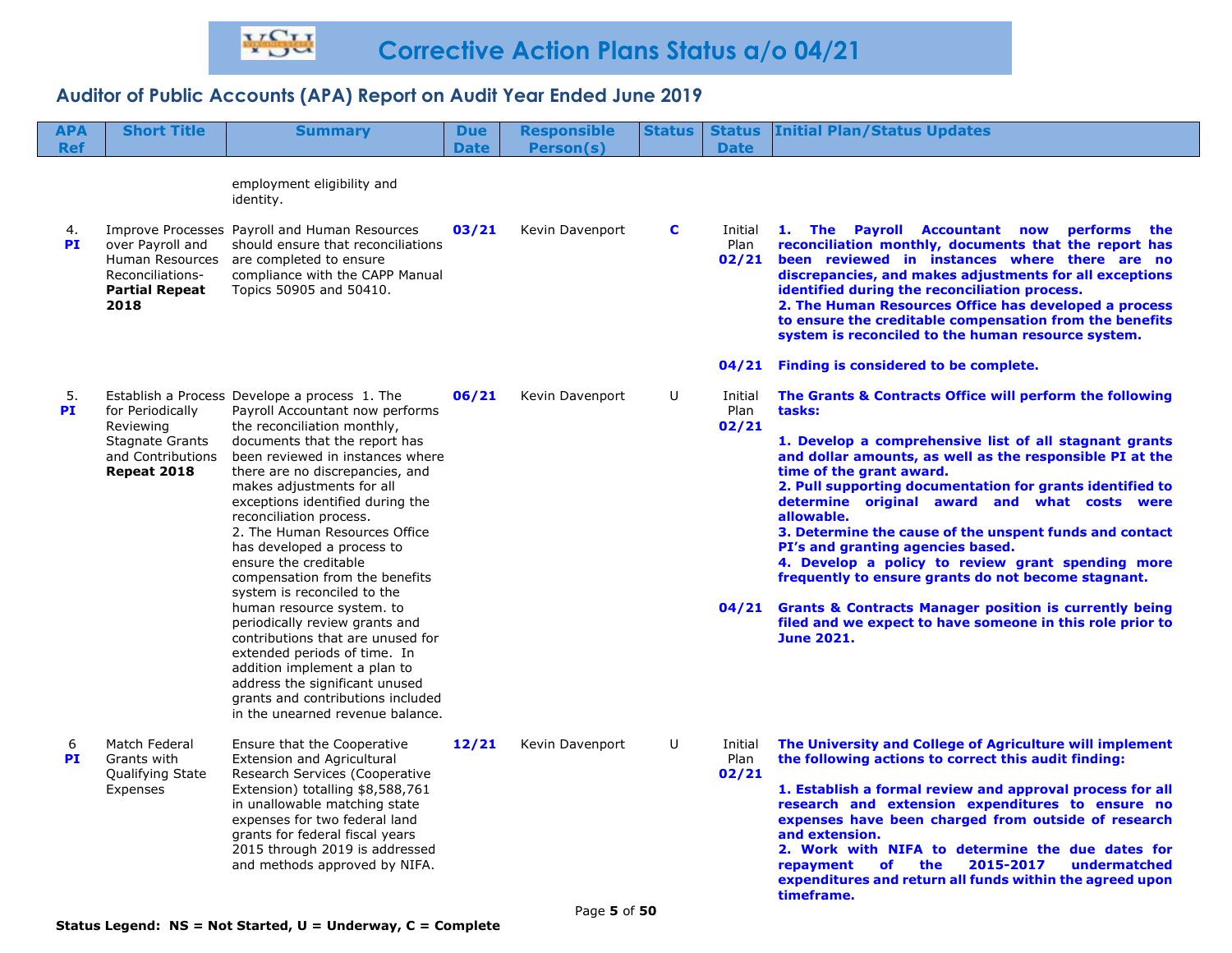| APA<br><b>Ref</b> | <b>Short Title</b>                                          | <b>Summary</b>                                                                                                                                             | <b>Due</b><br><b>Date</b> | <b>Responsible</b><br>Person(s) | <b>Status</b> | <b>Status</b><br><b>Date</b> | <b>Initial Plan/Status Updates</b>                                                                                                                                                                                                                                                                                                                                                                                                                                                                                                                                                                                                                                                  |
|-------------------|-------------------------------------------------------------|------------------------------------------------------------------------------------------------------------------------------------------------------------|---------------------------|---------------------------------|---------------|------------------------------|-------------------------------------------------------------------------------------------------------------------------------------------------------------------------------------------------------------------------------------------------------------------------------------------------------------------------------------------------------------------------------------------------------------------------------------------------------------------------------------------------------------------------------------------------------------------------------------------------------------------------------------------------------------------------------------|
|                   |                                                             |                                                                                                                                                            |                           |                                 |               |                              | 3. The University will continue to work with the College<br>of Agriculture to get back on cycle where the University<br>uses curent year state expenditures to match federal<br>awards                                                                                                                                                                                                                                                                                                                                                                                                                                                                                              |
|                   |                                                             |                                                                                                                                                            |                           |                                 |               | 04/21                        | Policy developed and approved by a working<br>group comprising of the University and College<br>of Agriculture. The policy is in the process of<br>being approved throught the Unviersity's<br>process for approving new policies.<br>The University has met with NIFA to settle the<br>post-2016 liability. The university is still<br>awaiting a response, but it did pay \$200,000 on<br>April 5, 2021 against the outstanding liability.<br>Spending Plan is in the process of being<br>$\bullet$<br>developed. Initial meetings have occurred<br>between the President and the College of<br>Agriculture. A spending plan is being developed<br>based on the initial meetings. |
| 7.                | Retain<br>Documentation to                                  | Timely provide APA supporting<br>documentation for audit did not                                                                                           | 06/21                     | Kevin Davenport                 | U             | Initial<br>Plan<br>02/21     | The Office of Procurement Services will implement the<br>following actions to correct this audit finding:                                                                                                                                                                                                                                                                                                                                                                                                                                                                                                                                                                           |
| <b>PI</b>         | Support<br>Transactions and<br>Respond to Audit<br>Inquires | retain proper documentation and<br>support for small purchase<br>charge card transactions and<br>purchase orders related to<br>expense vouchers.           |                           |                                 |               |                              | 1. Director of OPS to ensure staff are properly informed<br>as to what documentation should be included with<br>files/submissions in eVa                                                                                                                                                                                                                                                                                                                                                                                                                                                                                                                                            |
|                   |                                                             |                                                                                                                                                            |                           |                                 |               |                              | 2. Office of Procurement will perform an internal review<br>of files to ensure that the documentation needed is<br>properly included                                                                                                                                                                                                                                                                                                                                                                                                                                                                                                                                                |
|                   |                                                             |                                                                                                                                                            |                           |                                 |               |                              | 3. For charge cards, a thorough review will be performed<br>to ensure that current cardholders have all proper<br>documentation and proof of the need for the card                                                                                                                                                                                                                                                                                                                                                                                                                                                                                                                  |
|                   |                                                             |                                                                                                                                                            |                           |                                 |               |                              | 4. The University is looking<br>into<br>setting<br><b>up</b><br>documentation within Banner using BDM for record<br>retention                                                                                                                                                                                                                                                                                                                                                                                                                                                                                                                                                       |
|                   |                                                             |                                                                                                                                                            |                           |                                 |               | 04/21                        | <b>Continuous communication with staff</b><br>to<br>ensure<br>procedures/checklists are being followed.                                                                                                                                                                                                                                                                                                                                                                                                                                                                                                                                                                             |
| 8.                | Establish and                                               | Ensure proper contract                                                                                                                                     | 12/21                     | Kevin Davenport                 | U             | Initial<br>Plan              | The Office of Procurement Services will implement the<br>following actions to correct this audit finding:                                                                                                                                                                                                                                                                                                                                                                                                                                                                                                                                                                           |
| <b>PI</b>         | Maintain a<br>Listing                                       | administration practices to<br>Complete Contract include the assemblement and<br>maintaintence of a master list of<br>all contracts to include the initial |                           |                                 |               | 02/21                        | 1. Director of OPS to ensure staff are properly informed<br>as to what documentation should be included with<br>files/submissions in eVa                                                                                                                                                                                                                                                                                                                                                                                                                                                                                                                                            |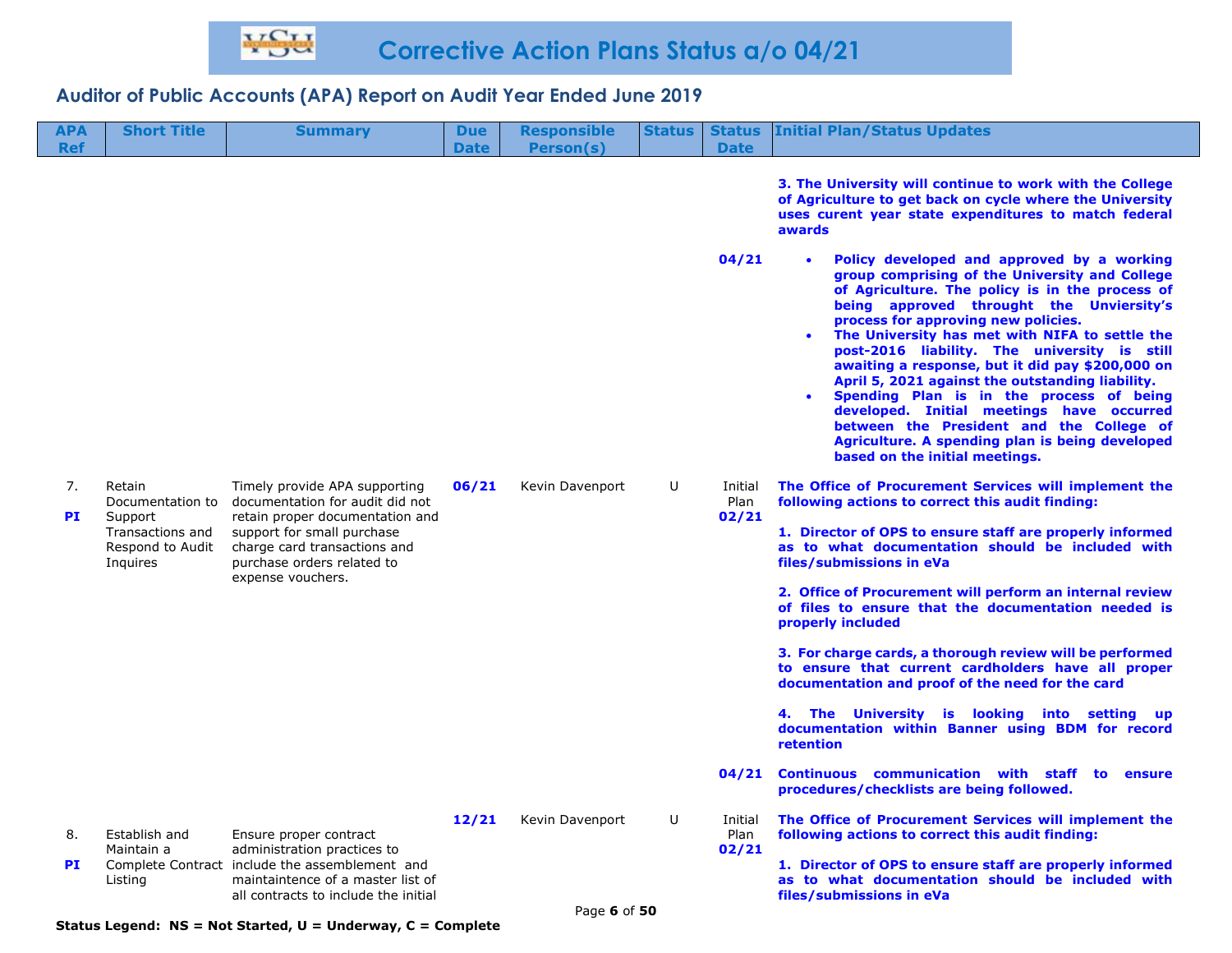| <b>APA</b><br><b>Ref</b> | <b>Short Title</b>                                          | <b>Summary</b>                                                                                                                                                                                                                                              | <b>Due</b><br><b>Date</b> | <b>Responsible</b><br>Person(s) | <b>Status</b> | <b>Status</b><br><b>Date</b>      | <b>Initial Plan/Status Updates</b>                                                                                                                                                                                                                                                                                                                                                                                                                                                                                                     |
|--------------------------|-------------------------------------------------------------|-------------------------------------------------------------------------------------------------------------------------------------------------------------------------------------------------------------------------------------------------------------|---------------------------|---------------------------------|---------------|-----------------------------------|----------------------------------------------------------------------------------------------------------------------------------------------------------------------------------------------------------------------------------------------------------------------------------------------------------------------------------------------------------------------------------------------------------------------------------------------------------------------------------------------------------------------------------------|
|                          |                                                             | aperiod and number of renewals.<br>As a best practice, the contract<br>listing should also include,<br>vendor name, contract<br>description, procurement type,<br>contract number, yearly spend<br>amount, contract officer, and<br>contract administrator. |                           |                                 |               | 04/21                             | 2. Office of Procurement will perform an internal review<br>of files to ensure that the documentation needed is<br>properly included<br>3. For charge cards, a thorough review will be performed<br>to ensure that current cardholders have all proper<br>documentation and proof of the need for the card<br>The University is looking into setting up<br>documentation within Banner using BDM for record<br>retention<br>communication with staff<br><b>Continuous</b><br>to<br>ensure<br>procedures/checklists are being followed. |
| 9.<br><b>PI</b>          | to National<br>Student Loan Data service provider<br>System | Improve Reporting Ensure that enrollment data is<br>accurately reflected by the                                                                                                                                                                             | 06/21                     | Dr. Palm                        | U             | Initial<br>Plan<br>02/21<br>04/21 | 1 - Generate report to capture students who fail to return<br>from a given semester or term to ensure that the<br>enrollment status for these students are reported<br>accurately.<br>2 - Review all batches uploaded to the NSLDS to ensure<br>that batches are accepted without errors, and/or correct<br>errors that are reported.<br>3 - Each Semester, quality control reviews will be<br>conducted in collaboration with staff from the Financial<br>Aid Office to ensure timely and accurate reporting<br><b>ONGOING</b>        |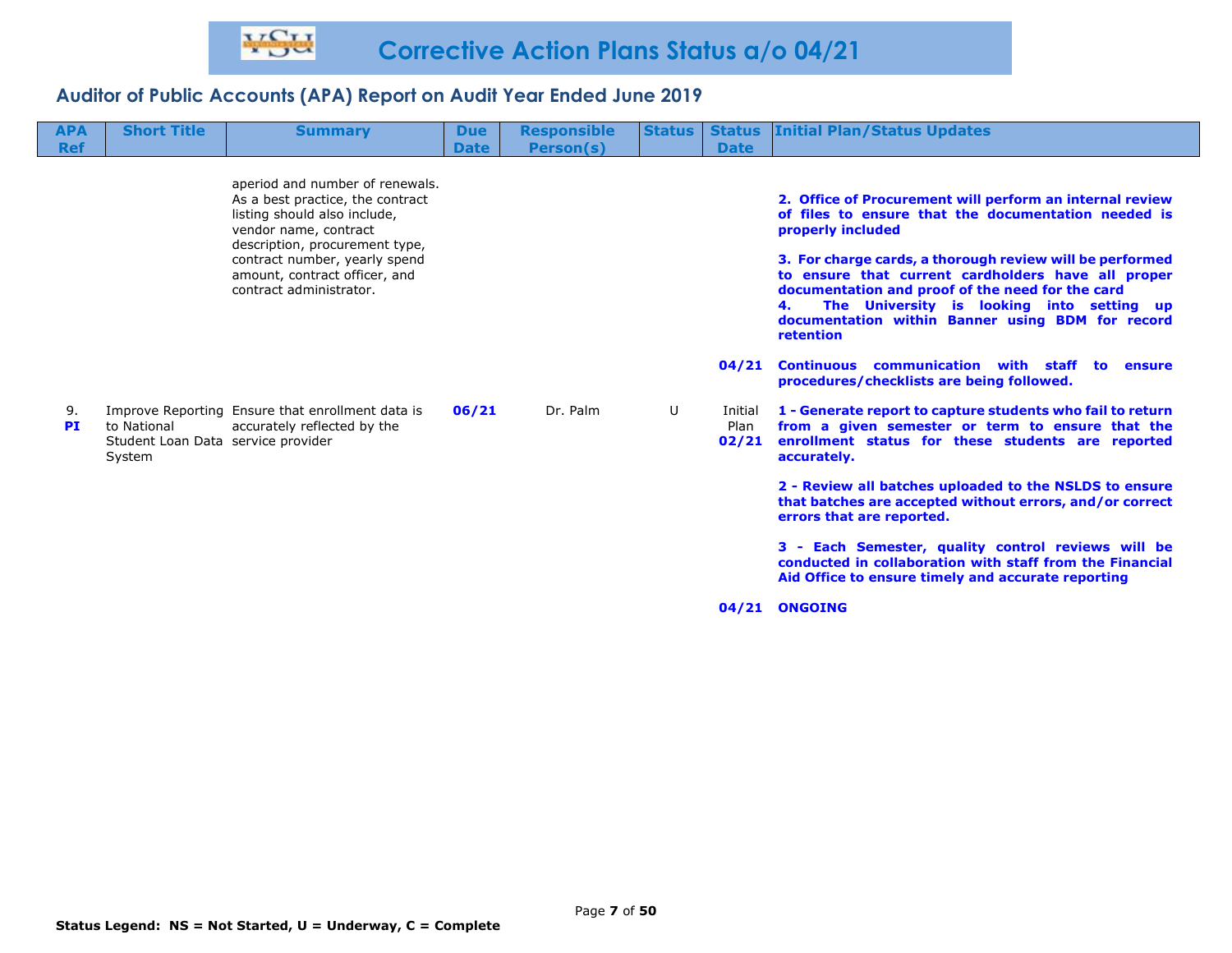| <b>Ref</b> | <b>Short Title</b>   | <b>Summary</b>                                            | <b>Due</b><br><b>Date</b>                 | <b>Responsible</b><br><b>Person(s)</b> | <b>Status</b> | <b>Date</b>              | <b>Status Initial Plan/Status Updates</b>                                                                                                                                                                                                                                                                                                                                                                                                                       |
|------------|----------------------|-----------------------------------------------------------|-------------------------------------------|----------------------------------------|---------------|--------------------------|-----------------------------------------------------------------------------------------------------------------------------------------------------------------------------------------------------------------------------------------------------------------------------------------------------------------------------------------------------------------------------------------------------------------------------------------------------------------|
| 3<br>F     | Reconcile<br>monthly | Reconcile charitable and non-<br>charitable contributions | 07/18<br>04/19<br>06/19<br>06/20<br>08/20 | Reshunda Mahone<br>Kevin Davenport     | U             | Initial<br>Plan<br>08/18 | Beginning with the new fiscal year (FY19) a monthly reconciliation<br>will be performed by both Finance and Institutional Advancement.<br>(To included ensuring that donations are place in appropriate fund<br>as requested by donor.)                                                                                                                                                                                                                         |
|            |                      |                                                           | 02/21<br>12/21                            |                                        |               | 12/18                    | Ongoing. A monthly reconciliation by Finance and Institutional<br>Advancement has not been performed. Staff vacancies and<br>completion of the CAFR for the year-end external audit have<br>prevented a reconciliation from being completed.                                                                                                                                                                                                                    |
|            |                      |                                                           |                                           |                                        |               |                          | Management intends to further evaluate the reconciliation and to<br>have an efficient reconciliation process in place by 4/30/19.                                                                                                                                                                                                                                                                                                                               |
|            |                      |                                                           |                                           |                                        |               | 03/19                    | Staff vacancies (Assistant Controller, 2 Accountants) have<br>prevented progress. Management expects vacancies to be filled in<br>May. Plans are being made to complete a reconciliation by June<br>$30th$ .                                                                                                                                                                                                                                                    |
|            |                      |                                                           |                                           |                                        |               | 09/19                    | Ongoing. Continued staff vacancies (Assistant Controller, Director<br>of Financial Reporting, and 3 Accountants,) have delayed<br>completion. Resources are not available for monthly reconciliations<br>however yearly reconciliations will be completed.                                                                                                                                                                                                      |
|            |                      |                                                           |                                           |                                        |               | 10/19                    | Ongoing. Several staff vacancies have been filled in October Plans<br>are to complete a FY 20 reconciliation after fiscal year-end. Staff<br>intends to begin reconciliation progress well before year end and<br>will seek opportunities to automate the reconciliation process as<br>needed.                                                                                                                                                                  |
|            |                      |                                                           |                                           |                                        |               | 01/20                    | In Progress. On hold until staff can be hired. Note: The vacant<br>Director of Financial Reporting position was filled with an internal<br>promotion thus creating another vacancy.                                                                                                                                                                                                                                                                             |
|            |                      |                                                           |                                           |                                        |               | 04/20                    | The following notification was sent to Campus Community through<br>the University Relations memo on 3/18/2020.                                                                                                                                                                                                                                                                                                                                                  |
|            |                      |                                                           |                                           |                                        |               |                          | Audit:<br>All work on internal and external audits have been suspended until<br>further notice.                                                                                                                                                                                                                                                                                                                                                                 |
|            |                      |                                                           |                                           |                                        |               |                          | Once the University Relations Communication was received,<br>Internal Audit contacted President Makola Abdullah for<br>confirmation. (In summary, all University activities would focus on<br>operations due to COVID-19 concerns). On 3/30/20 suspension<br>was lifted for APA. President Abdullah has designated the decision<br>to lift the suspension of Internal Audit interaction to the Vice<br>Presidents. On 4/21/20 when requested by Internal Audit, |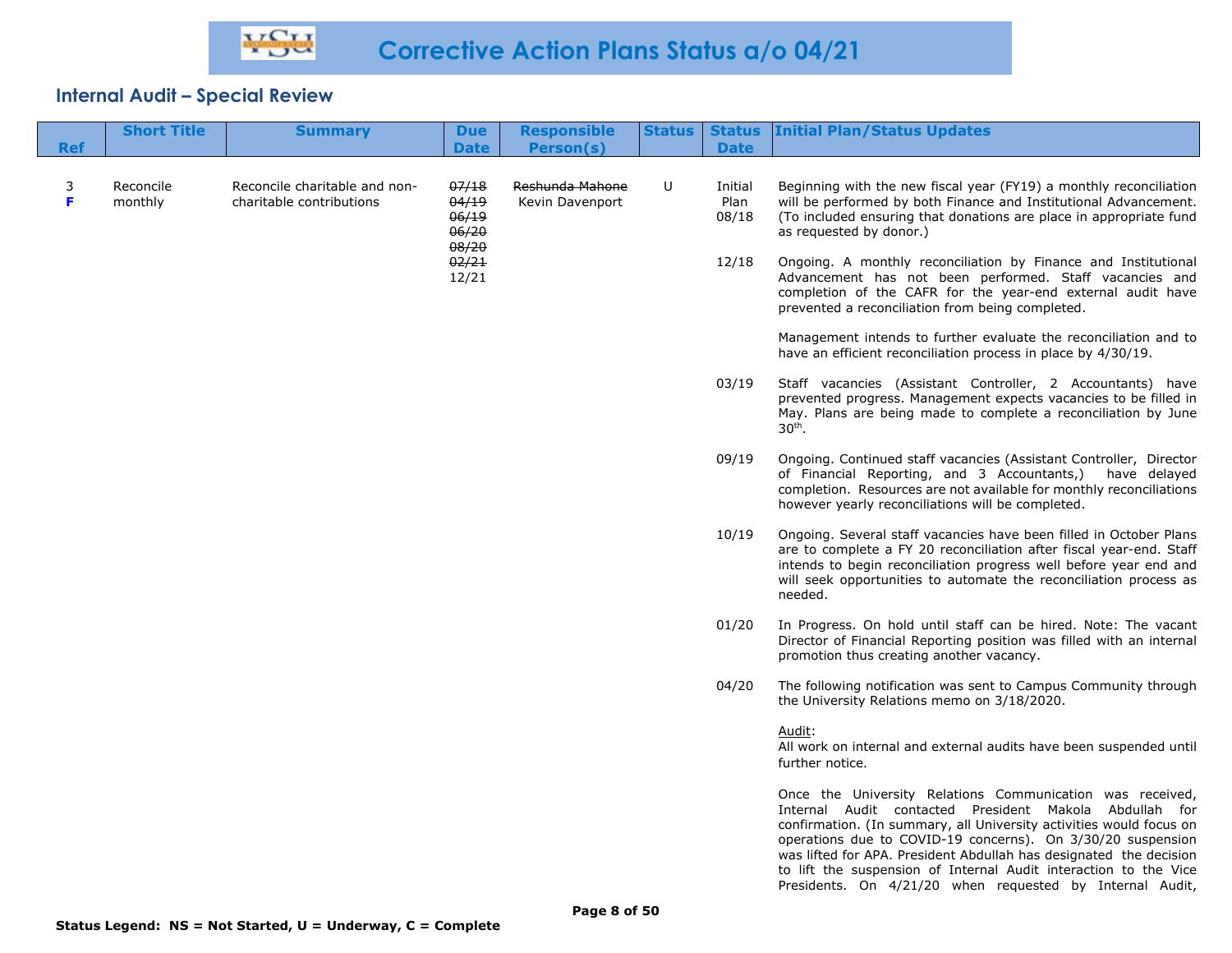|            | <b>Short Title</b>                                               | <b>Summary</b>                                                                                                           | <b>Due</b>                       | <b>Responsible</b> | <b>Status</b> | <b>Status</b>            | <b>Initial Plan/Status Updates</b>                                                                                                                                                                                                                                                              |
|------------|------------------------------------------------------------------|--------------------------------------------------------------------------------------------------------------------------|----------------------------------|--------------------|---------------|--------------------------|-------------------------------------------------------------------------------------------------------------------------------------------------------------------------------------------------------------------------------------------------------------------------------------------------|
| <b>Ref</b> |                                                                  |                                                                                                                          | <b>Date</b>                      | <b>Person(s)</b>   |               | <b>Date</b>              |                                                                                                                                                                                                                                                                                                 |
|            |                                                                  |                                                                                                                          |                                  |                    |               |                          | suspension was lifted by Dr. Palm and Mr. Harris for their<br>areas. Mr. Davenport lifted suspension for Internal Audit on<br>5/4/20.                                                                                                                                                           |
|            |                                                                  |                                                                                                                          |                                  |                    |               | 07/20                    | No progress, vacancies in Advancement and Finance, also<br>pandemic.                                                                                                                                                                                                                            |
|            |                                                                  |                                                                                                                          |                                  |                    |               | 08/20                    | No change.                                                                                                                                                                                                                                                                                      |
|            |                                                                  |                                                                                                                          |                                  |                    |               | 11/20                    | No progress has been made.                                                                                                                                                                                                                                                                      |
|            |                                                                  |                                                                                                                          |                                  |                    |               | 01/21                    | The Manager of Financial Reporting is responsible for reconciling<br>grants. The position is currently vacant but has recently received<br>approval for recruitment. The position expects to be filled before<br>April 2021.                                                                    |
|            |                                                                  |                                                                                                                          |                                  |                    |               | 04/21                    | No further update.                                                                                                                                                                                                                                                                              |
| 6<br>F     | Validate<br>financial data<br>to the Board of<br><b>Visitors</b> | Ensure financial data from<br>Institutional Advancement to<br>the Board has been reviewed<br>and agreed upon to accuracy | 10/18<br>02/19<br>11/19<br>02/21 | Kevin Davenport    | U             | Initial<br>Plan<br>08/18 | This will be addressed during the reconciliation process as<br>discussed above. In addition, Finance agrees to review IA financial<br>data prior to each Board meeting.                                                                                                                         |
|            |                                                                  | prior to reporting to the board                                                                                          | 12/21                            |                    |               | 12/18                    | Ongoing.                                                                                                                                                                                                                                                                                        |
|            |                                                                  |                                                                                                                          |                                  |                    |               | 03/19                    | Finance will continue to review IA financial data prior to each Board<br>meeting. Finance will also perform a reconciliation.                                                                                                                                                                   |
|            |                                                                  |                                                                                                                          |                                  |                    |               | 09/19                    | Resources are not available within the Finance Unit to review all<br>financial data from Institutional Advancement before being<br>presented to the Board and the IA Committee. The materials are<br>reviewed for reasonableness by the Vice President for Finance prior<br>to being presented. |
|            |                                                                  |                                                                                                                          |                                  |                    |               | 10/19                    | Finance has developed procedures to ensure data presented in the<br>Institutional Advancement's Annual Report is reviewed prior to<br>distribution. The VP for Finance is reviewing Institutional<br>Advancement materials presented to the board.                                              |
|            |                                                                  |                                                                                                                          |                                  |                    |               | 01/20                    | Completed. Resended. Sufficient human resources are not available<br>with Finance to validate BOV reports from Institutional<br>Advancement. The President has acknowledged the risk<br>accordingly.                                                                                            |
|            |                                                                  |                                                                                                                          |                                  |                    |               | 04/20                    | The following notification was sent to Campus Community through<br>the University Relations memo on 3/18/2020.                                                                                                                                                                                  |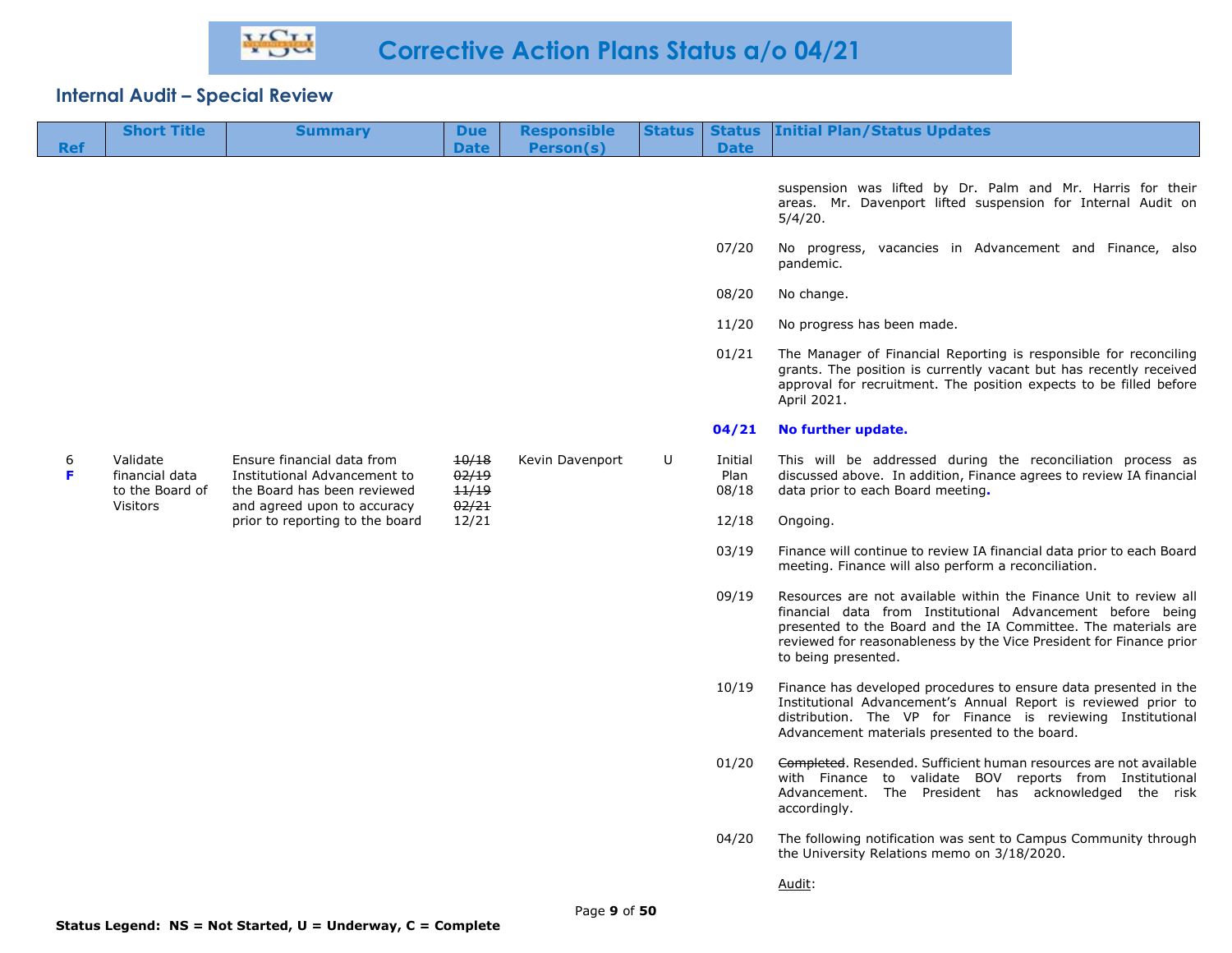| <b>Ref</b> | <b>Short Title</b>                                              | <b>Summary</b>                                                                                                            | <b>Due</b><br><b>Date</b>        | <b>Responsible</b><br>Person(s) | <b>Status</b> | <b>Status</b><br><b>Date</b> | <b>Initial Plan/Status Updates</b>                                                                                                                                                                                                                                                                                                                                                                                                                                                                                                                                                                          |
|------------|-----------------------------------------------------------------|---------------------------------------------------------------------------------------------------------------------------|----------------------------------|---------------------------------|---------------|------------------------------|-------------------------------------------------------------------------------------------------------------------------------------------------------------------------------------------------------------------------------------------------------------------------------------------------------------------------------------------------------------------------------------------------------------------------------------------------------------------------------------------------------------------------------------------------------------------------------------------------------------|
|            |                                                                 |                                                                                                                           |                                  |                                 |               |                              | All work on internal and external audits have been suspended until<br>further notice.                                                                                                                                                                                                                                                                                                                                                                                                                                                                                                                       |
|            |                                                                 |                                                                                                                           |                                  |                                 |               |                              | Once the University Relations Communication was received,<br>Internal Audit contacted President Makola Abdullah for<br>confirmation. (In summary, all University activities would focus on<br>operations due to COVID-19 concerns). On 3/30/20 suspension<br>was lifted for APA. President Abdullah has designated the decision<br>to lift the suspension of Internal Audit interaction to the Vice<br>Presidents. On 4/21/20 when requested by Internal Audit,<br>suspension was lifted by Dr. Palm and Mr. Harris for their<br>Mr. Davenport lifted suspension for Internal Audit on<br>areas.<br>5/4/20. |
|            |                                                                 |                                                                                                                           |                                  |                                 |               | 07/20                        | No progress, vacancies in Advancement and Finance, also<br>pandemic.                                                                                                                                                                                                                                                                                                                                                                                                                                                                                                                                        |
|            |                                                                 |                                                                                                                           |                                  |                                 |               | 08/20                        | No change.                                                                                                                                                                                                                                                                                                                                                                                                                                                                                                                                                                                                  |
|            |                                                                 |                                                                                                                           |                                  |                                 |               | 11/20                        | No progress has been made.                                                                                                                                                                                                                                                                                                                                                                                                                                                                                                                                                                                  |
|            |                                                                 |                                                                                                                           |                                  |                                 |               | 01/21                        | The Manager of Financial Reporting is responsible for reconciling<br>grants. The position is currently vacant but has recently received<br>approval for recruitment. The position expects to be filled before<br>April 2021.                                                                                                                                                                                                                                                                                                                                                                                |
|            |                                                                 |                                                                                                                           |                                  |                                 |               | 04/21                        | No further update.                                                                                                                                                                                                                                                                                                                                                                                                                                                                                                                                                                                          |
| 7<br>F     | Validate<br>financial data<br>in Institutional<br>Advancement's | Ensuring that financial data<br>presented in Institutional<br>Advancement's Annual Report<br>has been reviewed by Finance | 10/18<br>02/19<br>11/19<br>08/20 | Kevin Davenport                 | U             | Initial<br>Plan<br>08/18     | Finance will review IA financial data prior to printing and<br>distribution of Advancement's Annual Report.                                                                                                                                                                                                                                                                                                                                                                                                                                                                                                 |
|            | Annual Report                                                   | prior to printing and<br>distribution.                                                                                    | 02/21<br>12/21                   |                                 |               | 12/18                        | Ongoing.                                                                                                                                                                                                                                                                                                                                                                                                                                                                                                                                                                                                    |
|            |                                                                 |                                                                                                                           |                                  |                                 |               | 03/19                        | Finance reviewed IA financial data prior to printing of the most<br>recent Annual Report.                                                                                                                                                                                                                                                                                                                                                                                                                                                                                                                   |
|            |                                                                 |                                                                                                                           |                                  |                                 |               | 09/19                        | There is one additional phase to complete this process.                                                                                                                                                                                                                                                                                                                                                                                                                                                                                                                                                     |
|            |                                                                 |                                                                                                                           |                                  |                                 |               | 10/19                        | Finance has developed procedures to ensure financial data<br>presented in the Institutional Advancement's Annual Report is<br>reviewed prior to publication and distribution. Finance has also<br>provided evidence of the review of the most recent Annual Report.                                                                                                                                                                                                                                                                                                                                         |
|            |                                                                 |                                                                                                                           |                                  |                                 |               | 01/20                        | Resended. Sufficient human resources are not<br>Completed.<br>available with Finance to validate Institutional Advancement data                                                                                                                                                                                                                                                                                                                                                                                                                                                                             |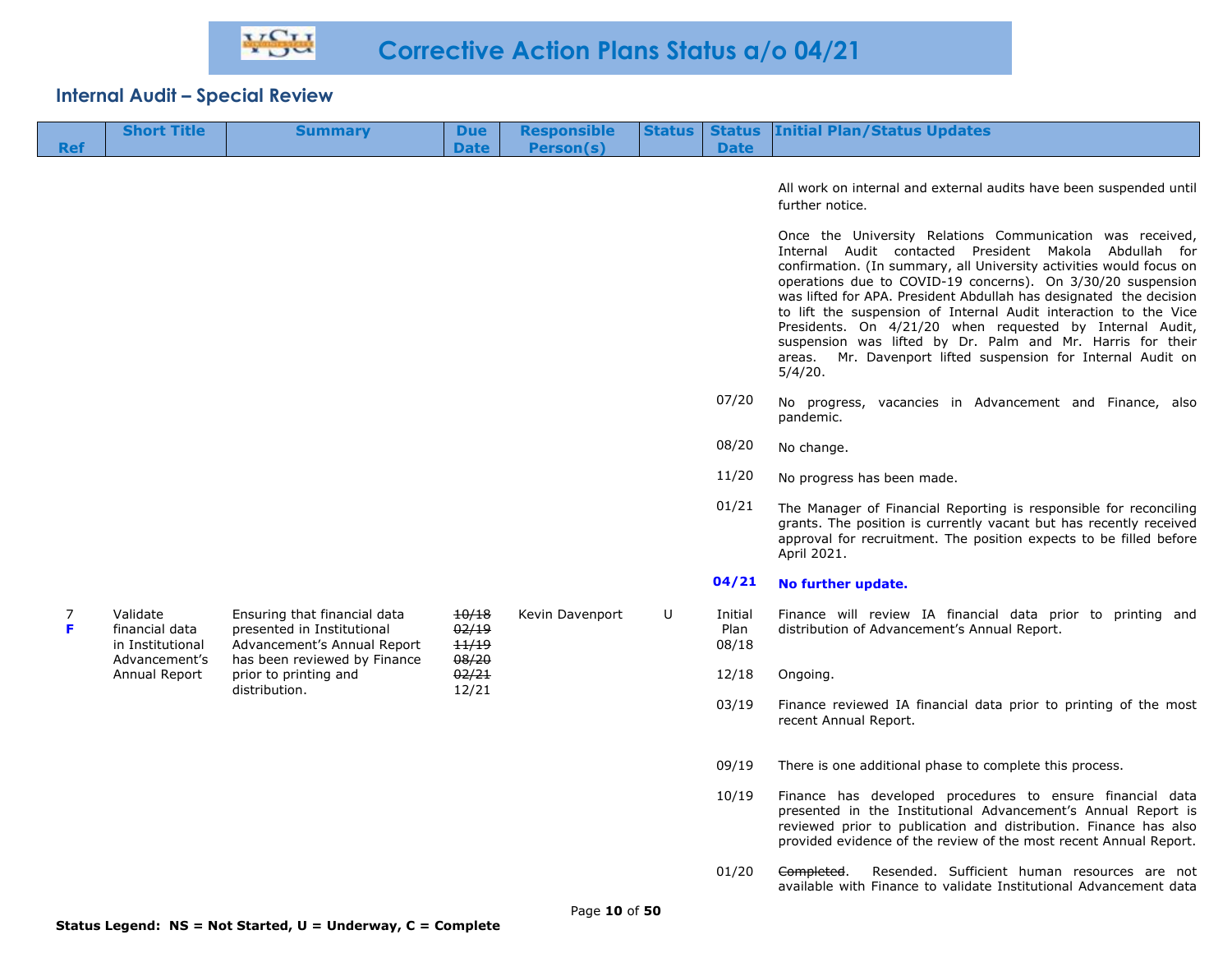|            | <b>Short Title</b>                                  | <b>Summary</b>                                                                                                                                | <b>Due</b>                                         | <b>Responsible</b> | <b>Status</b> | <b>Status</b>            | <b>Initial Plan/Status Updates</b>                                                                                                                                                                                                                                                                                                                                                                                                                                                                                                                                                                          |
|------------|-----------------------------------------------------|-----------------------------------------------------------------------------------------------------------------------------------------------|----------------------------------------------------|--------------------|---------------|--------------------------|-------------------------------------------------------------------------------------------------------------------------------------------------------------------------------------------------------------------------------------------------------------------------------------------------------------------------------------------------------------------------------------------------------------------------------------------------------------------------------------------------------------------------------------------------------------------------------------------------------------|
| <b>Ref</b> |                                                     |                                                                                                                                               | <b>Date</b>                                        | Person(s)          |               | <b>Date</b>              |                                                                                                                                                                                                                                                                                                                                                                                                                                                                                                                                                                                                             |
|            |                                                     |                                                                                                                                               |                                                    |                    |               |                          | for inclusion in its Annual Report. The President has acknowledged<br>the risk accordingly.                                                                                                                                                                                                                                                                                                                                                                                                                                                                                                                 |
|            |                                                     |                                                                                                                                               |                                                    |                    |               | 04/20                    | The following notification was sent to Campus Community through<br>the University Relations memo on 3/18/2020.                                                                                                                                                                                                                                                                                                                                                                                                                                                                                              |
|            |                                                     |                                                                                                                                               |                                                    |                    |               |                          | <u>Audit:</u><br>All work on internal and external audits have been suspended until<br>further notice.                                                                                                                                                                                                                                                                                                                                                                                                                                                                                                      |
|            |                                                     |                                                                                                                                               |                                                    |                    |               |                          | Once the University Relations Communication was received,<br>Internal Audit contacted President Makola Abdullah for<br>confirmation. (In summary, all University activities would focus on<br>operations due to COVID-19 concerns). On 3/30/20 suspension<br>was lifted for APA. President Abdullah has designated the decision<br>to lift the suspension of Internal Audit interaction to the Vice<br>Presidents. On 4/21/20 when requested by Internal Audit,<br>suspension was lifted by Dr. Palm and Mr. Harris for their<br>Mr. Davenport lifted suspension for Internal Audit on<br>areas.<br>5/4/20. |
|            |                                                     |                                                                                                                                               |                                                    |                    |               | 07/20                    | No progress, vacancies in Advancement and Finance, also<br>pandemic                                                                                                                                                                                                                                                                                                                                                                                                                                                                                                                                         |
|            |                                                     |                                                                                                                                               |                                                    |                    |               | 08/20                    | No change.                                                                                                                                                                                                                                                                                                                                                                                                                                                                                                                                                                                                  |
|            |                                                     |                                                                                                                                               |                                                    |                    |               | 11/20                    | No progress has been made.                                                                                                                                                                                                                                                                                                                                                                                                                                                                                                                                                                                  |
|            |                                                     |                                                                                                                                               |                                                    |                    |               | 01/21                    | The Manager of Financial Reporting is responsible for reconciling<br>grants. The position is currently vacant but has recently received<br>approval for recruitment. The position expects to be filled before<br>April 2021.                                                                                                                                                                                                                                                                                                                                                                                |
|            |                                                     |                                                                                                                                               |                                                    |                    |               | 04/21                    | No further update.                                                                                                                                                                                                                                                                                                                                                                                                                                                                                                                                                                                          |
| 8<br>F     | Conduct Cash<br><b>Collection Point</b><br>Training | Ensure that individuals who<br>have been identified as<br>working as a Cash Collection<br>Point have periodic training [at<br>least annually] | 12/18<br>03/19<br>11/19<br>06/20<br>02/21<br>07/21 | Kevin Davenport    | U             | Initial<br>Plan<br>08/18 | Beginning with the new fiscal year (FY2019), formal Cash Collection<br>Point training will be provided annually. Also, Cash Collection Point<br>training will continue to be provided to all new employees involved<br>in the Cash Collection processes. Finance will review its resource<br>allocation to determine if Cash Collection training can be offered to<br>all student organizations.                                                                                                                                                                                                            |
|            |                                                     |                                                                                                                                               |                                                    |                    |               | 12/18                    | Ongoing. New employees have received the Cash Collection Point<br>training. Also, training materials have been revised for annual<br>mandatory training which is being planned for March 2019.                                                                                                                                                                                                                                                                                                                                                                                                              |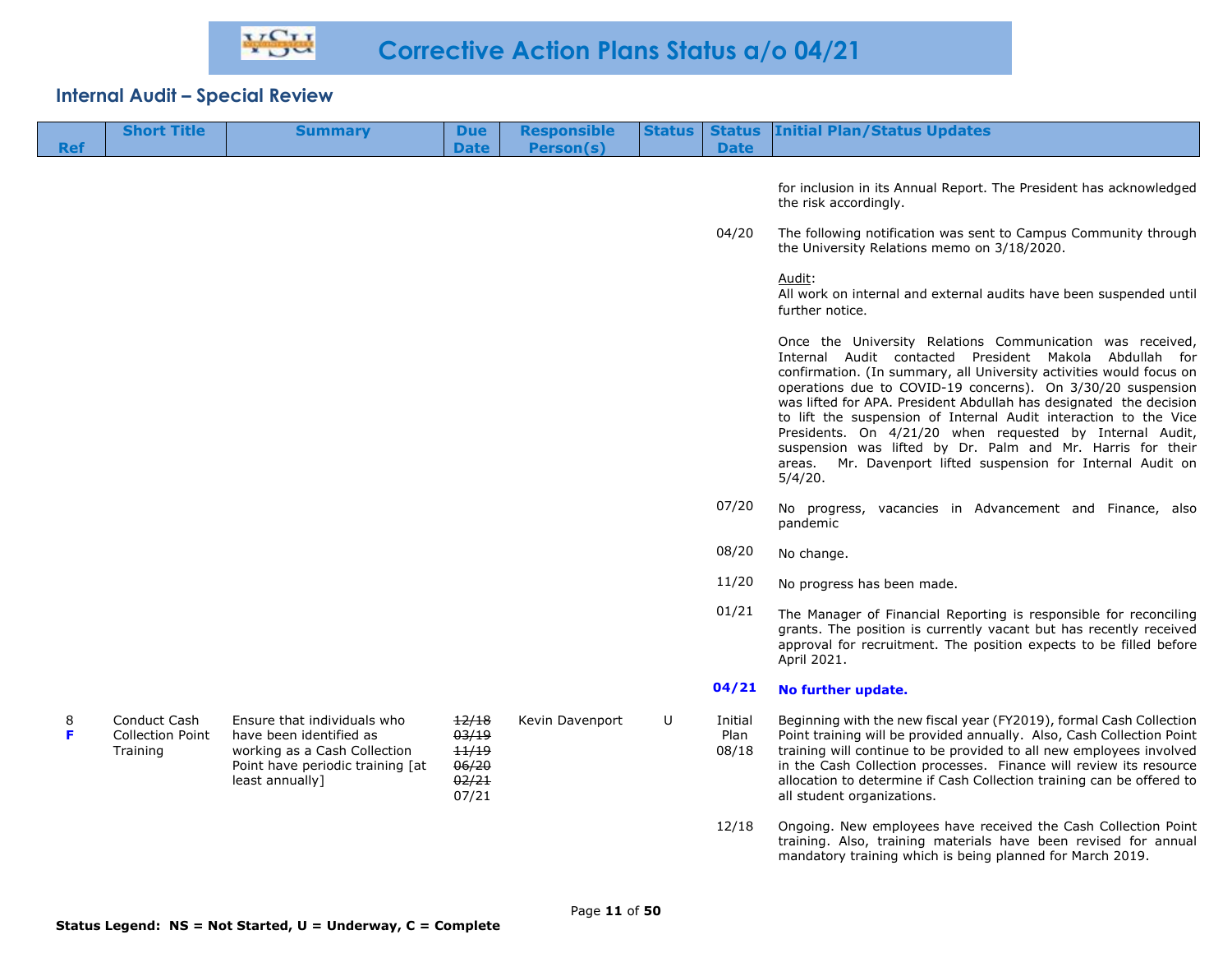| <b>Ref</b> | <b>Short Title</b> | <b>Summary</b> | <b>Due</b><br><b>Date</b> | <b>Responsible</b><br><b>Person(s)</b> | <b>Status</b> | <b>Date</b> | <b>Status Initial Plan/Status Updates</b>                                                                                                                                                                                                                                                                                                                                                                                                                                                                                                                                                                |
|------------|--------------------|----------------|---------------------------|----------------------------------------|---------------|-------------|----------------------------------------------------------------------------------------------------------------------------------------------------------------------------------------------------------------------------------------------------------------------------------------------------------------------------------------------------------------------------------------------------------------------------------------------------------------------------------------------------------------------------------------------------------------------------------------------------------|
|            |                    |                |                           |                                        |               | 03/19       | Formal Cash Collection Point training will be provided on April 16,<br>2019 in the President's House. The training will be offered in 2<br>sessions.                                                                                                                                                                                                                                                                                                                                                                                                                                                     |
|            |                    |                |                           |                                        |               | 09/19       | Ongoing.                                                                                                                                                                                                                                                                                                                                                                                                                                                                                                                                                                                                 |
|            |                    |                |                           |                                        |               | 10/19       | The Office of Finance completed Cash Collection Training to<br>individuals identified as cash collection points. This training<br>included training to approximately 15 staff in Institutional<br>Advancement. Consideration was given to training student<br>organizations but it was determined that training was only<br>applicable if their funds are maintained by the University.                                                                                                                                                                                                                  |
|            |                    |                |                           |                                        |               | 01/20       | Ongoing. Finance completed some Cash Collection Training.<br>Consideration was given to training external student organizations<br>but limited resources prevented this from occurring. Instead, the<br>University issued a memorandum to advisors to student<br>organizations regarding critical cash collection compliance.                                                                                                                                                                                                                                                                            |
|            |                    |                |                           |                                        |               | 04/20       | The following notification was sent to Campus Community through<br>the University Relations memo on 3/18/2020.                                                                                                                                                                                                                                                                                                                                                                                                                                                                                           |
|            |                    |                |                           |                                        |               |             | Audit:<br>All work on internal and external audits have been suspended until<br>further notice.                                                                                                                                                                                                                                                                                                                                                                                                                                                                                                          |
|            |                    |                |                           |                                        |               |             | Once the University Relations Communication was received,<br>Internal Audit contacted President Makola Abdullah for<br>confirmation. (In summary, all University activities would focus on<br>operations due to COVID-19 concerns). On 3/30/20 suspension<br>was lifted for APA. President Abdullah has designated the decision<br>to lift the suspension of Internal Audit interaction to the Vice<br>Presidents. On 4/21/20 when requested by Internal Audit,<br>suspension was lifted by Dr. Palm and Mr. Harris for their<br>areas. Mr. Davenport lifted suspension for Internal Audit on<br>5/4/20. |
|            |                    |                |                           |                                        |               | 07/20       | No progress due to pandemic.                                                                                                                                                                                                                                                                                                                                                                                                                                                                                                                                                                             |
|            |                    |                |                           |                                        |               | 08/20       | No change.                                                                                                                                                                                                                                                                                                                                                                                                                                                                                                                                                                                               |
|            |                    |                |                           |                                        |               | 11/20       | No progress has been made.                                                                                                                                                                                                                                                                                                                                                                                                                                                                                                                                                                               |
|            |                    |                |                           |                                        |               | 01/21       | Training was provided before the pandemic. Staff will have to meet<br>with Internal Audit to review documentation determine if gaps still<br>exist.                                                                                                                                                                                                                                                                                                                                                                                                                                                      |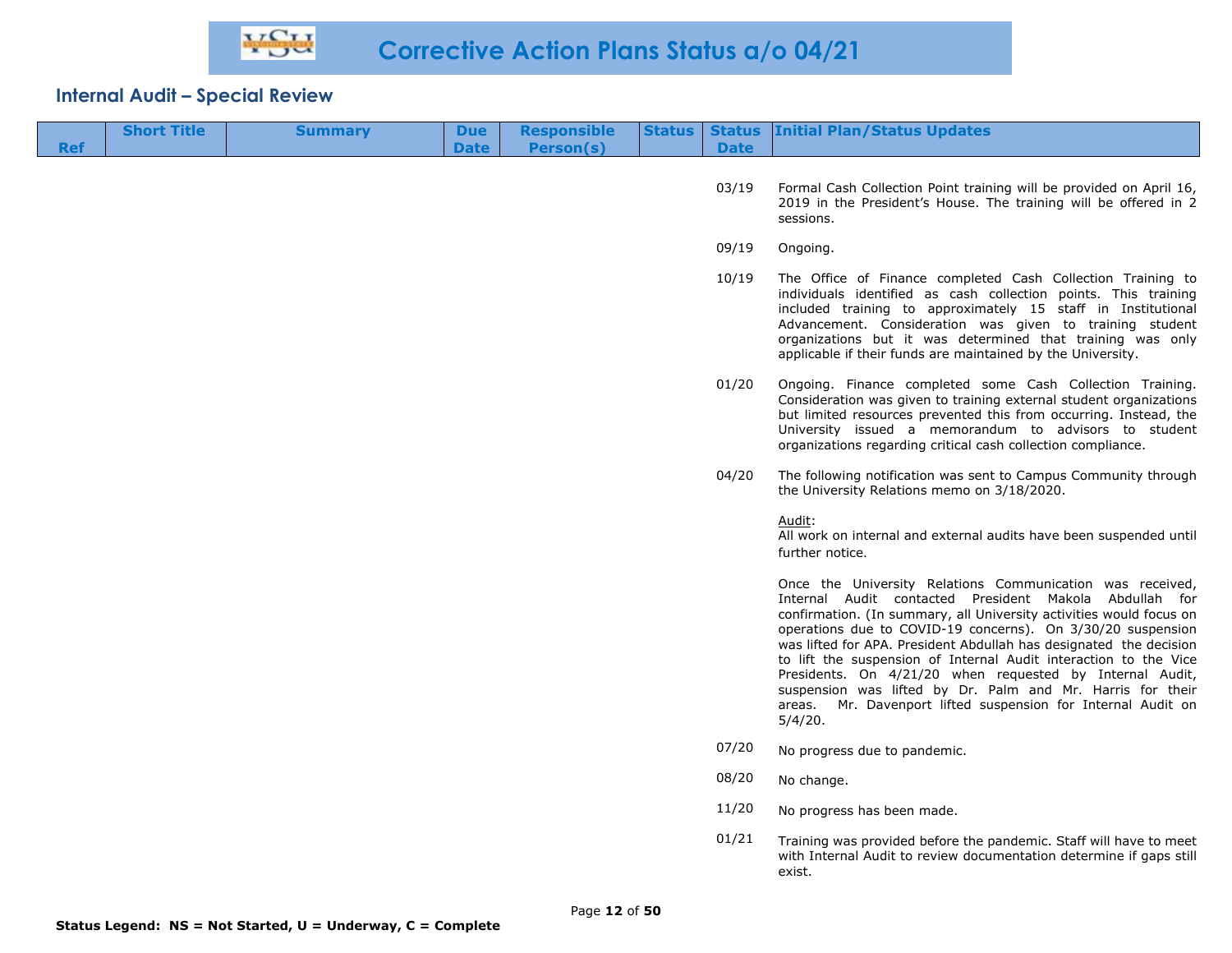| <b>Short Title</b> | Summary |        |           |             | Due Responsible Status Status Initial Plan/Status Updates |
|--------------------|---------|--------|-----------|-------------|-----------------------------------------------------------|
|                    |         | Date I | Person(s) | <b>Date</b> |                                                           |

**04/21 No further update.**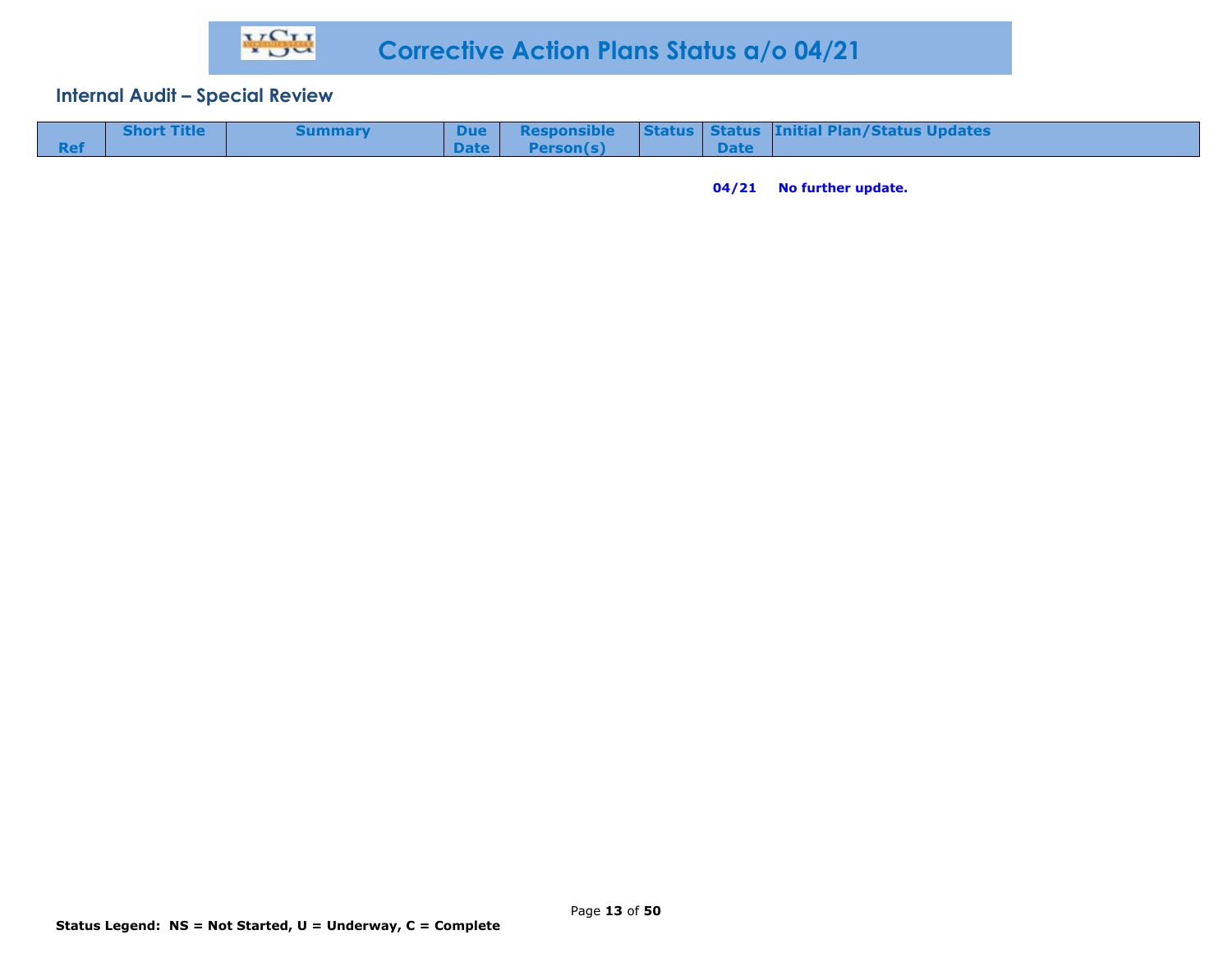| <b>Ref</b>     | <b>Short Title</b>                                       | <b>Summary</b>                                                                                                  | <b>Due</b><br><b>Date</b>        | <b>Responsible</b><br>Person(s) | Status | <b>Date</b>              | <b>Status Initial Plan/Status Updates</b>                                                                                                                                                                                                                                                                                                                                                                                                                                                                                                                                                                |
|----------------|----------------------------------------------------------|-----------------------------------------------------------------------------------------------------------------|----------------------------------|---------------------------------|--------|--------------------------|----------------------------------------------------------------------------------------------------------------------------------------------------------------------------------------------------------------------------------------------------------------------------------------------------------------------------------------------------------------------------------------------------------------------------------------------------------------------------------------------------------------------------------------------------------------------------------------------------------|
| 2<br><b>PP</b> | Purchase Card<br>and Program<br>Administrator<br>written | Develop and document written<br>procedures for the Purchase<br>Cards (SPCC/ILTC/ATC/GC),<br>and for the Program | 02/19<br>09/19<br>11/19<br>05/20 | Kevin Davenport                 | U      | Initial<br>Plan<br>09/18 | Charge card procedures will be developed and be on file for the<br>all Program Administrators.                                                                                                                                                                                                                                                                                                                                                                                                                                                                                                           |
|                | procedures                                               | Administrator.                                                                                                  | 02/21<br>10/21                   |                                 |        | 12/18                    | Ongoing, pending installation of Adobe software by Technology<br>Services.                                                                                                                                                                                                                                                                                                                                                                                                                                                                                                                               |
|                |                                                          |                                                                                                                 |                                  |                                 |        | 03/19                    | Ongoing.                                                                                                                                                                                                                                                                                                                                                                                                                                                                                                                                                                                                 |
|                |                                                          |                                                                                                                 |                                  |                                 |        | 09/19                    | Ongoing. Continued staff vacancies (i.e. 2 vacant positions and 1<br>position on medical leave) have delayed completion. Temporary<br>staff are being hired and trained while recruitments for permanent<br>replacements proceed.                                                                                                                                                                                                                                                                                                                                                                        |
|                |                                                          |                                                                                                                 |                                  |                                 |        | 10/19                    | Ongoing. Draft policies were reviewed and approved through Vice<br>President Council. The new policies will be distributed to all<br>program administrators and the campus community in November<br>2019.                                                                                                                                                                                                                                                                                                                                                                                                |
|                |                                                          |                                                                                                                 |                                  |                                 |        | 01/20                    | Draft policies were reviewed and approved through Vice President<br>Council. The new policies was distributed to all program<br>administrators and the campus community in December 2019.<br>Required procedures are pending.                                                                                                                                                                                                                                                                                                                                                                            |
|                |                                                          |                                                                                                                 |                                  |                                 |        | 04/20                    | The following notification was sent to Campus Community through<br>the University Relations memo on 3/18/2020.                                                                                                                                                                                                                                                                                                                                                                                                                                                                                           |
|                |                                                          |                                                                                                                 |                                  |                                 |        |                          | Audit:<br>All work on internal and external audits have been suspended until<br>further notice.                                                                                                                                                                                                                                                                                                                                                                                                                                                                                                          |
|                |                                                          |                                                                                                                 |                                  |                                 |        |                          | Once the University Relations Communication was received,<br>Internal Audit contacted President Makola Abdullah for<br>confirmation. (In summary, all University activities would focus on<br>operations due to COVID-19 concerns). On 3/30/20 suspension<br>was lifted for APA. President Abdullah has designated the decision<br>to lift the suspension of Internal Audit interaction to the Vice<br>Presidents. On 4/21/20 when requested by Internal Audit,<br>suspension was lifted by Dr. Palm and Mr. Harris for their<br>areas. Mr. Davenport lifted suspension for Internal Audit on<br>5/4/20. |
|                |                                                          |                                                                                                                 |                                  |                                 |        | 07/20                    | No progress due to vacancies, budget and pandemic.                                                                                                                                                                                                                                                                                                                                                                                                                                                                                                                                                       |
|                |                                                          |                                                                                                                 |                                  |                                 |        | 08/20                    | No change.                                                                                                                                                                                                                                                                                                                                                                                                                                                                                                                                                                                               |
|                |                                                          |                                                                                                                 |                                  |                                 |        | 11/20                    | No progress has been made.                                                                                                                                                                                                                                                                                                                                                                                                                                                                                                                                                                               |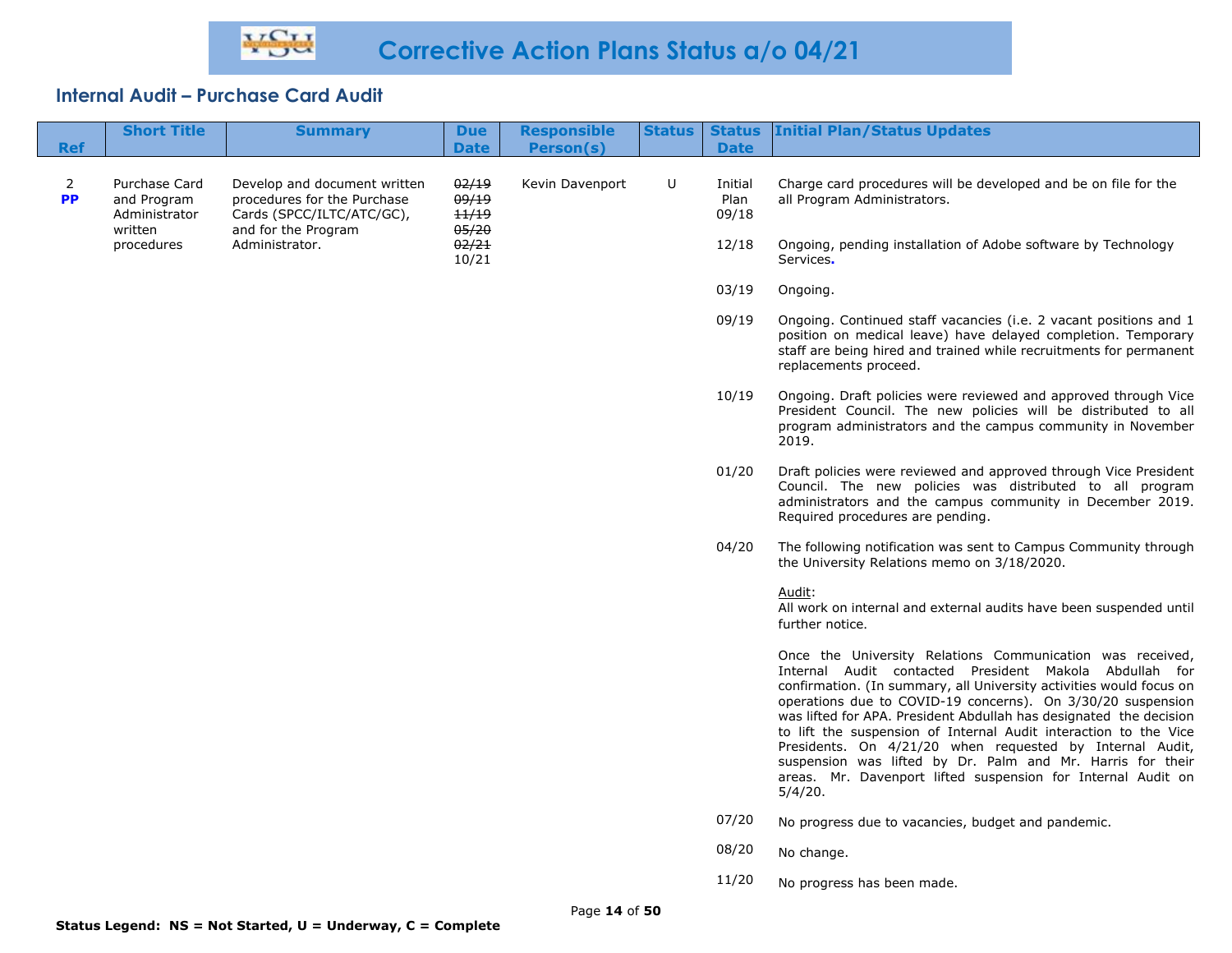| <b>Ref</b> | <b>Short Title</b>                                                           | <b>Summary</b>                                                                                                                                                                                                 | <b>Due</b><br><b>Date</b>                 | <b>Responsible</b><br>Person(s) | Status | <b>Date</b>              | <b>Status Initial Plan/Status Updates</b>                                                                                                                                                                                                                                                                                                                                                                                                                       |
|------------|------------------------------------------------------------------------------|----------------------------------------------------------------------------------------------------------------------------------------------------------------------------------------------------------------|-------------------------------------------|---------------------------------|--------|--------------------------|-----------------------------------------------------------------------------------------------------------------------------------------------------------------------------------------------------------------------------------------------------------------------------------------------------------------------------------------------------------------------------------------------------------------------------------------------------------------|
|            |                                                                              |                                                                                                                                                                                                                |                                           |                                 |        | 01/21                    | The Small Purchase Charge Card Administrator is responsible for<br>SPCC and ILTC policies and procedures. The position is vacant but<br>was recently approved for recruitment. Administration anticipates<br>completion of the recruitment by April 2021.                                                                                                                                                                                                       |
|            |                                                                              |                                                                                                                                                                                                                |                                           |                                 |        | 04/21                    | No further update.                                                                                                                                                                                                                                                                                                                                                                                                                                              |
| 4<br>PI    | Create a<br>request form<br>for employees<br>to request and<br>obtain a SPCC | Create a consistent request<br>process (i.e. form) that is<br>required to be utilized by<br>employees requesting to obtain<br>a SPCC and/or ILTC. The<br>request should be retained in<br>the employee's file. | 11/18<br>02/19<br>09/19<br>11/19<br>05/20 | Kevin Davenport                 | U      | Initial<br>Plan<br>09/18 | New request forms for both existing and new cardholders and<br>supervisors are being developed. All existing and new cardholders<br>and supervisors will complete new request forms to be placed on<br>file in the Office of Procurement Services.                                                                                                                                                                                                              |
|            | and/or ILTC                                                                  |                                                                                                                                                                                                                | 02/21                                     |                                 |        | 12/18                    | Ongoing.                                                                                                                                                                                                                                                                                                                                                                                                                                                        |
|            |                                                                              |                                                                                                                                                                                                                | 10/21                                     |                                 |        | 03/19                    | Ongoing.                                                                                                                                                                                                                                                                                                                                                                                                                                                        |
|            |                                                                              |                                                                                                                                                                                                                |                                           |                                 |        | 09/19                    | Ongoing. Continued staff vacancies (i.e. 2 vacant positions and 1<br>position on medical leave) have delayed completion. Temporary<br>staff are being hired and trained while recruitments for permanent<br>replacements proceed.                                                                                                                                                                                                                               |
|            |                                                                              |                                                                                                                                                                                                                |                                           |                                 |        | 10/19                    | New request forms for authorized users have been created and<br>loaded on a secure folder on the O drive. The documentation<br>includes summary workbooks which serve as high-level checklists<br>confirming the required agreements are in place.                                                                                                                                                                                                              |
|            |                                                                              |                                                                                                                                                                                                                |                                           |                                 |        | 01/20                    | New request forms for authorized users have been created and<br>loaded on a secure folder on the O drive. The documentation<br>includes summary workbooks which serve as high-level checklists<br>confirming the required agreements are in place.                                                                                                                                                                                                              |
|            |                                                                              |                                                                                                                                                                                                                |                                           |                                 |        | 04/20                    | The following notification was sent to Campus Community through<br>the University Relations memo on 3/18/2020.                                                                                                                                                                                                                                                                                                                                                  |
|            |                                                                              |                                                                                                                                                                                                                |                                           |                                 |        |                          | Audit:<br>All work on internal and external audits have been suspended until<br>further notice.                                                                                                                                                                                                                                                                                                                                                                 |
|            |                                                                              |                                                                                                                                                                                                                |                                           |                                 |        |                          | Once the University Relations Communication was received,<br>Internal Audit contacted President Makola Abdullah for<br>confirmation. (In summary, all University activities would focus on<br>operations due to COVID-19 concerns). On 3/30/20 suspension<br>was lifted for APA. President Abdullah has designated the decision<br>to lift the suspension of Internal Audit interaction to the Vice<br>Presidents. On 4/21/20 when requested by Internal Audit, |

suspension was lifted by Dr. Palm and Mr. Harris for their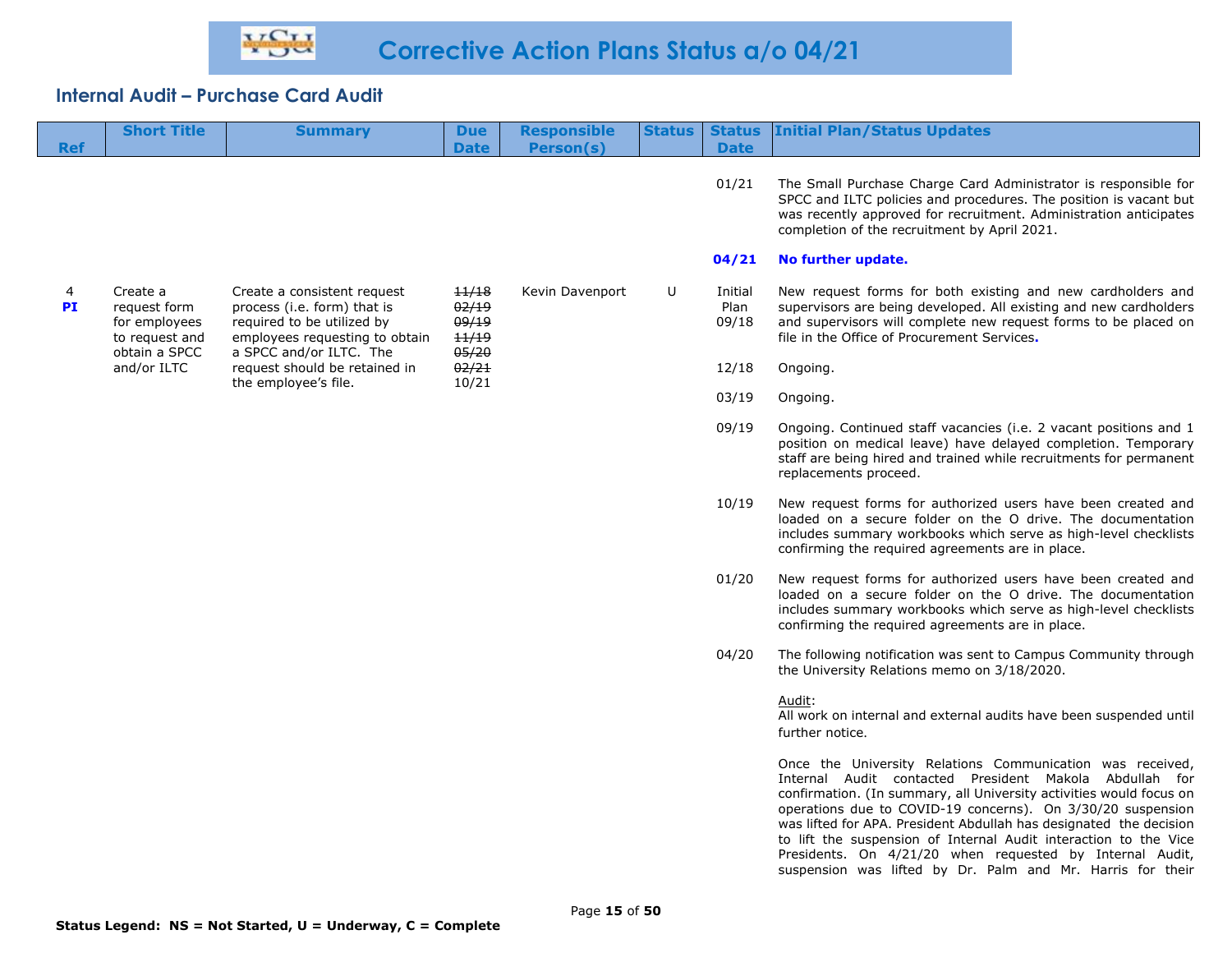| <b>Ref</b>        | <b>Short Title</b>                                         | <b>Summary</b>                                                                                | <b>Due</b><br><b>Date</b>                 | <b>Responsible</b><br>Person(s) | <b>Status</b> | <b>Status</b><br><b>Date</b> | <b>Initial Plan/Status Updates</b>                                                                                                                                                                                                                                 |
|-------------------|------------------------------------------------------------|-----------------------------------------------------------------------------------------------|-------------------------------------------|---------------------------------|---------------|------------------------------|--------------------------------------------------------------------------------------------------------------------------------------------------------------------------------------------------------------------------------------------------------------------|
|                   |                                                            |                                                                                               |                                           |                                 |               |                              |                                                                                                                                                                                                                                                                    |
|                   |                                                            |                                                                                               |                                           |                                 |               |                              | areas. Mr. Davenport lifted suspension for Internal Audit on<br>5/4/20.                                                                                                                                                                                            |
|                   |                                                            |                                                                                               |                                           |                                 |               | 07/20                        | No progress due to vacancies, budget and pandemic.                                                                                                                                                                                                                 |
|                   |                                                            |                                                                                               |                                           |                                 |               | 08/20                        | No change.                                                                                                                                                                                                                                                         |
|                   |                                                            |                                                                                               |                                           |                                 |               | 11/20                        | No progress has been made.                                                                                                                                                                                                                                         |
|                   |                                                            |                                                                                               |                                           |                                 |               | 01/21                        | The Small Purchase Charge Card Administrator is responsible for<br>SPCC and ILTC policies and procedures. The position is vacant but<br>was recently approved for recruitment. Administration anticipates<br>completion of the recruitment by April 2021.          |
|                   |                                                            |                                                                                               |                                           |                                 |               | 04/21                        | No further update.                                                                                                                                                                                                                                                 |
| 5<br>$\mathbf{o}$ | Unauthorized<br>purchases<br>made using the<br><b>SPCC</b> | Create a periodic review<br>process to help ensure<br>unauthorized purchases are not<br>made. | 11/18<br>02/19<br>09/19<br>11/19<br>04/20 | Kevin Davenport                 | U             | Initial<br>Plan<br>09/18     | A process is being developed for the Program Administrator to<br>randomly audit selected transactions on a weekly basis to monitor<br>SPCC compliance. All non-compliance findings will be reported to<br>the Procurement Director and Vice President for Finance. |
|                   |                                                            |                                                                                               | 02/21<br>10/21                            |                                 |               | 12/18                        | Ongoing, staff needs to review the percentage                                                                                                                                                                                                                      |
|                   |                                                            |                                                                                               |                                           |                                 |               | 03/19                        | Ongoing.                                                                                                                                                                                                                                                           |
|                   |                                                            |                                                                                               |                                           |                                 |               | 09/19                        | Ongoing. Continued staff vacancies (i.e. 2 vacant positions and 1<br>position on medical leave) have delayed completion. Temporary<br>staff are being hired and trained while recruitments for permanent<br>replacements proceed.                                  |
|                   |                                                            |                                                                                               |                                           |                                 |               | 10/19                        | No progress on random audits due to vacancy of the Program<br>Adminstrator. New policy revisions included random audits for<br>SPCC. New deadline date of April 2020 established.                                                                                  |
|                   |                                                            |                                                                                               |                                           |                                 |               | 01/20                        | No progress on random audits due to vacancy of the Program<br>Adminstrator. New policy revisions included random audits for<br>SPCC. New deadline date of April 2020 established.                                                                                  |
|                   |                                                            |                                                                                               |                                           |                                 |               | 04/20                        | The following notification was sent to Campus Community through<br>the University Relations memo on 3/18/2020.                                                                                                                                                     |
|                   |                                                            |                                                                                               |                                           |                                 |               |                              | Audit:<br>All work on internal and external audits have been suspended until<br>further notice.                                                                                                                                                                    |
|                   |                                                            |                                                                                               |                                           |                                 |               |                              | Once the University Relations Communication was received                                                                                                                                                                                                           |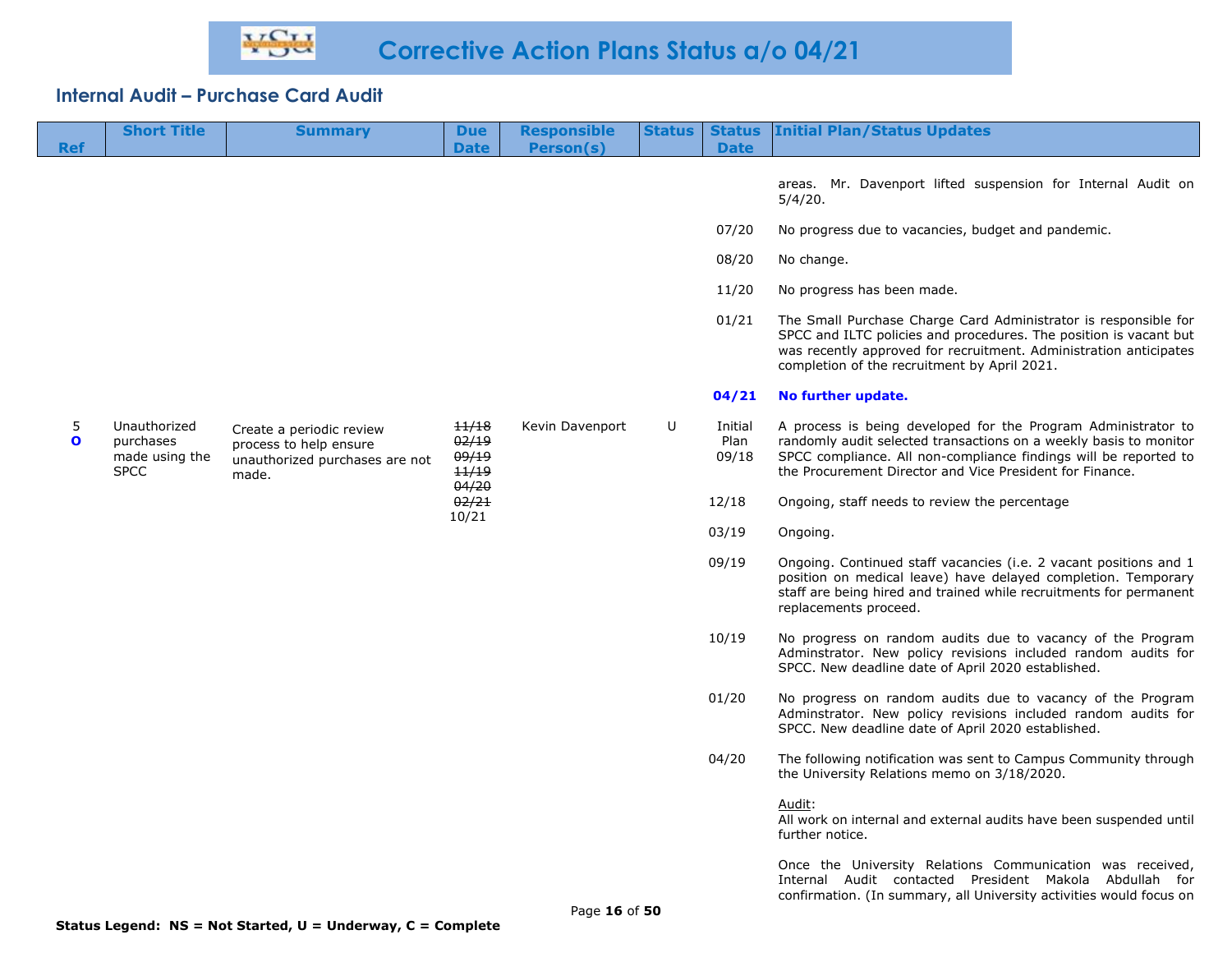| <b>Ref</b>     | <b>Short Title</b>                                                                | <b>Summary</b>                                                                                                                                                   | <b>Due</b><br><b>Date</b>                                   | <b>Responsible</b><br>Person(s) | <b>Status</b> | <b>Date</b>              | <b>Status Initial Plan/Status Updates</b>                                                                                                                                                                                                                                                                                                                                                                                                                                                                                                                                                                                              |
|----------------|-----------------------------------------------------------------------------------|------------------------------------------------------------------------------------------------------------------------------------------------------------------|-------------------------------------------------------------|---------------------------------|---------------|--------------------------|----------------------------------------------------------------------------------------------------------------------------------------------------------------------------------------------------------------------------------------------------------------------------------------------------------------------------------------------------------------------------------------------------------------------------------------------------------------------------------------------------------------------------------------------------------------------------------------------------------------------------------------|
|                |                                                                                   |                                                                                                                                                                  |                                                             |                                 |               |                          | operations due to COVID-19 concerns). On 3/30/20 suspension<br>was lifted for APA. President Abdullah has designated the decision<br>to lift the suspension of Internal Audit interaction to the Vice<br>Presidents. On 4/21/20 when requested by Internal Audit,<br>suspension was lifted by Dr. Palm and Mr. Harris for their<br>areas. Mr. Davenport lifted suspension for Internal Audit on<br>5/4/20.                                                                                                                                                                                                                             |
|                |                                                                                   |                                                                                                                                                                  |                                                             |                                 |               | 07/20                    | No progress due to vacancies, budget and pandemic.                                                                                                                                                                                                                                                                                                                                                                                                                                                                                                                                                                                     |
|                |                                                                                   |                                                                                                                                                                  |                                                             |                                 |               | 08/20                    | No change.                                                                                                                                                                                                                                                                                                                                                                                                                                                                                                                                                                                                                             |
|                |                                                                                   |                                                                                                                                                                  |                                                             |                                 |               | 11/20                    | No progress has been made.                                                                                                                                                                                                                                                                                                                                                                                                                                                                                                                                                                                                             |
|                |                                                                                   |                                                                                                                                                                  |                                                             |                                 |               | 01/21                    | The Small Purchase Charge Card Administrator is responsible for<br>SPCC and ILTC policies and procedures. The position is vacant but<br>was recently approved for recruitment. Administration anticipates<br>completion of the recruitment by April 2021.                                                                                                                                                                                                                                                                                                                                                                              |
|                |                                                                                   |                                                                                                                                                                  |                                                             |                                 |               | 04/21                    | No further update.                                                                                                                                                                                                                                                                                                                                                                                                                                                                                                                                                                                                                     |
| 6<br><b>PI</b> | Supervisors did<br>not complete<br>review training<br>for the SPCC<br>and/or ILTC | Implement a process to<br>monitor and ensure<br>Supervisors complete the<br>reviewer training for the SPCC<br>and/or ILTC in accordance with<br>the Capp Manual. | 11/18<br>02/19<br>09/19<br>11/19<br>05/20<br>02/21<br>10/21 | Kevin Davenport                 | U             | Initial<br>Plan<br>09/18 | A process will be developed to monitor and confirm all Supervisors<br>complete Annual Online DOA Reviewer training. In addition,<br>Supervisors are required to complete Mandatory Internal Charge<br>Card training by November 15, 2018. Supervisors who fail to<br>complete both trainings will lose supervisory privileges until<br>completion of both trainings. Beginning November 15, 2018<br>Supervisors will be required to complete both the Online DOA<br>Reviewer training and the Mandatory Internal Charge Card training<br>annually. Evidence of completion will be maintained in the Office of<br>Procurement Services. |
|                |                                                                                   |                                                                                                                                                                  |                                                             |                                 |               | 12/18                    | Ongoing.                                                                                                                                                                                                                                                                                                                                                                                                                                                                                                                                                                                                                               |
|                |                                                                                   |                                                                                                                                                                  |                                                             |                                 |               | 03/19                    | Ongoing.                                                                                                                                                                                                                                                                                                                                                                                                                                                                                                                                                                                                                               |
|                |                                                                                   |                                                                                                                                                                  |                                                             |                                 |               | 09/19                    | Ongoing. Continued staff vacancies (i.e. 2 vacant positions and 1<br>position on medical leave) have delayed completion. Temporary<br>staff are being hired and trained while recruitments for permanent<br>replacements proceed.                                                                                                                                                                                                                                                                                                                                                                                                      |
|                |                                                                                   |                                                                                                                                                                  |                                                             |                                 |               | 10/19                    | Supervisors completed new training and the evidence is loaded on<br>a secure folder on the O drive.                                                                                                                                                                                                                                                                                                                                                                                                                                                                                                                                    |

01/20 Ongoing.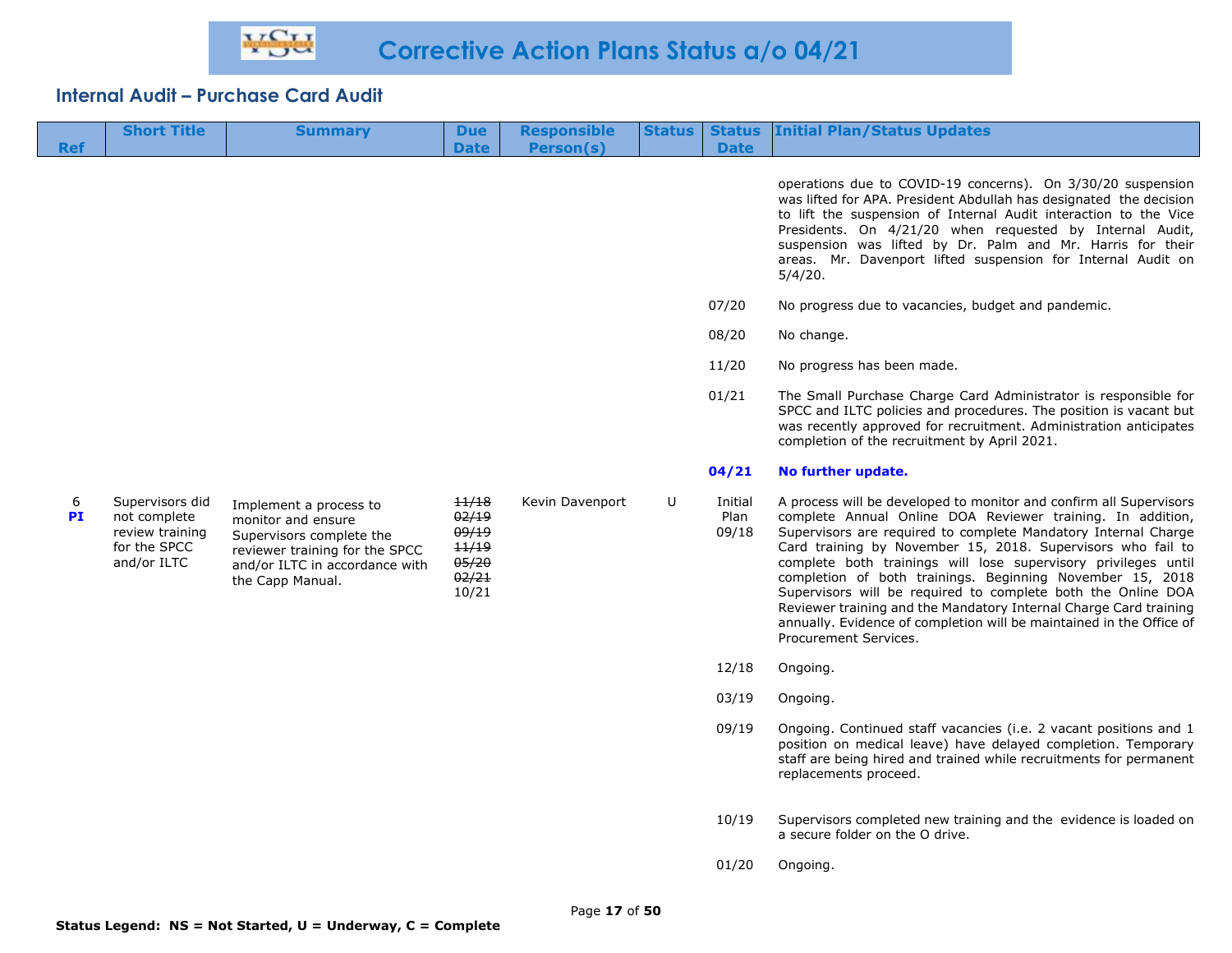| <b>Ref</b>        | <b>Short Title</b>                                             | <b>Summary</b>                                                                                                         | <b>Due</b><br><b>Date</b>        | <b>Responsible</b><br>Person(s) | Status | <b>Date</b>              | <b>Status Initial Plan/Status Updates</b>                                                                                                                                                                                                                                                                                                                                                                                                                                                                                                                                                                |
|-------------------|----------------------------------------------------------------|------------------------------------------------------------------------------------------------------------------------|----------------------------------|---------------------------------|--------|--------------------------|----------------------------------------------------------------------------------------------------------------------------------------------------------------------------------------------------------------------------------------------------------------------------------------------------------------------------------------------------------------------------------------------------------------------------------------------------------------------------------------------------------------------------------------------------------------------------------------------------------|
|                   |                                                                |                                                                                                                        |                                  |                                 |        | 04/20                    | The following notification was sent to Campus Community through<br>the University Relations memo on 3/18/2020.                                                                                                                                                                                                                                                                                                                                                                                                                                                                                           |
|                   |                                                                |                                                                                                                        |                                  |                                 |        |                          | Audit:<br>All work on internal and external audits have been suspended until<br>further notice.                                                                                                                                                                                                                                                                                                                                                                                                                                                                                                          |
|                   |                                                                |                                                                                                                        |                                  |                                 |        |                          | Once the University Relations Communication was received,<br>Internal Audit contacted President Makola Abdullah for<br>confirmation. (In summary, all University activities would focus on<br>operations due to COVID-19 concerns). On 3/30/20 suspension<br>was lifted for APA. President Abdullah has designated the decision<br>to lift the suspension of Internal Audit interaction to the Vice<br>Presidents. On 4/21/20 when requested by Internal Audit,<br>suspension was lifted by Dr. Palm and Mr. Harris for their<br>areas. Mr. Davenport lifted suspension for Internal Audit on<br>5/4/20. |
|                   |                                                                |                                                                                                                        |                                  |                                 |        | 07/20                    | No progress due to vacancies, budget and pandemic.                                                                                                                                                                                                                                                                                                                                                                                                                                                                                                                                                       |
|                   |                                                                |                                                                                                                        |                                  |                                 |        | 08/20                    | No change.                                                                                                                                                                                                                                                                                                                                                                                                                                                                                                                                                                                               |
|                   |                                                                |                                                                                                                        |                                  |                                 |        | 11/20                    | No progress has been made.                                                                                                                                                                                                                                                                                                                                                                                                                                                                                                                                                                               |
|                   |                                                                |                                                                                                                        |                                  |                                 |        | 01/21                    | The Small Purchase Charge Card Administrator is responsible for<br>SPCC and ILTC policies and procedures. The position is vacant but<br>was recently approved for recruitment. Administration anticipates<br>completion of the recruitment by April 2021.                                                                                                                                                                                                                                                                                                                                                |
|                   |                                                                |                                                                                                                        |                                  |                                 |        | 04/21                    | No further update.                                                                                                                                                                                                                                                                                                                                                                                                                                                                                                                                                                                       |
| 7<br>$\mathbf{o}$ | No approval by<br>Supervisor for<br>employee to<br>obtain SPCC | Implement a process that will<br>ensure Supervisor approval is<br>obtained and retained for<br>employees to get a SPCC | 11/18<br>02/19<br>09/19<br>11/19 | Kevin Davenport                 | U      | Initial<br>Plan<br>09/18 | The form used to request a card is being updated (see #4 above).<br>Supervisors will be required to approve the form prior to issuance<br>of a charge card. Charge cards will not be issued without proper<br>supervisor approval.                                                                                                                                                                                                                                                                                                                                                                       |
|                   | and/or ILTC                                                    | and/or ILTC.                                                                                                           | 05/20<br>02/21                   |                                 |        | 12/18                    | Ongoing.                                                                                                                                                                                                                                                                                                                                                                                                                                                                                                                                                                                                 |
|                   |                                                                |                                                                                                                        | 10/21                            |                                 |        | 03/19                    | Ongoing.                                                                                                                                                                                                                                                                                                                                                                                                                                                                                                                                                                                                 |
|                   |                                                                |                                                                                                                        |                                  |                                 |        | 09/19                    | Ongoing. Continued staff vacancies (i.e. 2 vacant positions and 1<br>position on medical leave) have delayed completion. Temporary<br>staff are being hired and trained while recruitments for permanent<br>replacements proceed.                                                                                                                                                                                                                                                                                                                                                                        |
|                   |                                                                |                                                                                                                        |                                  |                                 |        | 10110                    | Former three for the company of destribution of contracted from conductor to                                                                                                                                                                                                                                                                                                                                                                                                                                                                                                                             |

10/19 Forms showing Program Administrator approved for cards to be issued is loaded on a secure folder on the O drive.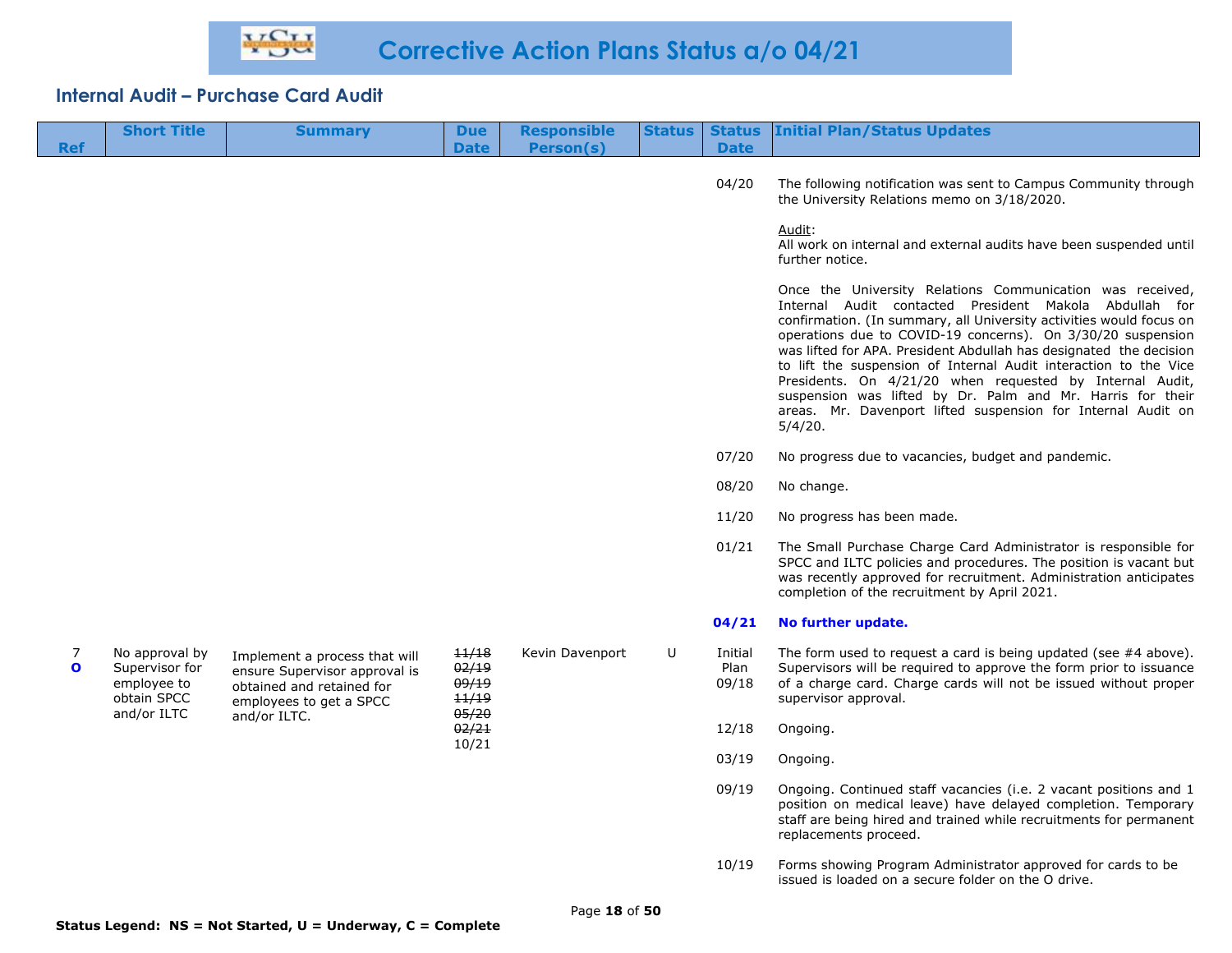| <b>Ref</b>        | <b>Short Title</b>                                                                                    | <b>Summary</b>                                                                                                                                                                            | <b>Due</b><br><b>Date</b>                                   | <b>Responsible</b><br>Person(s) | <b>Status</b> | <b>Date</b>              | <b>Status Initial Plan/Status Updates</b>                                                                                                                                                                                                                                                                                                                                                                                                                                                                                                                                                                |
|-------------------|-------------------------------------------------------------------------------------------------------|-------------------------------------------------------------------------------------------------------------------------------------------------------------------------------------------|-------------------------------------------------------------|---------------------------------|---------------|--------------------------|----------------------------------------------------------------------------------------------------------------------------------------------------------------------------------------------------------------------------------------------------------------------------------------------------------------------------------------------------------------------------------------------------------------------------------------------------------------------------------------------------------------------------------------------------------------------------------------------------------|
|                   |                                                                                                       |                                                                                                                                                                                           |                                                             |                                 |               | 01/20                    | Ongoing.                                                                                                                                                                                                                                                                                                                                                                                                                                                                                                                                                                                                 |
|                   |                                                                                                       |                                                                                                                                                                                           |                                                             |                                 |               | 04/20                    | The following notification was sent to Campus Community through<br>the University Relations memo on 3/18/2020.                                                                                                                                                                                                                                                                                                                                                                                                                                                                                           |
|                   |                                                                                                       |                                                                                                                                                                                           |                                                             |                                 |               |                          | Audit:<br>All work on internal and external audits have been suspended until<br>further notice.                                                                                                                                                                                                                                                                                                                                                                                                                                                                                                          |
|                   |                                                                                                       |                                                                                                                                                                                           |                                                             |                                 |               |                          | Once the University Relations Communication was received,<br>Internal Audit contacted President Makola Abdullah for<br>confirmation. (In summary, all University activities would focus on<br>operations due to COVID-19 concerns). On 3/30/20 suspension<br>was lifted for APA. President Abdullah has designated the decision<br>to lift the suspension of Internal Audit interaction to the Vice<br>Presidents. On 4/21/20 when requested by Internal Audit,<br>suspension was lifted by Dr. Palm and Mr. Harris for their<br>areas. Mr. Davenport lifted suspension for Internal Audit on<br>5/4/20. |
|                   |                                                                                                       |                                                                                                                                                                                           |                                                             |                                 |               | 07/20                    | No progress due to vacancies, budget and pandemic.                                                                                                                                                                                                                                                                                                                                                                                                                                                                                                                                                       |
|                   |                                                                                                       |                                                                                                                                                                                           |                                                             |                                 |               | 08/20                    | No change.                                                                                                                                                                                                                                                                                                                                                                                                                                                                                                                                                                                               |
|                   |                                                                                                       |                                                                                                                                                                                           |                                                             |                                 |               | 11/20                    | No progress has been made.                                                                                                                                                                                                                                                                                                                                                                                                                                                                                                                                                                               |
|                   |                                                                                                       |                                                                                                                                                                                           |                                                             |                                 |               | 01/21                    | The Small Purchase Charge Card Administrator is responsible for<br>SPCC and ILTC policies and procedures. The position is vacant but<br>was recently approved for recruitment. Administration anticipates<br>completion of the recruitment by April 2021.                                                                                                                                                                                                                                                                                                                                                |
|                   |                                                                                                       |                                                                                                                                                                                           |                                                             |                                 |               | 04/21                    | No further update.                                                                                                                                                                                                                                                                                                                                                                                                                                                                                                                                                                                       |
| 8<br>$\mathbf{o}$ | No approval<br>by Program<br>Administrator<br>for employee<br>to obtain<br>SPCC and/or<br><b>ILTC</b> | Ensure Program<br>Administrator signs and<br>approves the purchase card<br>request indicating review<br>and approval of request.<br>Supporting documentation<br>should be retained in the | 11/18<br>02/19<br>09/19<br>11/19<br>05/20<br>02/21<br>10/21 | Kevin Davenport                 | U             | Initial<br>Plan<br>09/18 | The form used to request a charge card will be updated (see $#4$<br>above). The Program Administrator will be required to review and<br>approve the charge card request form prior to issuance of the<br>charge card. Charge card request forms will include justification for<br>the charge card request which has been approved by the<br>cardholder's supervisor. Charge cards will not be issued without<br>approval of the Program Administrator.                                                                                                                                                   |
|                   |                                                                                                       | cardholder's file.                                                                                                                                                                        |                                                             |                                 |               | 12/18                    | Ongoing.                                                                                                                                                                                                                                                                                                                                                                                                                                                                                                                                                                                                 |
|                   |                                                                                                       |                                                                                                                                                                                           |                                                             |                                 |               | 03/19                    | Ongoing.                                                                                                                                                                                                                                                                                                                                                                                                                                                                                                                                                                                                 |
|                   |                                                                                                       |                                                                                                                                                                                           |                                                             |                                 |               | 09/19                    | Ongoing. Continued staff vacancies (i.e. 2 vacant positions and 1                                                                                                                                                                                                                                                                                                                                                                                                                                                                                                                                        |

position on medical leave) have delayed completion. Temporary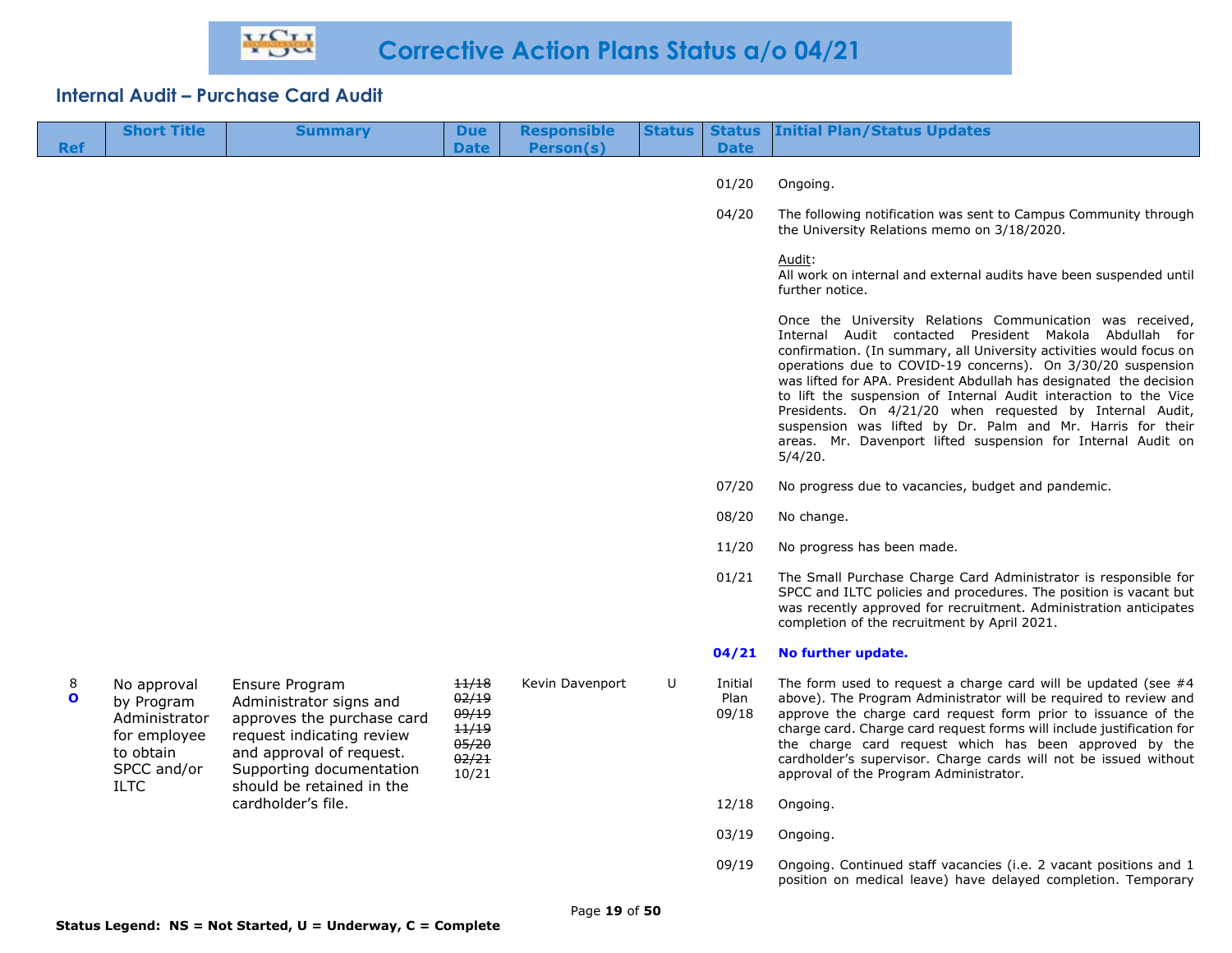| <b>Ref</b>        | <b>Short Title</b>                                                                             | <b>Summary</b>                                                                                                                                 | <b>Due</b><br><b>Date</b>                                   | <b>Responsible</b><br>Person(s) | <b>Status</b> | <b>Status</b><br><b>Date</b> | <b>Initial Plan/Status Updates</b>                                                                                                                                                                                                                                                                                                                                                                                                                                                                                                                                                                       |
|-------------------|------------------------------------------------------------------------------------------------|------------------------------------------------------------------------------------------------------------------------------------------------|-------------------------------------------------------------|---------------------------------|---------------|------------------------------|----------------------------------------------------------------------------------------------------------------------------------------------------------------------------------------------------------------------------------------------------------------------------------------------------------------------------------------------------------------------------------------------------------------------------------------------------------------------------------------------------------------------------------------------------------------------------------------------------------|
|                   |                                                                                                |                                                                                                                                                |                                                             |                                 |               |                              |                                                                                                                                                                                                                                                                                                                                                                                                                                                                                                                                                                                                          |
|                   |                                                                                                |                                                                                                                                                |                                                             |                                 |               |                              | staff are being hired and trained while recruitments for permanent<br>replacements proceed.                                                                                                                                                                                                                                                                                                                                                                                                                                                                                                              |
|                   |                                                                                                |                                                                                                                                                |                                                             |                                 |               | 10/19                        | Forms showing Program Administrator approved for cards to be<br>issued is loaded on a secure folder on the O drive.                                                                                                                                                                                                                                                                                                                                                                                                                                                                                      |
|                   |                                                                                                |                                                                                                                                                |                                                             |                                 |               | 01/20                        | Ongoing.                                                                                                                                                                                                                                                                                                                                                                                                                                                                                                                                                                                                 |
|                   |                                                                                                |                                                                                                                                                |                                                             |                                 |               | 04/20                        | The following notification was sent to Campus Community through<br>the University Relations memo on 3/18/2020.                                                                                                                                                                                                                                                                                                                                                                                                                                                                                           |
|                   |                                                                                                |                                                                                                                                                |                                                             |                                 |               |                              | Audit:<br>All work on internal and external audits have been suspended until<br>further notice.                                                                                                                                                                                                                                                                                                                                                                                                                                                                                                          |
|                   |                                                                                                |                                                                                                                                                |                                                             |                                 |               |                              | Once the University Relations Communication was received,<br>Internal Audit contacted President Makola Abdullah for<br>confirmation. (In summary, all University activities would focus on<br>operations due to COVID-19 concerns). On 3/30/20 suspension<br>was lifted for APA. President Abdullah has designated the decision<br>to lift the suspension of Internal Audit interaction to the Vice<br>Presidents. On 4/21/20 when requested by Internal Audit,<br>suspension was lifted by Dr. Palm and Mr. Harris for their<br>areas. Mr. Davenport lifted suspension for Internal Audit on<br>5/4/20. |
|                   |                                                                                                |                                                                                                                                                |                                                             |                                 |               | 07/20                        | No progress due to vacancies, budget and pandemic.                                                                                                                                                                                                                                                                                                                                                                                                                                                                                                                                                       |
|                   |                                                                                                |                                                                                                                                                |                                                             |                                 |               | 08/20                        | No change.                                                                                                                                                                                                                                                                                                                                                                                                                                                                                                                                                                                               |
|                   |                                                                                                |                                                                                                                                                |                                                             |                                 |               | 11/20                        | No progress has been made.                                                                                                                                                                                                                                                                                                                                                                                                                                                                                                                                                                               |
|                   |                                                                                                |                                                                                                                                                |                                                             |                                 |               | 01/21                        | The Small Purchase Charge Card Administrator is responsible for<br>SPCC and ILTC policies and procedures. The position is vacant but<br>was recently approved for recruitment. Administration anticipates<br>completion of the recruitment by April 2021.                                                                                                                                                                                                                                                                                                                                                |
|                   |                                                                                                |                                                                                                                                                |                                                             |                                 |               | 04/21                        | No further update.                                                                                                                                                                                                                                                                                                                                                                                                                                                                                                                                                                                       |
| 9<br>$\mathbf{o}$ | No evidence of<br>signed Purchase<br>Card Employee<br>Agreement for<br>the SPCC<br>and/or ILTC | Ensure Purchase Card<br>Employee Agreements are<br>signed by the employee prior to<br>obtaining SPCC/ILTC and every<br>three years at renewal. | 11/18<br>02/19<br>09/19<br>11/19<br>05/20<br>02/21<br>10/21 | Kevin Davenport                 | U             | Initial<br>Plan<br>09/18     | All cardholders will be issued new Purchase Card Employee<br>Agreements. The agreements will be signed by the cardholder and<br>supervisor prior to November 15, 2018 in order to use the charge<br>cards beyond November 15, 2018. In addition, the Program<br>Administrator will develop a process to ensure Purchase Card<br>Employee Agreements are complete, current, and renewed within<br>every three years of charge card issuance. Evidence of completion<br>will be maintained in the Office of Procurement Services.                                                                          |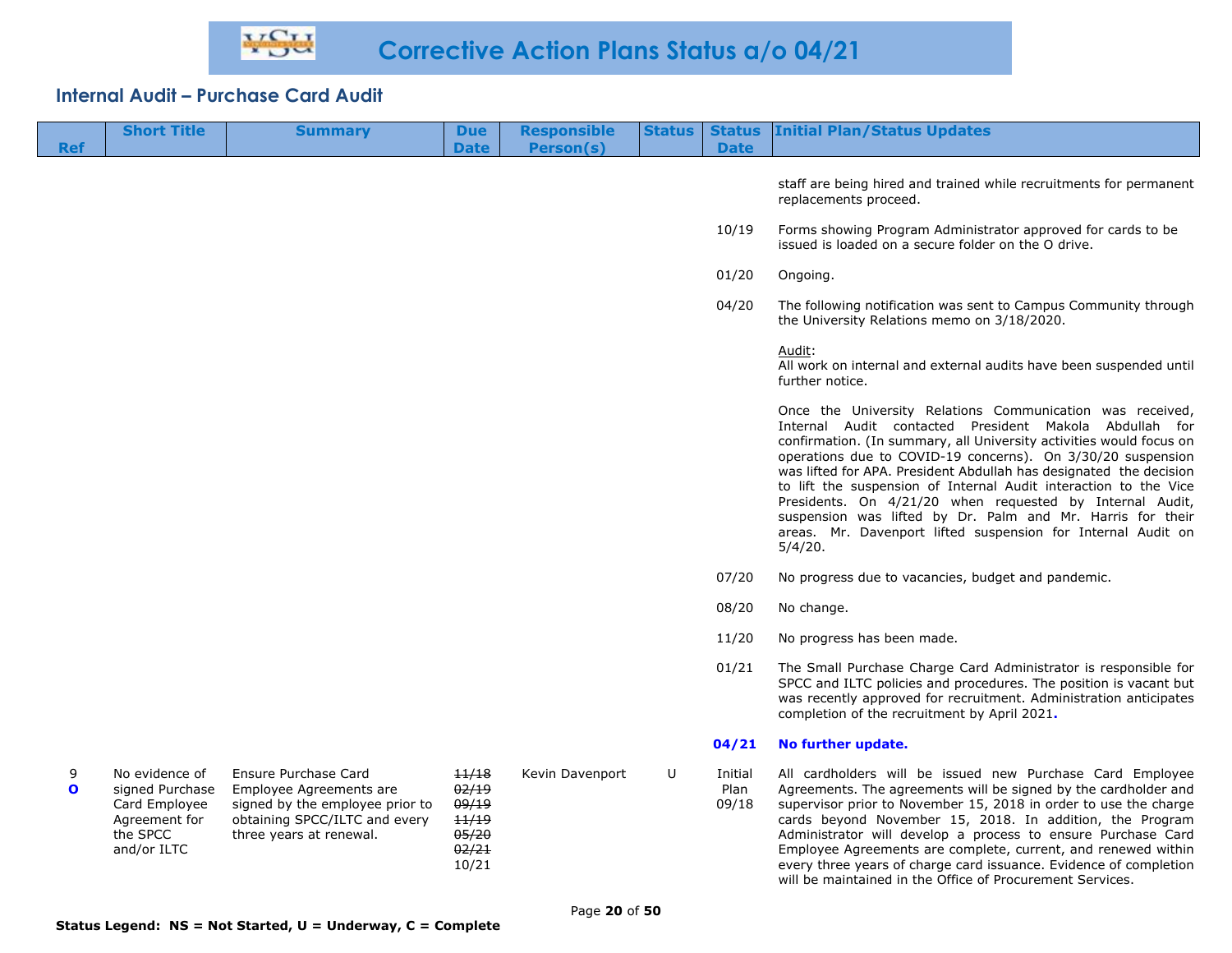| <b>Ref</b>         | <b>Short Title</b>                              | <b>Summary</b>                                                                         | <b>Due</b><br><b>Date</b> | <b>Responsible</b><br>Person(s)  | <b>Status</b> | <b>Date</b>              | <b>Status Initial Plan/Status Updates</b>                                                                                                                                                                                                                                                                                                                                                                                                                                                                                                                                                                |
|--------------------|-------------------------------------------------|----------------------------------------------------------------------------------------|---------------------------|----------------------------------|---------------|--------------------------|----------------------------------------------------------------------------------------------------------------------------------------------------------------------------------------------------------------------------------------------------------------------------------------------------------------------------------------------------------------------------------------------------------------------------------------------------------------------------------------------------------------------------------------------------------------------------------------------------------|
|                    |                                                 |                                                                                        |                           |                                  |               | 12/18                    | Ongoing                                                                                                                                                                                                                                                                                                                                                                                                                                                                                                                                                                                                  |
|                    |                                                 |                                                                                        |                           |                                  |               | 03/19                    | Ongoing.                                                                                                                                                                                                                                                                                                                                                                                                                                                                                                                                                                                                 |
|                    |                                                 |                                                                                        |                           |                                  |               | 09/19                    | Ongoing. Continued staff vacancies (i.e. 2 vacant positions and 1<br>position on medical leave) have delayed completion. Temporary<br>staff are being hired and trained while recruitments for permanent<br>replacements proceed.                                                                                                                                                                                                                                                                                                                                                                        |
|                    |                                                 |                                                                                        |                           |                                  |               | 10/19                    | Forms showing evidence of purchase card employee agreement is<br>loaded on a secure folder on the O drive.                                                                                                                                                                                                                                                                                                                                                                                                                                                                                               |
|                    |                                                 |                                                                                        |                           |                                  |               | 01/20                    | Ongoing.                                                                                                                                                                                                                                                                                                                                                                                                                                                                                                                                                                                                 |
|                    |                                                 |                                                                                        |                           |                                  |               | 04/20                    | The following notification was sent to Campus Community through<br>the University Relations memo on 3/18/2020.                                                                                                                                                                                                                                                                                                                                                                                                                                                                                           |
|                    |                                                 |                                                                                        |                           |                                  |               |                          | Audit:<br>All work on internal and external audits have been suspended until<br>further notice.                                                                                                                                                                                                                                                                                                                                                                                                                                                                                                          |
|                    |                                                 |                                                                                        |                           |                                  |               |                          | Once the University Relations Communication was received,<br>Internal Audit contacted President Makola Abdullah for<br>confirmation. (In summary, all University activities would focus on<br>operations due to COVID-19 concerns). On 3/30/20 suspension<br>was lifted for APA. President Abdullah has designated the decision<br>to lift the suspension of Internal Audit interaction to the Vice<br>Presidents. On 4/21/20 when requested by Internal Audit,<br>suspension was lifted by Dr. Palm and Mr. Harris for their<br>areas. Mr. Davenport lifted suspension for Internal Audit on<br>5/4/20. |
|                    |                                                 |                                                                                        |                           |                                  |               | 07/20                    | No progress due to vacancies, budget and pandemic.                                                                                                                                                                                                                                                                                                                                                                                                                                                                                                                                                       |
|                    |                                                 |                                                                                        |                           |                                  |               | 08/20                    | No change.                                                                                                                                                                                                                                                                                                                                                                                                                                                                                                                                                                                               |
|                    |                                                 |                                                                                        |                           |                                  |               | 11/20                    | No progress has been made.                                                                                                                                                                                                                                                                                                                                                                                                                                                                                                                                                                               |
|                    |                                                 |                                                                                        |                           |                                  |               | 01/21                    | The Small Purchase Charge Card Administrator is responsible for<br>SPCC and ILTC policies and procedures. The position is vacant but<br>was recently approved for recruitment. Administration anticipates<br>completion of the recruitment by April 2021.                                                                                                                                                                                                                                                                                                                                                |
|                    |                                                 |                                                                                        |                           |                                  |               | 04/21                    | No further update.                                                                                                                                                                                                                                                                                                                                                                                                                                                                                                                                                                                       |
| 10<br>$\mathbf{o}$ | SPCC and/or<br><b>ILTC</b> annual<br>cardholder | Ensure cardholder completes<br>annual SPCC and/ILTC<br>cardholder training. Supporting | 11/18<br>02/19<br>09/19   | Kevin Davenport<br>Page 21 of 50 | U             | Initial<br>Plan<br>09/18 | A process will be developed to monitor and confirm all cardholders<br>complete Annual Online DOA Cardholder training. In addition,<br>Cardholders are required to complete Mandatory Internal Charge                                                                                                                                                                                                                                                                                                                                                                                                     |

#### **Status Legend: NS = Not Started, U = Underway, C = Complete**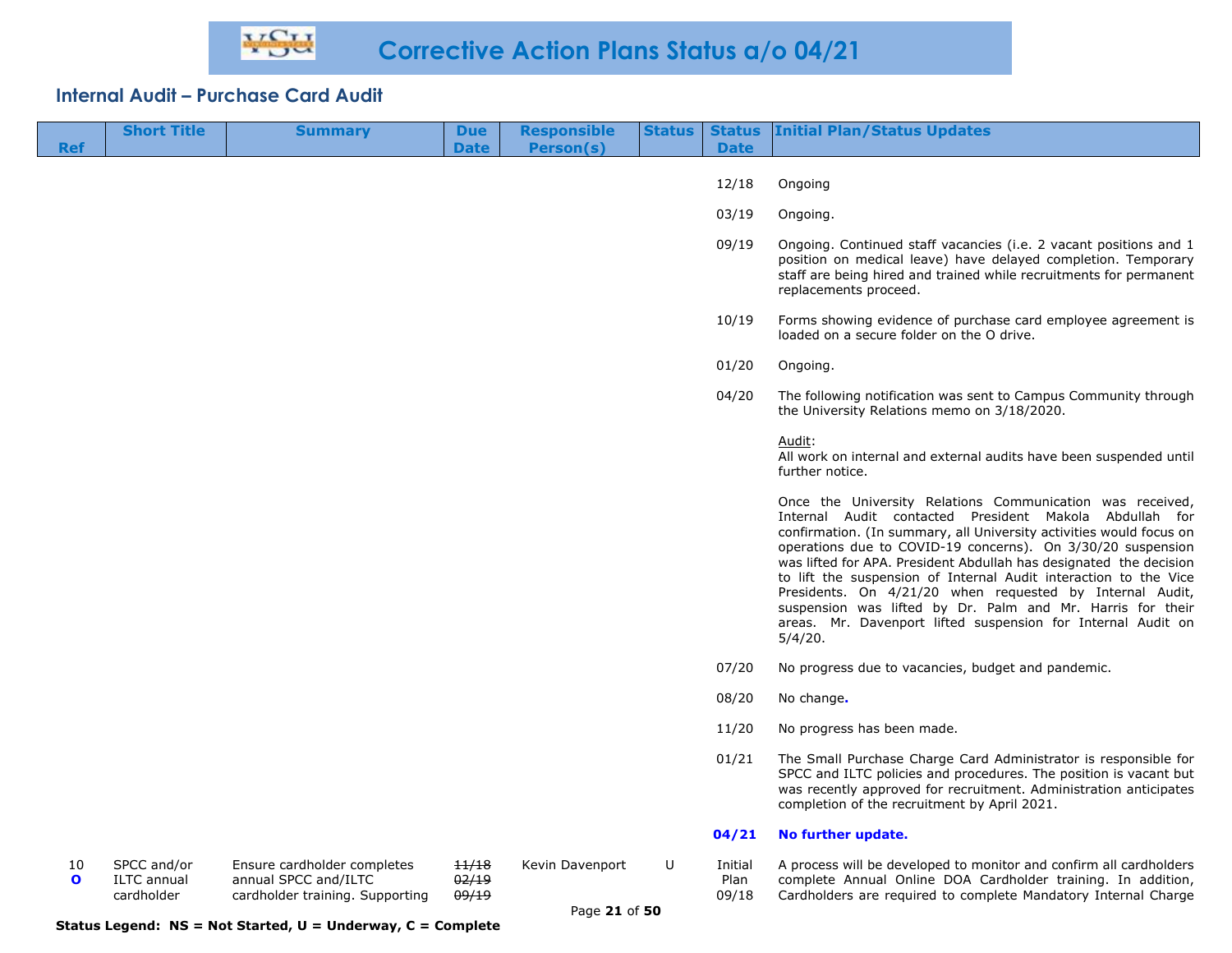| <b>Ref</b> | <b>Short Title</b>           | <b>Summary</b>                                  | <b>Due</b><br><b>Date</b>        | <b>Responsible</b><br>Person(s) | <b>Status</b> | <b>Status</b><br><b>Date</b> | <b>Initial Plan/Status Updates</b>                                                                                                                                                                                                                                                                                                                                                                                                                                                                                                                                                                       |
|------------|------------------------------|-------------------------------------------------|----------------------------------|---------------------------------|---------------|------------------------------|----------------------------------------------------------------------------------------------------------------------------------------------------------------------------------------------------------------------------------------------------------------------------------------------------------------------------------------------------------------------------------------------------------------------------------------------------------------------------------------------------------------------------------------------------------------------------------------------------------|
|            |                              |                                                 |                                  |                                 |               |                              |                                                                                                                                                                                                                                                                                                                                                                                                                                                                                                                                                                                                          |
|            | training is not<br>completed | documentation retained in<br>cardholder's file. | 11/19<br>05/20<br>02/21<br>10/21 |                                 |               |                              | Card training by November 15, 2018. Cardholders who fail to<br>complete both trainings will lose purchasing privileges until<br>completion of both trainings. Beginning November 15, 2018<br>Cardholders will be required to complete both the Online DOA<br>Cardholder training and the Mandatory Internal Charge Card<br>training annually. Evidence of completion will be maintained in the<br>Office of Procurement Services. Charge cards will only be issued by<br>the Program Administration upon completion of required training<br>by the cardholder.                                           |
|            |                              |                                                 |                                  |                                 |               | 12/18                        | Ongoing. All cardholders and supervisors have been trained. Staff<br>is working on developing a process                                                                                                                                                                                                                                                                                                                                                                                                                                                                                                  |
|            |                              |                                                 |                                  |                                 |               | 03/19                        | Ongoing.                                                                                                                                                                                                                                                                                                                                                                                                                                                                                                                                                                                                 |
|            |                              |                                                 |                                  |                                 |               | 09/19                        | Ongoing. Continued staff vacancies (i.e. 2 vacant positions and 1<br>position on medical leave) have delayed completion. Temporary<br>staff are being hired and trained while recruitments for permanent<br>replacements proceed.                                                                                                                                                                                                                                                                                                                                                                        |
|            |                              |                                                 |                                  |                                 |               | 10/19                        | Forms showing evidence of purchase card employee agreement is<br>loaded on a secure folder on the O drive.                                                                                                                                                                                                                                                                                                                                                                                                                                                                                               |
|            |                              |                                                 |                                  |                                 |               | 01/20                        | Ongoing.                                                                                                                                                                                                                                                                                                                                                                                                                                                                                                                                                                                                 |
|            |                              |                                                 |                                  |                                 |               | 04/20                        | The following notification was sent to Campus Community through<br>the University Relations memo on 3/18/2020.                                                                                                                                                                                                                                                                                                                                                                                                                                                                                           |
|            |                              |                                                 |                                  |                                 |               |                              | Audit:<br>All work on internal and external audits have been suspended until<br>further notice.                                                                                                                                                                                                                                                                                                                                                                                                                                                                                                          |
|            |                              |                                                 |                                  |                                 |               |                              | Once the University Relations Communication was received,<br>Internal Audit contacted President Makola Abdullah for<br>confirmation. (In summary, all University activities would focus on<br>operations due to COVID-19 concerns). On 3/30/20 suspension<br>was lifted for APA. President Abdullah has designated the decision<br>to lift the suspension of Internal Audit interaction to the Vice<br>Presidents. On 4/21/20 when requested by Internal Audit,<br>suspension was lifted by Dr. Palm and Mr. Harris for their<br>areas. Mr. Davenport lifted suspension for Internal Audit on<br>5/4/20. |
|            |                              |                                                 |                                  |                                 |               | 07/20                        | No progress due to vacancies, budget and pandemic.                                                                                                                                                                                                                                                                                                                                                                                                                                                                                                                                                       |
|            |                              |                                                 |                                  |                                 |               | 08/20                        | No change                                                                                                                                                                                                                                                                                                                                                                                                                                                                                                                                                                                                |
|            |                              |                                                 |                                  | Page 22 of 50                   |               | 11/20                        | No progress has been made.                                                                                                                                                                                                                                                                                                                                                                                                                                                                                                                                                                               |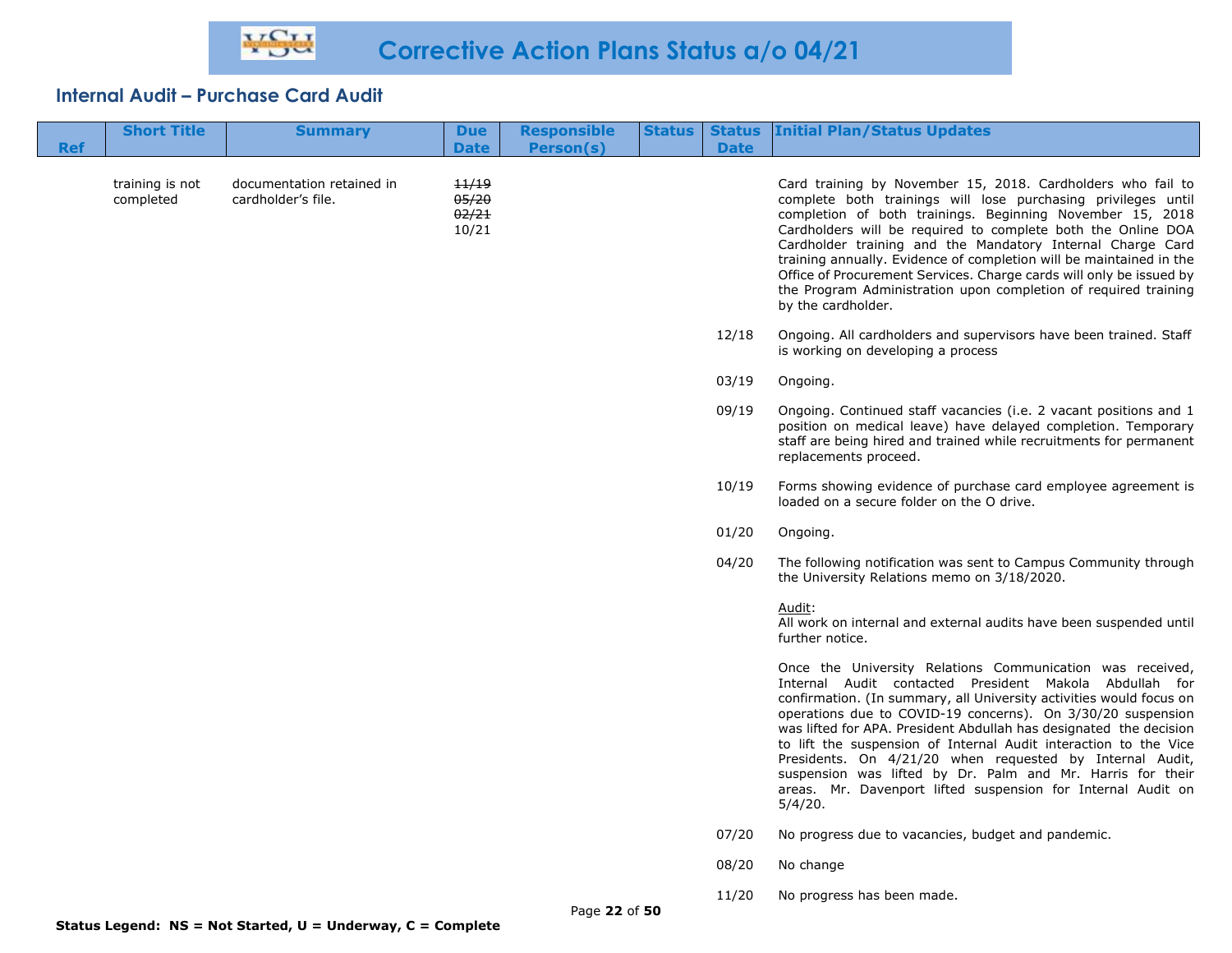| <b>Ref</b>      | <b>Short Title</b>                                                    | <b>Summary</b>                                                                                                                | <b>Due</b><br><b>Date</b>                                   | <b>Responsible</b><br>Person(s) | <b>Status</b> | <b>Status</b><br><b>Date</b> | <b>Initial Plan/Status Updates</b>                                                                                                                                                                                                                                                                                                                                                                                                                              |
|-----------------|-----------------------------------------------------------------------|-------------------------------------------------------------------------------------------------------------------------------|-------------------------------------------------------------|---------------------------------|---------------|------------------------------|-----------------------------------------------------------------------------------------------------------------------------------------------------------------------------------------------------------------------------------------------------------------------------------------------------------------------------------------------------------------------------------------------------------------------------------------------------------------|
|                 |                                                                       |                                                                                                                               |                                                             |                                 |               |                              |                                                                                                                                                                                                                                                                                                                                                                                                                                                                 |
|                 |                                                                       |                                                                                                                               |                                                             |                                 |               | 01/21                        | The Small Purchase Charge Card Administrator is responsible for<br>SPCC and ILTC policies and procedures. The position is vacant but<br>was recently approved for recruitment. Administration anticipates<br>completion of the recruitment by April 2021.                                                                                                                                                                                                       |
|                 |                                                                       |                                                                                                                               |                                                             |                                 |               | 04/21                        | No further update.                                                                                                                                                                                                                                                                                                                                                                                                                                              |
| 11<br><b>PI</b> | Timely<br>Cancellation of<br>employee's<br>SPCC and/or<br><b>ILTC</b> | Implement a process to<br>deactivate/cancel employee<br>SPCC and/or ILTC upon<br>employee's termination and/or<br>suspension. | 11/18<br>02/19<br>09/19<br>11/19<br>05/20<br>02/21<br>10/21 | Kevin Davenport                 | U             | Initial<br>Plan<br>09/18     | Processes will be developed to monitor and unsure cardholders<br>annually complete DOA Online Cardholder training and evidence is<br>maintained in the Office of Procurement Services. In addition,<br>Mandatory Internal Charge Card training is required of all<br>cardholders and supervisors and be completed by November 15,<br>2018 and thereafter (see #10 above).                                                                                       |
|                 |                                                                       |                                                                                                                               |                                                             |                                 |               | 12/18                        | Ongoing. All cards for cardholders who did not complete training<br>have been deactivated. Need to set a process in place.                                                                                                                                                                                                                                                                                                                                      |
|                 |                                                                       |                                                                                                                               |                                                             |                                 |               | 03/19                        | Ongoing.                                                                                                                                                                                                                                                                                                                                                                                                                                                        |
|                 |                                                                       |                                                                                                                               |                                                             |                                 |               | 09/19                        | Ongoing. Continued staff vacancies (i.e. 2 vacant positions and 1<br>position on medical leave) have delayed completion. Temporary<br>staff are being hired and trained while recruitments for permanent<br>replacements proceed.                                                                                                                                                                                                                               |
|                 |                                                                       |                                                                                                                               |                                                             |                                 |               | 10/19                        | All cards for cardholders who did not complete training have been<br>deactivated. The Program Administrator is included on the<br>university-wide distribution list of terminated employees from<br>Human Resources. The program administrator cancels cards for<br>any terminated employees.                                                                                                                                                                   |
|                 |                                                                       |                                                                                                                               |                                                             |                                 |               | 01/20                        | Ongoing.                                                                                                                                                                                                                                                                                                                                                                                                                                                        |
|                 |                                                                       |                                                                                                                               |                                                             |                                 |               | 04/20                        | The following notification was sent to Campus Community through<br>the University Relations memo on 3/18/2020.                                                                                                                                                                                                                                                                                                                                                  |
|                 |                                                                       |                                                                                                                               |                                                             |                                 |               |                              | Audit:<br>All work on internal and external audits have been suspended until<br>further notice.                                                                                                                                                                                                                                                                                                                                                                 |
|                 |                                                                       |                                                                                                                               |                                                             |                                 |               |                              | Once the University Relations Communication was received,<br>Internal Audit contacted President Makola Abdullah for<br>confirmation. (In summary, all University activities would focus on<br>operations due to COVID-19 concerns). On 3/30/20 suspension<br>was lifted for APA. President Abdullah has designated the decision<br>to lift the suspension of Internal Audit interaction to the Vice<br>Presidents. On 4/21/20 when requested by Internal Audit, |

suspension was lifted by Dr. Palm and Mr. Harris for their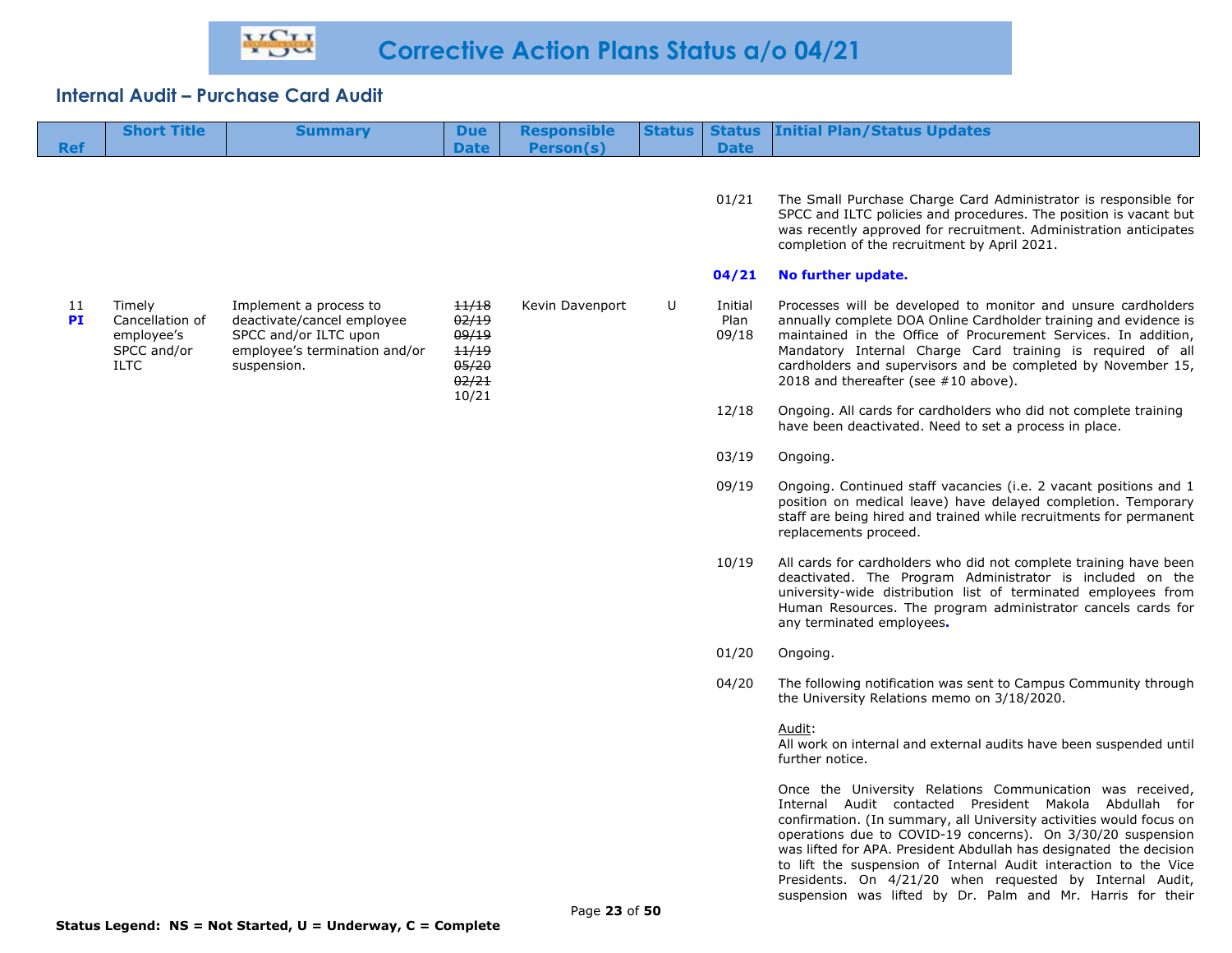| <b>Ref</b> | <b>Short Title</b>                             | <b>Summary</b>                                                                | <b>Due</b><br><b>Date</b>                          | <b>Responsible</b><br><b>Person(s)</b> | <b>Status</b> | <b>Status</b><br><b>Date</b> | <b>Initial Plan/Status Updates</b>                                                                                                                                                                                                                                                                                                                                                                                        |
|------------|------------------------------------------------|-------------------------------------------------------------------------------|----------------------------------------------------|----------------------------------------|---------------|------------------------------|---------------------------------------------------------------------------------------------------------------------------------------------------------------------------------------------------------------------------------------------------------------------------------------------------------------------------------------------------------------------------------------------------------------------------|
|            |                                                |                                                                               |                                                    |                                        |               |                              | areas. Mr. Davenport lifted suspension for Internal Audit on<br>5/4/20.                                                                                                                                                                                                                                                                                                                                                   |
|            |                                                |                                                                               |                                                    |                                        |               | 07/20                        | No progress due to vacancies, budget and pandemic.                                                                                                                                                                                                                                                                                                                                                                        |
|            |                                                |                                                                               |                                                    |                                        |               | 08/20                        | No change.                                                                                                                                                                                                                                                                                                                                                                                                                |
|            |                                                |                                                                               |                                                    |                                        |               | 11/20                        | No progress has been made.                                                                                                                                                                                                                                                                                                                                                                                                |
|            |                                                |                                                                               |                                                    |                                        |               | 01/21                        | The Small Purchase Charge Card Administrator is responsible for<br>SPCC and ILTC policies and procedures. The position is vacant but<br>was recently approved for recruitment. Administration anticipates<br>completion of the recruitment by April 2021.                                                                                                                                                                 |
|            |                                                |                                                                               |                                                    |                                        |               | 04/21                        | No further update.                                                                                                                                                                                                                                                                                                                                                                                                        |
| 12<br>F    | Untimely<br>reconciliation of<br>SPCC packages | Ensure reconciliation packages<br>are completed by the 23rd of<br>each month. | 02/19<br>09/19<br>11/19<br>05/20<br>02/21<br>10/21 | Kevin Davenport                        | U             | Initial<br>Plan<br>09/18     | A process will be developed in conjunction with the Office of Human<br>Resources for the Program Administrator to timely<br>deactivate/cancel charge cards upon notification by the Office of<br>Human Resources that the cardholder or supervisor has been<br>terminated or reassigned.                                                                                                                                  |
|            |                                                |                                                                               |                                                    |                                        |               | 12/18                        | Ongoing.                                                                                                                                                                                                                                                                                                                                                                                                                  |
|            |                                                |                                                                               |                                                    |                                        |               | 03/19                        | Ongoing.                                                                                                                                                                                                                                                                                                                                                                                                                  |
|            |                                                |                                                                               |                                                    |                                        |               | 09/19                        | Ongoing. Continued staff vacancies (i.e. 2 vacant positions and 1<br>position on medical leave) have delayed completion. Temporary<br>staff are being hired and trained while recruitments for permanent<br>replacements proceed.                                                                                                                                                                                         |
|            |                                                |                                                                               |                                                    |                                        |               | 10/19                        | Ongoing. Finance staff have agreed-upon a process to a paper free<br>reconciliation process. The reconciliation process will take place<br>over the Bank of America works platform. Procurement policies<br>have been updated to reflect the change. The new process will go<br>into effect with the distribution of the new policy expected in<br>November 2019.                                                         |
|            |                                                |                                                                               |                                                    |                                        |               | 01/20                        | Ongoing. Finance staff have agreed-upon a process to a paper free<br>reconciliation process. The reconciliation process will take place<br>over the Bank of America works platform. Procurement policies<br>have been updated to reflect the change. The new process went<br>into effect with the distribution of the new policy in December<br>2019. Issues still need to be resolved for the comment to be<br>complete. |
|            |                                                |                                                                               |                                                    |                                        |               |                              |                                                                                                                                                                                                                                                                                                                                                                                                                           |

04/20 The following notification was sent to Campus Community through the University Relations memo on 3/18/2020.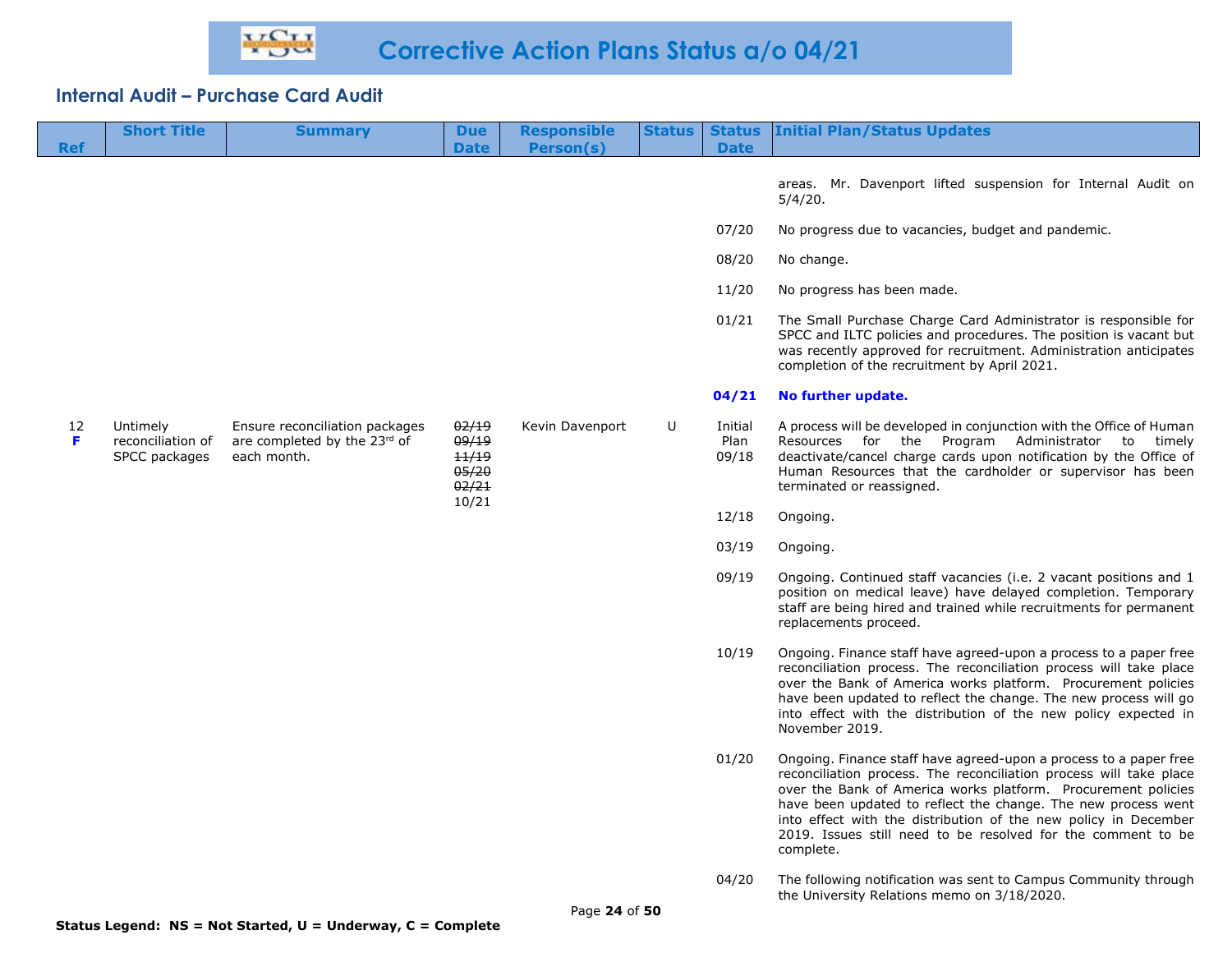| <b>Short Title</b> | <b>Summary</b> |               | Due Responsible  |             | <b>Status   Status   Initial Plan/Status Updates</b> |
|--------------------|----------------|---------------|------------------|-------------|------------------------------------------------------|
|                    |                | Date <b>N</b> | <b>Person(s)</b> | <b>Date</b> |                                                      |

#### Audit:

All work on internal and external audits have been suspended until further notice.

Once the University Relations Communication was received, Internal Audit contacted President Makola Abdullah for confirmation. (In summary, all University activities would focus on operations due to COVID-19 concerns). On 3/30/20 suspension was lifted for APA. President Abdullah has designated the decision to lift the suspension of Internal Audit interaction to the Vice Presidents. On 4/21/20 when requested by Internal Audit, suspension was lifted by Dr. Palm and Mr. Harris for their areas. Mr. Davenport lifted suspension for Internal Audit on 5/4/20.

- 07/20 No progress due to vacancies, budget and pandemic.
- 08/20 No change.
- 11/20 No progress has been made.
- 01/21 The Small Purchase Charge Card Administrator is responsible for SPCC and ILTC policies and procedures. The position is vacant but was recently approved for recruitment. Administration anticipates completion of the recruitment by April 2021.

#### **04/21 No further update.**

Kevin Davenport U Initial A process will be developed to ensure timely reconciliation of SPCC

> Plan 09/18 transactions online and receipt of completed SPCC packages in the Office of Procurement Services by the 23rd of each month. In conjunction with the applicable department and Office of Human Resources, the Program Administrator is to ensure cardholder information is correct and remains current. Policy 5504 will be enforced to address violations or noncompliance.

- 12/18 Ongoing. Need to develop a process.
- 03/19 Ongoing.
- 09/19 Ongoing. Continued staff vacancies (i.e. 2 vacant positions and 1 position on medical leave) have delayed completion. Temporary staff are being hired and trained while recruitments for permanent replacements proceed.

| 13 | SPCC and/or        | Ensure cardholder completes     | 01/18 |
|----|--------------------|---------------------------------|-------|
| O  | <b>ILTC</b> annual | annual SPCC and/ILTC            | 02/19 |
|    | cardholder         | cardholder training. Supporting | 09/19 |
|    | training is not    | documentation retained in       | 11/19 |
|    | completed          | cardholder's file.              | 05/20 |
|    |                    |                                 | 02/21 |
|    |                    |                                 | 10/21 |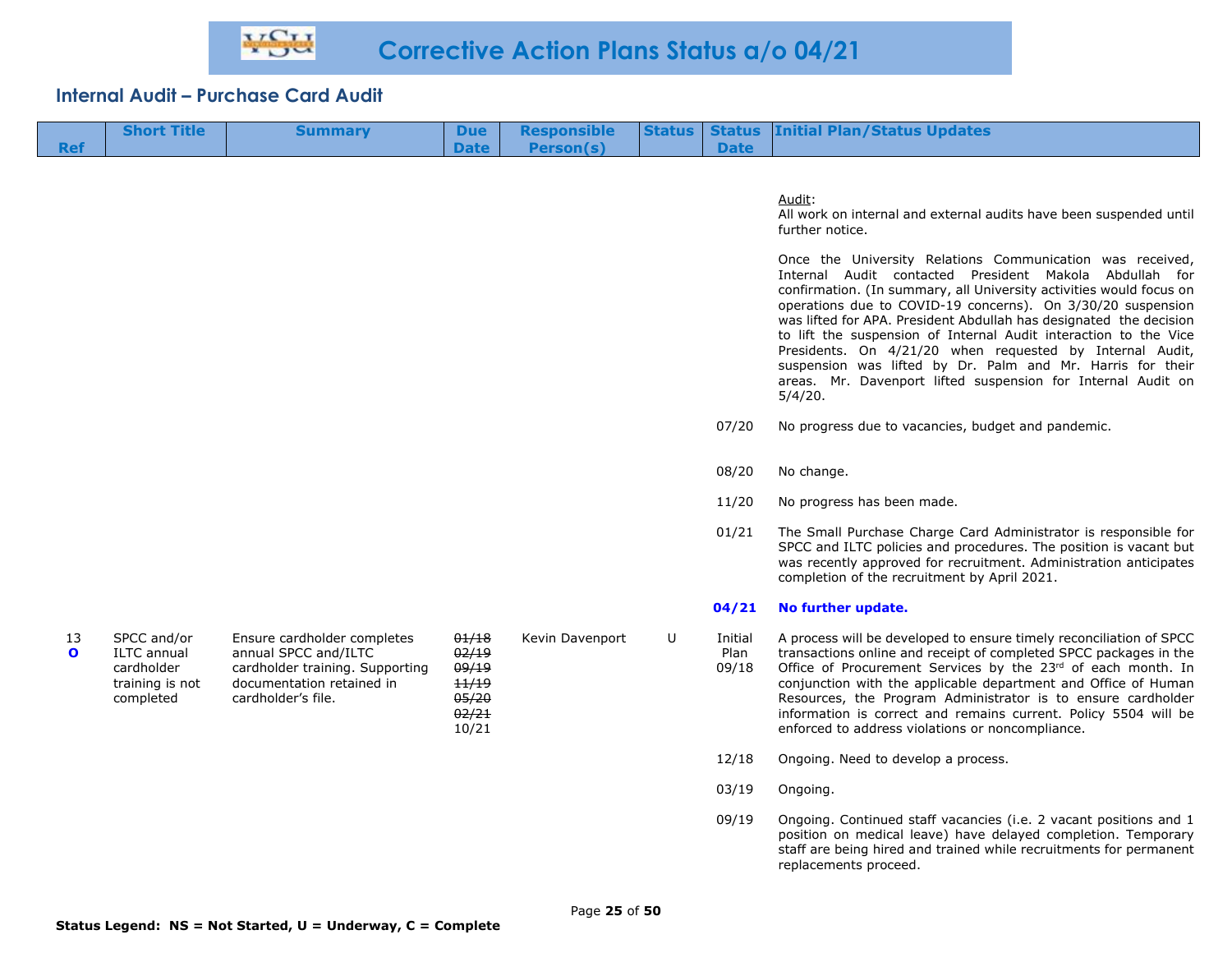| <b>Ref</b>         | <b>Short Title</b>                                         | <b>Summary</b>                                                                                                                                                                                                                          | <b>Due</b><br><b>Date</b>                                   | <b>Responsible</b><br>Person(s) | <b>Status</b> | <b>Date</b>              | <b>Status Initial Plan/Status Updates</b>                                                                                                                                                                                                                                                                                                                                                                                                                                                                                                                                                                |
|--------------------|------------------------------------------------------------|-----------------------------------------------------------------------------------------------------------------------------------------------------------------------------------------------------------------------------------------|-------------------------------------------------------------|---------------------------------|---------------|--------------------------|----------------------------------------------------------------------------------------------------------------------------------------------------------------------------------------------------------------------------------------------------------------------------------------------------------------------------------------------------------------------------------------------------------------------------------------------------------------------------------------------------------------------------------------------------------------------------------------------------------|
|                    |                                                            |                                                                                                                                                                                                                                         |                                                             |                                 |               | 10/19                    | Forms showing cardholders completed training is loaded on a<br>secure folder on the O drive.                                                                                                                                                                                                                                                                                                                                                                                                                                                                                                             |
|                    |                                                            |                                                                                                                                                                                                                                         |                                                             |                                 |               | 01/20                    | Ongoing.                                                                                                                                                                                                                                                                                                                                                                                                                                                                                                                                                                                                 |
|                    |                                                            |                                                                                                                                                                                                                                         |                                                             |                                 |               | 04/20                    | The following notification was sent to Campus Community through<br>the University Relations memo on 3/18/2020.                                                                                                                                                                                                                                                                                                                                                                                                                                                                                           |
|                    |                                                            |                                                                                                                                                                                                                                         |                                                             |                                 |               |                          | Audit:<br>All work on internal and external audits have been suspended until<br>further notice.                                                                                                                                                                                                                                                                                                                                                                                                                                                                                                          |
|                    |                                                            |                                                                                                                                                                                                                                         |                                                             |                                 |               |                          | Once the University Relations Communication was received,<br>Internal Audit contacted President Makola Abdullah for<br>confirmation. (In summary, all University activities would focus on<br>operations due to COVID-19 concerns). On 3/30/20 suspension<br>was lifted for APA. President Abdullah has designated the decision<br>to lift the suspension of Internal Audit interaction to the Vice<br>Presidents. On 4/21/20 when requested by Internal Audit,<br>suspension was lifted by Dr. Palm and Mr. Harris for their<br>areas. Mr. Davenport lifted suspension for Internal Audit on<br>5/4/20. |
|                    |                                                            |                                                                                                                                                                                                                                         |                                                             |                                 |               | 07/20                    | No progress due to vacancies, budget and pandemic.                                                                                                                                                                                                                                                                                                                                                                                                                                                                                                                                                       |
|                    |                                                            |                                                                                                                                                                                                                                         |                                                             |                                 |               | 08/20                    | No change.                                                                                                                                                                                                                                                                                                                                                                                                                                                                                                                                                                                               |
|                    |                                                            |                                                                                                                                                                                                                                         |                                                             |                                 |               | 11/20                    | No progress has been made.                                                                                                                                                                                                                                                                                                                                                                                                                                                                                                                                                                               |
|                    |                                                            |                                                                                                                                                                                                                                         |                                                             |                                 |               | 01/21                    | The Small Purchase Charge Card Administrator is responsible for<br>SPCC and ILTC policies and procedures. The position is vacant but<br>was recently approved for recruitment. Administration anticipates<br>completion of the recruitment by April 2021.                                                                                                                                                                                                                                                                                                                                                |
|                    |                                                            |                                                                                                                                                                                                                                         |                                                             |                                 |               | 04/21                    | No further update.                                                                                                                                                                                                                                                                                                                                                                                                                                                                                                                                                                                       |
| 14<br>$\mathbf{o}$ | Supervisor did<br>not approve<br>reconciliation<br>package | Ensure there is an updated<br>cardholder Supervisor-VP<br>spreadsheet indicating the<br>supervisor authorized to<br>approve the cardholder's<br>reconciliation. In addition,<br>consider working with Human<br>Resources in order to be | 01/18<br>02/19<br>09/19<br>11/19<br>05/20<br>02/21<br>10/21 | Kevin Davenport                 | U             | Initial<br>Plan<br>09/18 | A process will be developed to ensure timely reconciliation of SPCC<br>transactions on line and receipt of completed SPCC packages in the<br>Office of Procurement Services by the 23rd of each month. In<br>conjunction with the applicable department and Office of Human<br>Resources, the Program Administrator is to ensure supervisor<br>information is correct and remains current. Policy 5504 will be<br>enforced to address violations or noncompliance.                                                                                                                                       |
|                    |                                                            | notified of changes involving<br>employees and their                                                                                                                                                                                    |                                                             |                                 |               | 12/18                    | Ongoing.                                                                                                                                                                                                                                                                                                                                                                                                                                                                                                                                                                                                 |
|                    |                                                            | supervisors.                                                                                                                                                                                                                            |                                                             |                                 |               | 03/19                    | Ongoing.                                                                                                                                                                                                                                                                                                                                                                                                                                                                                                                                                                                                 |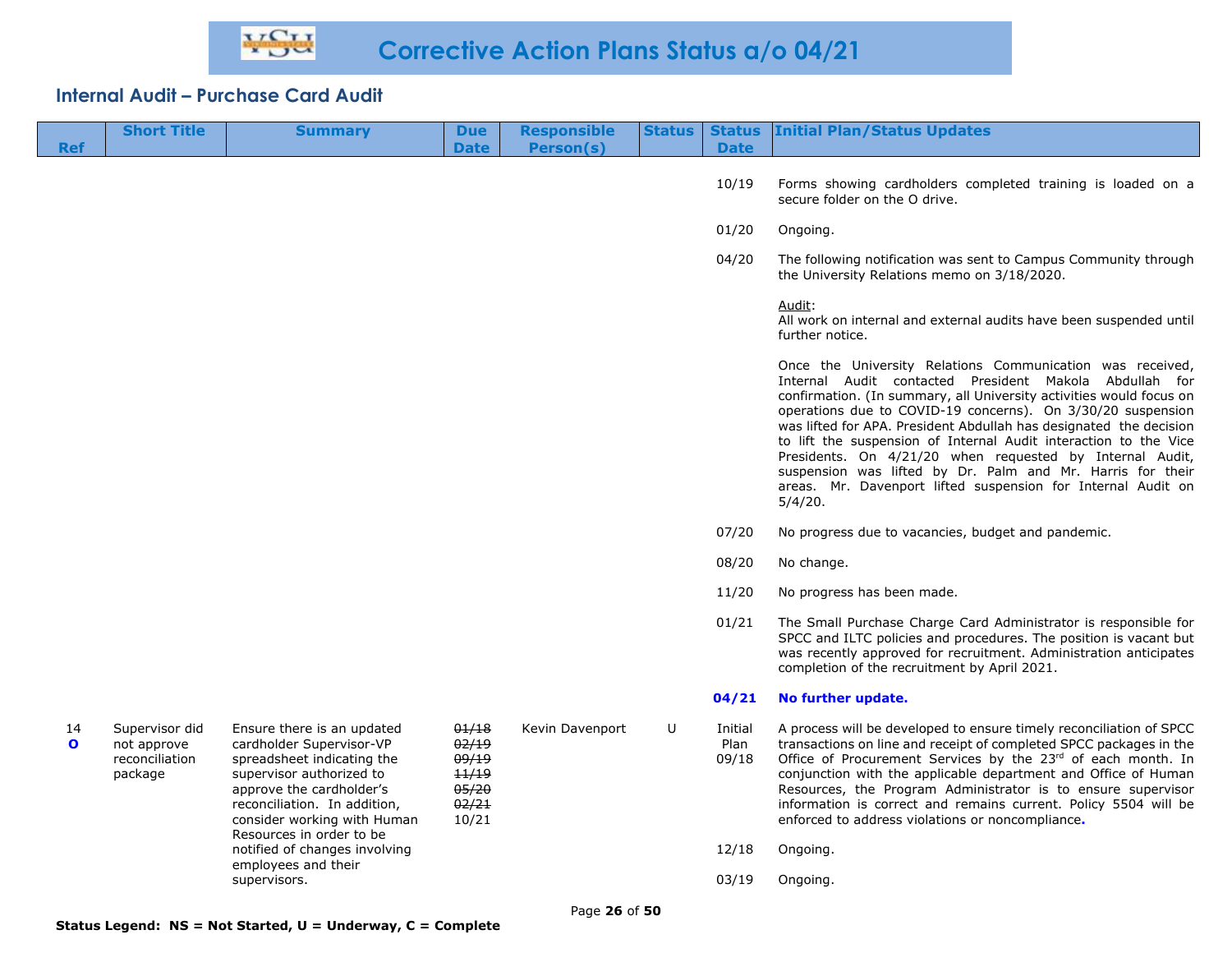| <b>Ref</b> | <b>Short Title</b> | <b>Summary</b> | <b>Due</b><br><b>Date</b> | <b>Responsible</b><br>Person(s) | <b>Status</b> | <b>Date</b> | Status Initial Plan/Status Updates                                                                                                                                                                                                                                                                                                                                                                                                                                                                                                                                                                       |
|------------|--------------------|----------------|---------------------------|---------------------------------|---------------|-------------|----------------------------------------------------------------------------------------------------------------------------------------------------------------------------------------------------------------------------------------------------------------------------------------------------------------------------------------------------------------------------------------------------------------------------------------------------------------------------------------------------------------------------------------------------------------------------------------------------------|
|            |                    |                |                           |                                 |               | 09/19       | Ongoing. Continued staff vacancies (i.e. 2 vacant positions and 1<br>position on medical leave) have delayed completion. Temporary<br>staff are being hired and trained while recruitments for permanent<br>replacements proceed.                                                                                                                                                                                                                                                                                                                                                                        |
|            |                    |                |                           |                                 |               | 10/19       | Ongoing. Finance staff have agreed-upon a process to a paper free<br>reconciliation process. The reconciliation process will take place<br>over the Bank of America works platform. Procurement policies<br>have been updated to reflect the change. The new process will go<br>into effect with the distribution of the new policy expected in<br>November 2019.                                                                                                                                                                                                                                        |
|            |                    |                |                           |                                 |               | 01/20       | Ongoing. Finance staff have agreed-upon a process to a paper free<br>reconciliation process. The reconciliation process will take place<br>over the Bank of America works platform. Procurement policies<br>have been updated to reflect the change. The new process went<br>into effect with the distribution of the new policy in December<br>2019. Issues still need to be resolved for the comment to be<br>complete.                                                                                                                                                                                |
|            |                    |                |                           |                                 |               | 04/20       | The following notification was sent to Campus Community through<br>the University Relations memo on 3/18/2020.                                                                                                                                                                                                                                                                                                                                                                                                                                                                                           |
|            |                    |                |                           |                                 |               |             | Audit:<br>All work on internal and external audits have been suspended until<br>further notice.                                                                                                                                                                                                                                                                                                                                                                                                                                                                                                          |
|            |                    |                |                           |                                 |               |             | Once the University Relations Communication was received,<br>Internal Audit contacted President Makola Abdullah for<br>confirmation. (In summary, all University activities would focus on<br>operations due to COVID-19 concerns). On 3/30/20 suspension<br>was lifted for APA. President Abdullah has designated the decision<br>to lift the suspension of Internal Audit interaction to the Vice<br>Presidents. On 4/21/20 when requested by Internal Audit,<br>suspension was lifted by Dr. Palm and Mr. Harris for their<br>areas. Mr. Davenport lifted suspension for Internal Audit on<br>5/4/20. |
|            |                    |                |                           |                                 |               | 07/20       | No progress due to vacancies, budget and pandemic.                                                                                                                                                                                                                                                                                                                                                                                                                                                                                                                                                       |
|            |                    |                |                           |                                 |               | 08/20       | No change.                                                                                                                                                                                                                                                                                                                                                                                                                                                                                                                                                                                               |
|            |                    |                |                           |                                 |               | 11/20       | No progress has been made.                                                                                                                                                                                                                                                                                                                                                                                                                                                                                                                                                                               |
|            |                    |                |                           |                                 |               | 01/21       | The Small Purchase Charge Card Administrator is responsible for<br>SPCC and ILTC policies and procedures. The position is vacant but                                                                                                                                                                                                                                                                                                                                                                                                                                                                     |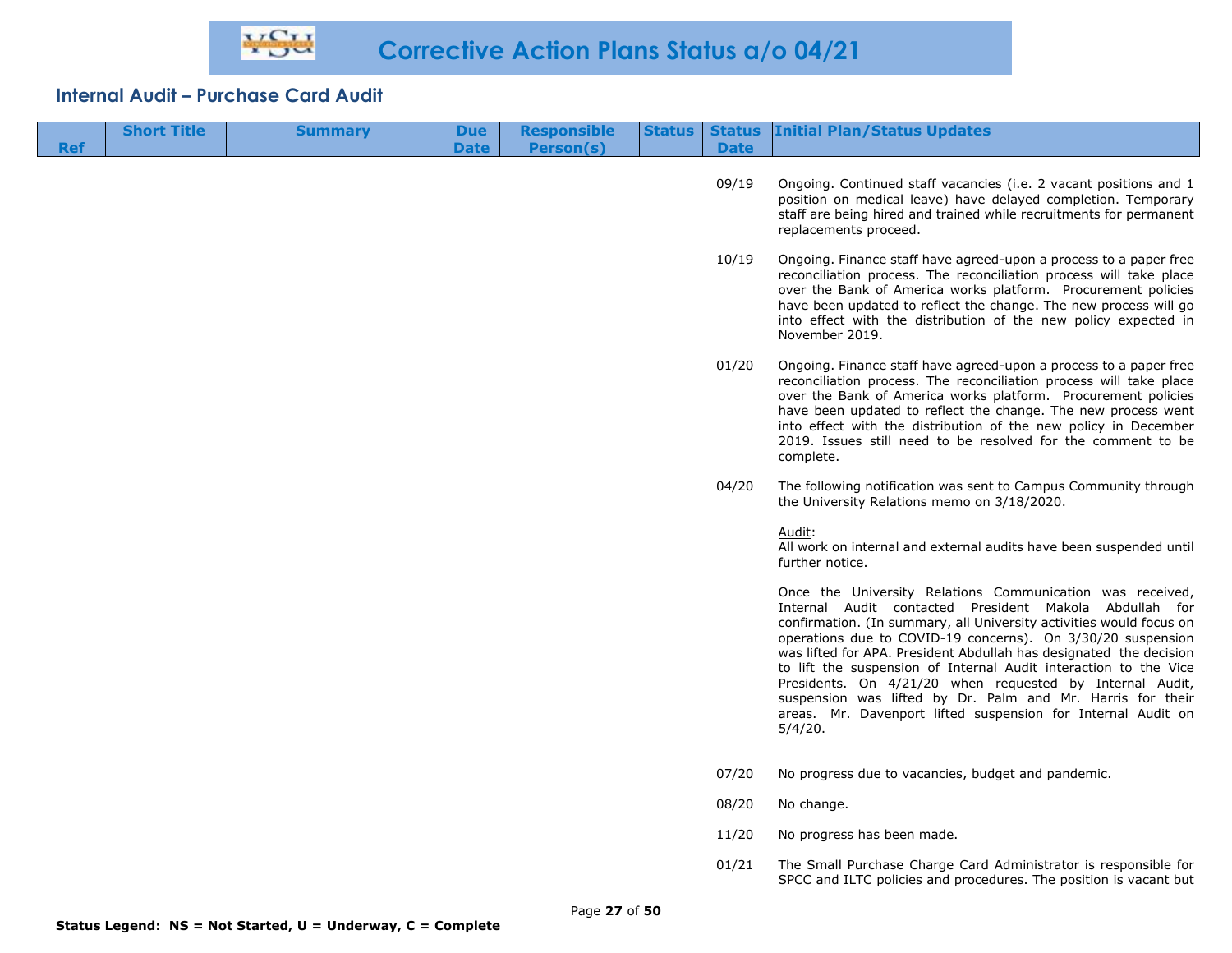|                    | <b>Short Title</b>                                     | <b>Summary</b>                                                                            | <b>Due</b>                       | <b>Responsible</b> | <b>Status</b> | <b>Status</b>            | <b>Initial Plan/Status Updates</b>                                                                                                                                                                                                                                                                                                                                                                                        |
|--------------------|--------------------------------------------------------|-------------------------------------------------------------------------------------------|----------------------------------|--------------------|---------------|--------------------------|---------------------------------------------------------------------------------------------------------------------------------------------------------------------------------------------------------------------------------------------------------------------------------------------------------------------------------------------------------------------------------------------------------------------------|
| <b>Ref</b>         |                                                        |                                                                                           | <b>Date</b>                      | Person(s)          |               | <b>Date</b>              |                                                                                                                                                                                                                                                                                                                                                                                                                           |
|                    |                                                        |                                                                                           |                                  |                    |               |                          | was recently approved for recruitment. Administration anticipates<br>completion of the recruitment by April 2021.                                                                                                                                                                                                                                                                                                         |
|                    |                                                        |                                                                                           |                                  |                    |               | 04/21                    | No further update.                                                                                                                                                                                                                                                                                                                                                                                                        |
| 15<br>$\mathbf{o}$ | Cardholder<br>and/or<br>Supervisor did<br>not sign the | Ensure cardholders and<br>supervisors review and sign the<br>monthly BOA bank statements. | 12/18<br>02/19<br>09/19<br>11/19 | Kevin Davenport    | U             | Initial<br>Plan<br>09/18 | The SPCC administrator will ensure all bank statements are<br>reconciled and signed off by the cardholder and supervisor.<br>Cardholder and supervisor are to sign the Bank of America issued<br>monthly statement for standardization and consistency.                                                                                                                                                                   |
|                    | Bank of<br>America<br>statement                        |                                                                                           | 05/20<br>02/21<br>10/21          |                    |               | 12/18                    | Ongoing. Need to sample and test bank statements for<br>compliance.                                                                                                                                                                                                                                                                                                                                                       |
|                    |                                                        |                                                                                           |                                  |                    |               | 03/19                    | Ongoing.                                                                                                                                                                                                                                                                                                                                                                                                                  |
|                    |                                                        |                                                                                           |                                  |                    |               | 09/19                    | Ongoing. Continued staff vacancies (i.e. 2 vacant positions and 1<br>position on medical leave) have delayed completion. Temporary<br>staff are being hired and trained while recruitments for permanent<br>replacements proceed.                                                                                                                                                                                         |
|                    |                                                        |                                                                                           |                                  |                    |               | 10/19                    | Ongoing. Finance staff have agreed-upon a process to a paper free<br>reconciliation process. The reconciliation process will take place<br>over the Bank of America works platform. Procurement policies<br>have been updated to reflect the change. The new process will go<br>into effect with the distribution of the new policy expected in<br>November 2019.                                                         |
|                    |                                                        |                                                                                           |                                  |                    |               | 01/20                    | Ongoing. Finance staff have agreed-upon a process to a paper free<br>reconciliation process. The reconciliation process will take place<br>over the Bank of America works platform. Procurement policies<br>have been updated to reflect the change. The new process went<br>into effect with the distribution of the new policy in December<br>2019. Issues still need to be resolved for the comment to be<br>complete. |
|                    |                                                        |                                                                                           |                                  |                    |               | 04/20                    | The following notification was sent to Campus Community through<br>the University Relations memo on 3/18/2020.                                                                                                                                                                                                                                                                                                            |
|                    |                                                        |                                                                                           |                                  |                    |               |                          | Audit:<br>All work on internal and external audits have been suspended until<br>further notice.                                                                                                                                                                                                                                                                                                                           |

Once the University Relations Communication was received, Internal Audit contacted President Makola Abdullah for confirmation. (In summary, all University activities would focus on operations due to COVID-19 concerns). On 3/30/20 suspension was lifted for APA. President Abdullah has designated the decision to lift the suspension of Internal Audit interaction to the Vice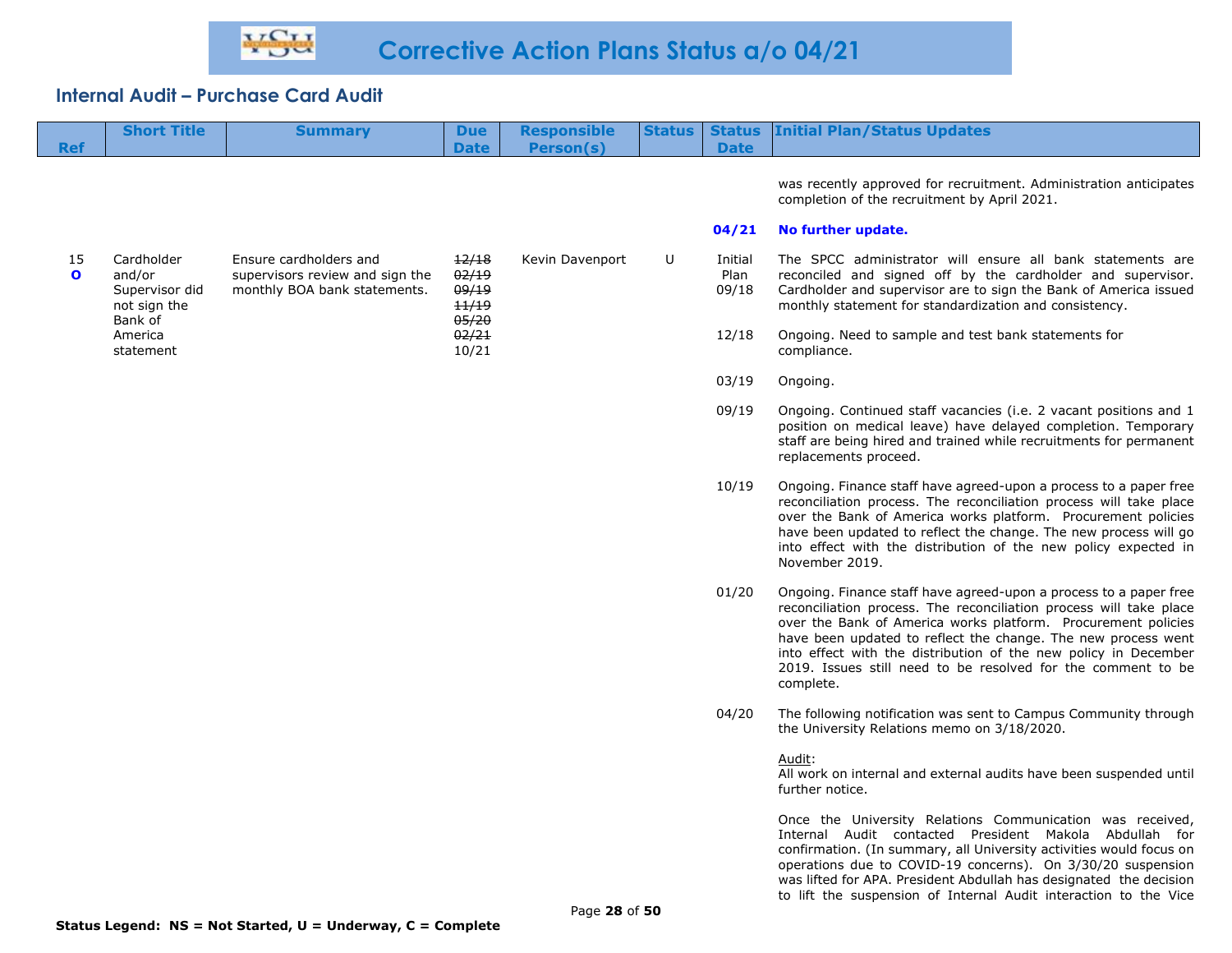| <b>Ref</b>          | <b>Short Title</b>                                                    | <b>Summary</b>                                                                                                                                        | <b>Due</b><br><b>Date</b>                 | <b>Responsible</b><br>Person(s) | <b>Status</b> | <b>Status</b><br><b>Date</b> | <b>Initial Plan/Status Updates</b>                                                                                                                                                                                                                                                                                                                                                                                        |
|---------------------|-----------------------------------------------------------------------|-------------------------------------------------------------------------------------------------------------------------------------------------------|-------------------------------------------|---------------------------------|---------------|------------------------------|---------------------------------------------------------------------------------------------------------------------------------------------------------------------------------------------------------------------------------------------------------------------------------------------------------------------------------------------------------------------------------------------------------------------------|
|                     |                                                                       |                                                                                                                                                       |                                           |                                 |               |                              | Presidents. On 4/21/20 when requested by Internal Audit,<br>suspension was lifted by Dr. Palm and Mr. Harris for their<br>areas. Mr. Davenport lifted suspension for Internal Audit on<br>5/4/20.                                                                                                                                                                                                                         |
|                     |                                                                       |                                                                                                                                                       |                                           |                                 |               | 07/20                        | No progress due to vacancies, budget and pandemic.                                                                                                                                                                                                                                                                                                                                                                        |
|                     |                                                                       |                                                                                                                                                       |                                           |                                 |               | 08/20                        | No change.                                                                                                                                                                                                                                                                                                                                                                                                                |
|                     |                                                                       |                                                                                                                                                       |                                           |                                 |               | 11/20                        | No progress has been made.                                                                                                                                                                                                                                                                                                                                                                                                |
|                     |                                                                       |                                                                                                                                                       |                                           |                                 |               | 01/21                        | The Small Purchase Charge Card Administrator is responsible for<br>SPCC and ILTC policies and procedures. The position is vacant but<br>was recently approved for recruitment. Administration anticipates<br>completion of the recruitment by April 2021.                                                                                                                                                                 |
|                     |                                                                       |                                                                                                                                                       |                                           |                                 |               | 04/21                        | No further update.                                                                                                                                                                                                                                                                                                                                                                                                        |
| 16.<br>$\mathbf{o}$ | Account<br>Manager did not<br>approve<br>charges to its<br>index code | Officer ensure purchases are<br>not charged to the Index Code<br>without evidence of approval<br>from the assigned Account<br>Manager. This should be | 02/19<br>04/19<br>09/19<br>11/19<br>05/20 | Kevin Davenport                 | U             | Initial<br>Plan<br>09/18     | The SPCC administrator will ensure all bank statements are<br>reconciled and signed off by the cardholder and supervisor.<br>Cardholder and supervisor are to sign the Bank of America issued<br>monthly statement for standardization and consistency.                                                                                                                                                                   |
|                     |                                                                       | obtain by signature in the<br>reconciliation package.                                                                                                 | 02/21<br>10/21                            |                                 |               | 12/18                        | Ongoing. Requires coordination with Budget.                                                                                                                                                                                                                                                                                                                                                                               |
|                     |                                                                       |                                                                                                                                                       |                                           |                                 |               | 03/19                        | Ongoing.                                                                                                                                                                                                                                                                                                                                                                                                                  |
|                     |                                                                       |                                                                                                                                                       |                                           |                                 |               | 09/19                        | Ongoing. Continued staff vacancies (i.e. 2 vacant positions and 1<br>position on medical leave) have delayed completion. Temporary<br>staff are being hired and trained while recruitments for permanent<br>replacements proceed.                                                                                                                                                                                         |
|                     |                                                                       |                                                                                                                                                       |                                           |                                 |               | 10/19                        | Ongoing. Finance staff have agreed-upon a process to a paper free<br>reconciliation process. The reconciliation process will take place<br>over the Bank of America works platform. Procurement policies<br>have been updated to reflect the change. The new process will go<br>into effect with the distribution of the new policy expected in<br>November 2019.                                                         |
|                     |                                                                       |                                                                                                                                                       |                                           |                                 |               | 01/20                        | Ongoing. Finance staff have agreed-upon a process to a paper free<br>reconciliation process. The reconciliation process will take place<br>over the Bank of America works platform. Procurement policies<br>have been updated to reflect the change. The new process went<br>into effect with the distribution of the new policy in December<br>2019. Issues still need to be resolved for the comment to be<br>complete. |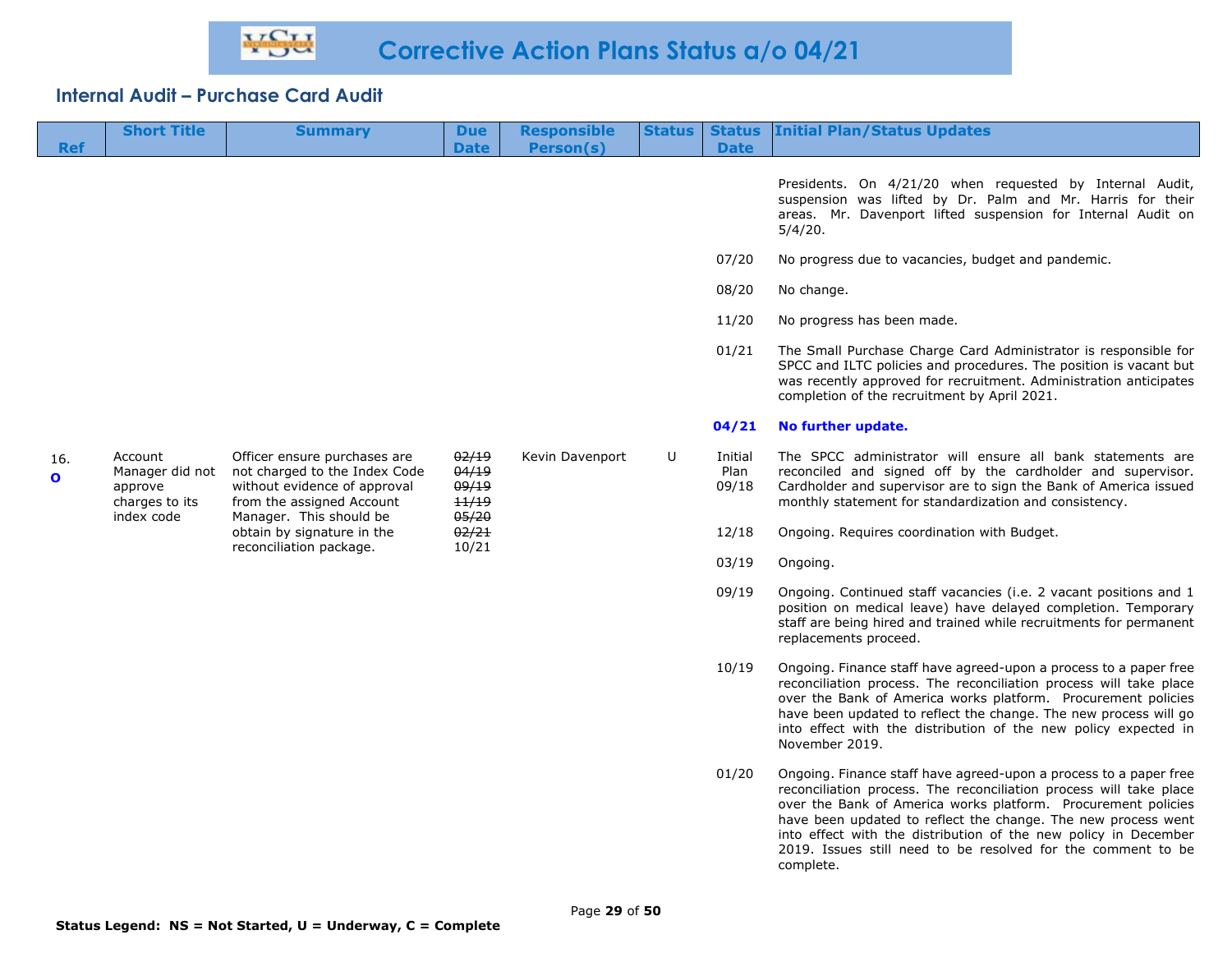| <b>Ref</b>  | <b>Short Title</b>                                                                                 | <b>Summary</b>                                                                                      | <b>Due</b><br><b>Date</b>                                   | <b>Responsible</b><br>Person(s) | <b>Status</b> | <b>Date</b>              | <b>Status Initial Plan/Status Updates</b>                                                                                                                                                                                                                                                                                                                                                                                                                                                                                                                                                                |
|-------------|----------------------------------------------------------------------------------------------------|-----------------------------------------------------------------------------------------------------|-------------------------------------------------------------|---------------------------------|---------------|--------------------------|----------------------------------------------------------------------------------------------------------------------------------------------------------------------------------------------------------------------------------------------------------------------------------------------------------------------------------------------------------------------------------------------------------------------------------------------------------------------------------------------------------------------------------------------------------------------------------------------------------|
|             |                                                                                                    |                                                                                                     |                                                             |                                 |               |                          |                                                                                                                                                                                                                                                                                                                                                                                                                                                                                                                                                                                                          |
|             |                                                                                                    |                                                                                                     |                                                             |                                 |               | 04/20                    | The following notification was sent to Campus Community through<br>the University Relations memo on 3/18/2020.                                                                                                                                                                                                                                                                                                                                                                                                                                                                                           |
|             |                                                                                                    |                                                                                                     |                                                             |                                 |               |                          | Audit:<br>All work on internal and external audits have been suspended until<br>further notice.                                                                                                                                                                                                                                                                                                                                                                                                                                                                                                          |
|             |                                                                                                    |                                                                                                     |                                                             |                                 |               |                          | Once the University Relations Communication was received,<br>Internal Audit contacted President Makola Abdullah for<br>confirmation. (In summary, all University activities would focus on<br>operations due to COVID-19 concerns). On 3/30/20 suspension<br>was lifted for APA. President Abdullah has designated the decision<br>to lift the suspension of Internal Audit interaction to the Vice<br>Presidents. On 4/21/20 when requested by Internal Audit,<br>suspension was lifted by Dr. Palm and Mr. Harris for their<br>areas. Mr. Davenport lifted suspension for Internal Audit on<br>5/4/20. |
|             |                                                                                                    |                                                                                                     |                                                             |                                 |               | 07/20                    | No progress due to vacancies, budget and pandemic.                                                                                                                                                                                                                                                                                                                                                                                                                                                                                                                                                       |
|             |                                                                                                    |                                                                                                     |                                                             |                                 |               | 08/20                    | No change.                                                                                                                                                                                                                                                                                                                                                                                                                                                                                                                                                                                               |
|             |                                                                                                    |                                                                                                     |                                                             |                                 |               | 11/20                    | No progress has been made.                                                                                                                                                                                                                                                                                                                                                                                                                                                                                                                                                                               |
|             |                                                                                                    |                                                                                                     |                                                             |                                 |               | 01/21                    | The Small Purchase Charge Card Administrator is responsible for<br>SPCC and ILTC policies and procedures. The position is vacant but<br>was recently approved for recruitment. Administration anticipates<br>completion of the recruitment by April 2021.                                                                                                                                                                                                                                                                                                                                                |
|             |                                                                                                    |                                                                                                     |                                                             |                                 |               | 04/21                    | No further update.                                                                                                                                                                                                                                                                                                                                                                                                                                                                                                                                                                                       |
| 17<br>$F =$ | <b>SPCC</b><br>reconciliation<br>was not<br>completed and<br>submitted to<br>Invoice<br>Processing | Ensure SPCC cardholders<br>complete and submit<br>reconciliation packages to<br>Invoice Processing. | 01/19<br>02/19<br>09/19<br>11/19<br>05/20<br>02/21<br>10/21 | Kevin Davenport                 | U             | Initial<br>Plan<br>09/18 | SPCC cardholders will be complete online reconciliations and<br>reconciliation packages will be received in the Office of<br>Procurement Services by the 23rd of each month. Punitive action<br>will be enforced for cardholders and supervisors who do not timely<br>complete online reconciliation and submit reconciliation packages<br>in the Office of Procurement Services in a timely manner. See $#13$<br>above.                                                                                                                                                                                 |
|             |                                                                                                    |                                                                                                     |                                                             |                                 |               | 12/18                    | Ongoing, first packages were due on 1/23 and are currently being<br>evaluated.                                                                                                                                                                                                                                                                                                                                                                                                                                                                                                                           |
|             |                                                                                                    |                                                                                                     |                                                             |                                 |               | 03/19                    | Ongoing.                                                                                                                                                                                                                                                                                                                                                                                                                                                                                                                                                                                                 |
|             |                                                                                                    |                                                                                                     |                                                             |                                 |               | 09/19                    | Ongoing. Continued staff vacancies (i.e. 2 vacant positions and 1<br>position on medical leave) have delayed completion. Temporary<br>staff are being hired and trained while recruitments for permanent                                                                                                                                                                                                                                                                                                                                                                                                 |

replacements proceed.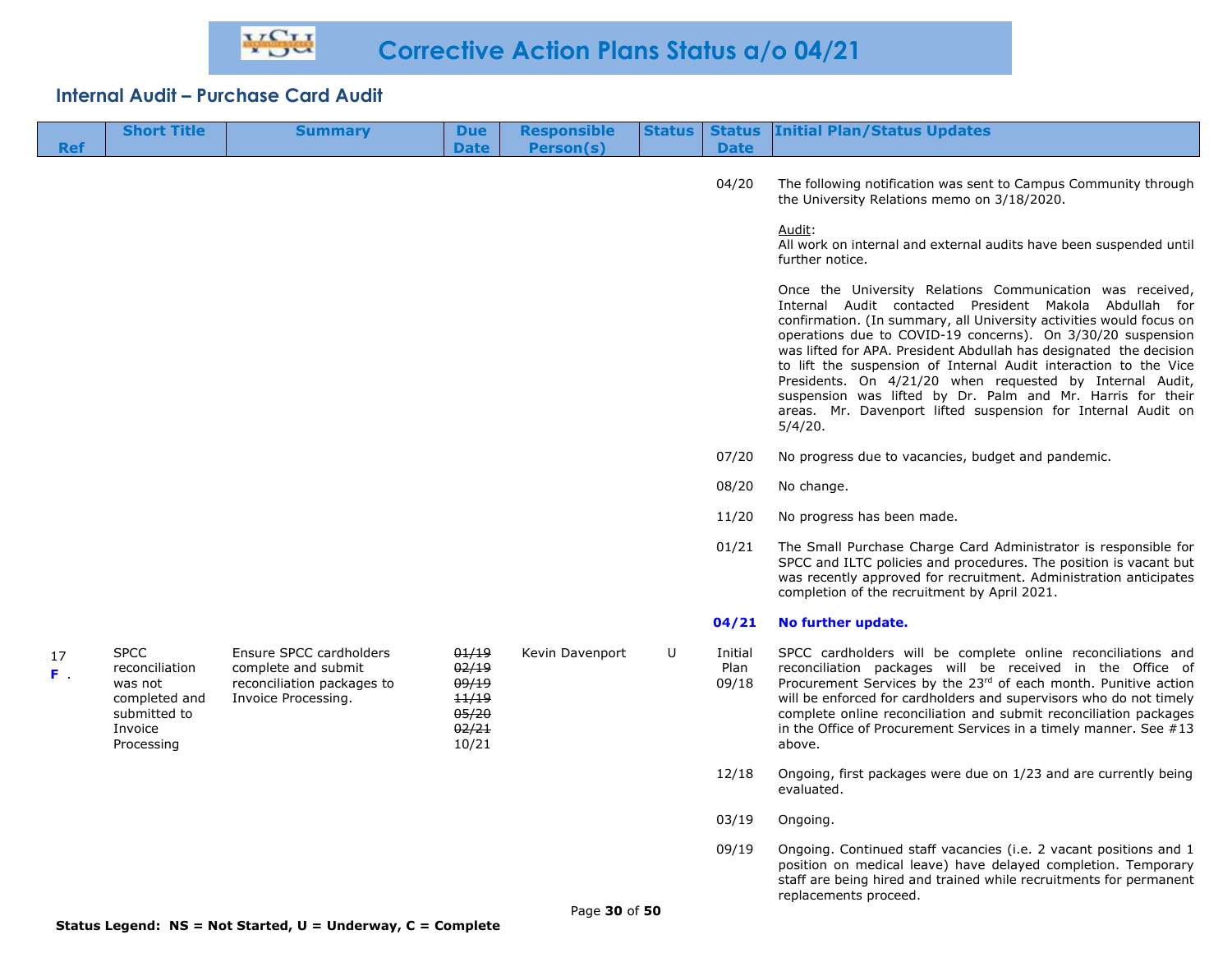| <b>Ref</b> | <b>Short Title</b> | <b>Summary</b> | <b>Due</b><br><b>Date</b> | Responsible<br>Person(s) | <b>Date</b> | <b>Status   Status   Initial Plan/Status Updates</b>                                                                                    |
|------------|--------------------|----------------|---------------------------|--------------------------|-------------|-----------------------------------------------------------------------------------------------------------------------------------------|
|            |                    |                |                           |                          | 10/19       | Ongoing. Finance staff have agreed-upon a process to a paper free<br>reconciliation process. The reconciliation process will take place |

- over the Bank of America works platform. Procurement policies have been updated to reflect the change. The new process will go into effect with the distribution of the new policy expected in November 2019.
- 01/20 Ongoing. Finance staff have agreed-upon a process to a paper free reconciliation process. The reconciliation process will take place over the Bank of America works platform. Procurement policies have been updated to reflect the change. The new process went into effect with the distribution of the new policy in December 2019. Issues still need to be resolved for the comment to be complete.
- 04/20 The following notification was sent to Campus Community through the University Relations memo on 3/18/2020.

Audit:

All work on internal and external audits have been suspended until further notice.

Once the University Relations Communication was received, Internal Audit contacted President Makola Abdullah for confirmation. (In summary, all University activities would focus on operations due to COVID-19 concerns). On 3/30/20 suspension was lifted for APA. President Abdullah has designated the decision to lift the suspension of Internal Audit interaction to the Vice Presidents. On 4/21/20 when requested by Internal Audit, suspension was lifted by Dr. Palm and Mr. Harris for their areas. Mr. Davenport lifted suspension for Internal Audit on 5/4/20.

- 07/20 No progress due to vacancies, budget and pandemic.
- 08/20 No change.
- 11/20 No progress has been made.
- 01/21 The Small Purchase Charge Card Administrator is responsible for SPCC and ILTC policies and procedures. The position is vacant but was recently approved for recruitment. Administration anticipates completion of the recruitment by April 2021.

#### **04/21 No further update.**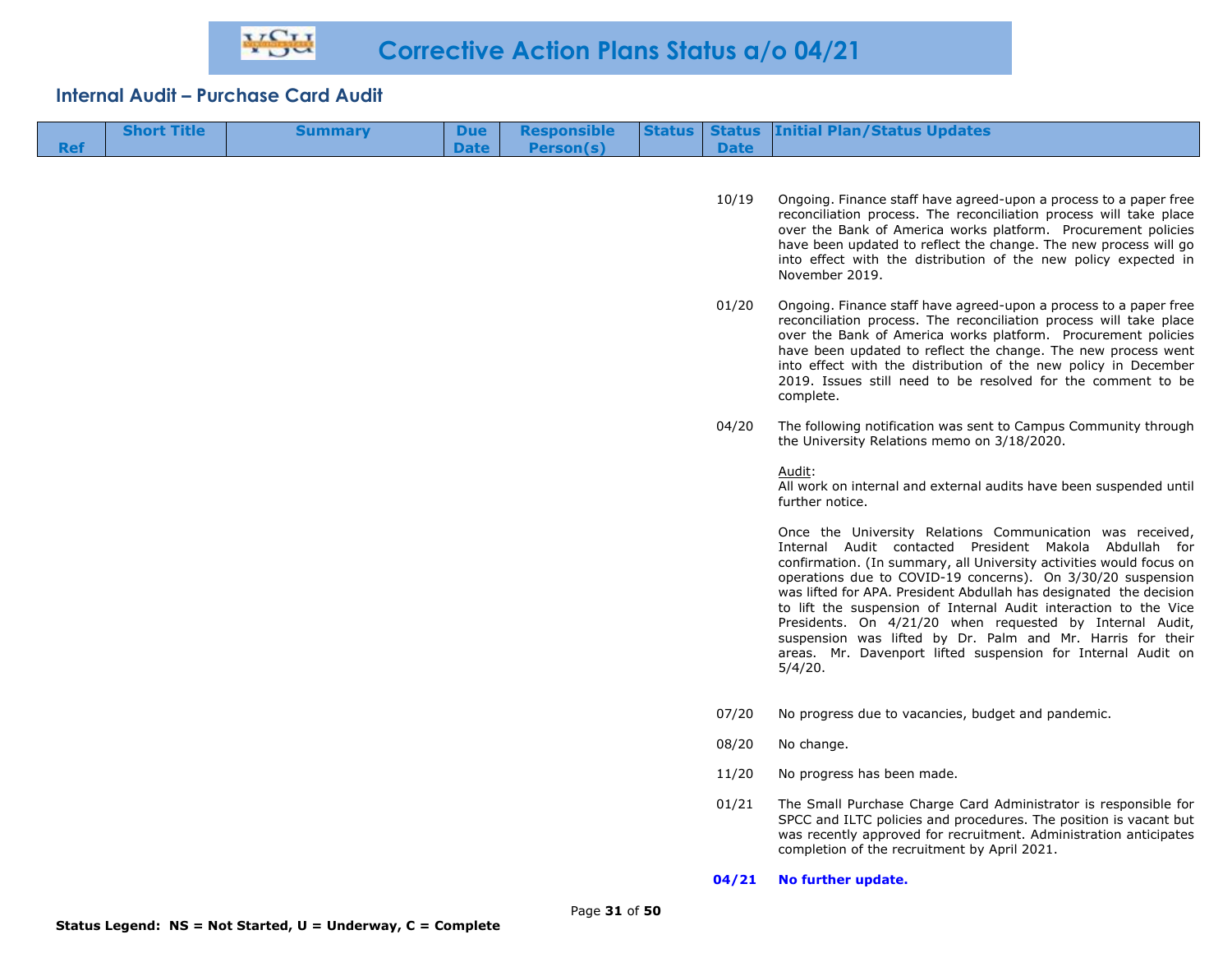| <b>Ref</b> | <b>Short Title</b>                                                                                                                                                                                                                                                                                                                  | <b>Summary</b>                                                                              | <b>Due</b><br><b>Date</b> | <b>Responsible</b><br>Person(s) | <b>Status</b>            | <b>Date</b>                                                                                                                                                                                                                                                                                                                                                                                                                  | <b>Status Initial Plan/Status Updates</b>                                                                                                                                                                                                                                                                                                                                                                                                                                                                                                                                                                |
|------------|-------------------------------------------------------------------------------------------------------------------------------------------------------------------------------------------------------------------------------------------------------------------------------------------------------------------------------------|---------------------------------------------------------------------------------------------|---------------------------|---------------------------------|--------------------------|------------------------------------------------------------------------------------------------------------------------------------------------------------------------------------------------------------------------------------------------------------------------------------------------------------------------------------------------------------------------------------------------------------------------------|----------------------------------------------------------------------------------------------------------------------------------------------------------------------------------------------------------------------------------------------------------------------------------------------------------------------------------------------------------------------------------------------------------------------------------------------------------------------------------------------------------------------------------------------------------------------------------------------------------|
| 18.<br>PI  | <b>SPCC industry</b><br><b>Ensure Industry Restrictions</b><br>are only removed with the<br>restrictions<br>removed<br>appropriate request and<br>approval. Consider placing<br>without proper<br>approval from<br>restrictions back on SPCC and<br>DOA and/or<br>obtaining the necessary<br>approval from DOA and/or<br>Management | 11/18<br>02/19<br>09/19<br>11/19<br>04/20<br>02/21<br>10/21                                 | Kevin Davenport           | U                               | Initial<br>Plan<br>09/18 | All standard industry restrictions will be placed on existing SPCCs.<br>Required written justifications for removal of restrictions will be<br>provided to the Program Administrator by the cardholder's<br>supervisor in order to remove restrictions. Appropriate<br>documentation be received, reviewed, and approved by the<br>Program Administrator and DOA as applicable prior to removal to<br>any SPCC restrictions. |                                                                                                                                                                                                                                                                                                                                                                                                                                                                                                                                                                                                          |
|            |                                                                                                                                                                                                                                                                                                                                     | management. If the restriction<br>is temporarily removed, a<br>monitoring process should be |                           |                                 |                          | 12/18                                                                                                                                                                                                                                                                                                                                                                                                                        | Ongoing.                                                                                                                                                                                                                                                                                                                                                                                                                                                                                                                                                                                                 |
|            |                                                                                                                                                                                                                                                                                                                                     | implemented to ensure                                                                       |                           |                                 |                          | 03/19                                                                                                                                                                                                                                                                                                                                                                                                                        | Ongoing.                                                                                                                                                                                                                                                                                                                                                                                                                                                                                                                                                                                                 |
|            | restrictions are placed back on<br>the cardholder's SPCC card.<br>Supporting documentation<br>should be retained in the<br>cardholder's file.                                                                                                                                                                                       |                                                                                             |                           |                                 |                          | 09/19                                                                                                                                                                                                                                                                                                                                                                                                                        | Ongoing. Continued staff vacancies (i.e. 2 vacant positions and 1<br>position on medical leave) have delayed completion. Temporary<br>staff are being hired and trained while recruitments for<br>permanent replacements proceed.                                                                                                                                                                                                                                                                                                                                                                        |
|            |                                                                                                                                                                                                                                                                                                                                     |                                                                                             |                           |                                 |                          | 10/19                                                                                                                                                                                                                                                                                                                                                                                                                        | Ongoing. Procurement vacancies prevented progress. New staff is<br>being hired and plans are underway to take corrective action prior<br>to 4/20.                                                                                                                                                                                                                                                                                                                                                                                                                                                        |
|            |                                                                                                                                                                                                                                                                                                                                     |                                                                                             |                           |                                 |                          | 01/20                                                                                                                                                                                                                                                                                                                                                                                                                        | Ongoing. Procurement vacancies prevented progress. New staff is<br>being hired and plans are underway to take corrective action prior<br>to 4/20                                                                                                                                                                                                                                                                                                                                                                                                                                                         |
|            |                                                                                                                                                                                                                                                                                                                                     |                                                                                             |                           |                                 |                          | 04/20                                                                                                                                                                                                                                                                                                                                                                                                                        | The following notification was sent to Campus Community through<br>the University Relations memo on 3/18/2020.                                                                                                                                                                                                                                                                                                                                                                                                                                                                                           |
|            |                                                                                                                                                                                                                                                                                                                                     |                                                                                             |                           |                                 |                          |                                                                                                                                                                                                                                                                                                                                                                                                                              | Audit:<br>All work on internal and external audits have been suspended until<br>further notice.                                                                                                                                                                                                                                                                                                                                                                                                                                                                                                          |
|            |                                                                                                                                                                                                                                                                                                                                     |                                                                                             |                           |                                 |                          |                                                                                                                                                                                                                                                                                                                                                                                                                              | Once the University Relations Communication was received,<br>Internal Audit contacted President Makola Abdullah for<br>confirmation. (In summary, all University activities would focus on<br>operations due to COVID-19 concerns). On 3/30/20 suspension<br>was lifted for APA. President Abdullah has designated the decision<br>to lift the suspension of Internal Audit interaction to the Vice<br>Presidents. On 4/21/20 when requested by Internal Audit,<br>suspension was lifted by Dr. Palm and Mr. Harris for their<br>areas. Mr. Davenport lifted suspension for Internal Audit on<br>5/4/20. |
|            |                                                                                                                                                                                                                                                                                                                                     |                                                                                             |                           |                                 |                          | 07/20                                                                                                                                                                                                                                                                                                                                                                                                                        | No progress due to vacancies, budget and pandemic.                                                                                                                                                                                                                                                                                                                                                                                                                                                                                                                                                       |
|            |                                                                                                                                                                                                                                                                                                                                     |                                                                                             |                           |                                 |                          | 08/20                                                                                                                                                                                                                                                                                                                                                                                                                        | No change.                                                                                                                                                                                                                                                                                                                                                                                                                                                                                                                                                                                               |
|            |                                                                                                                                                                                                                                                                                                                                     |                                                                                             |                           | Page 32 of 50                   |                          | 11/20                                                                                                                                                                                                                                                                                                                                                                                                                        | No progress has been made.                                                                                                                                                                                                                                                                                                                                                                                                                                                                                                                                                                               |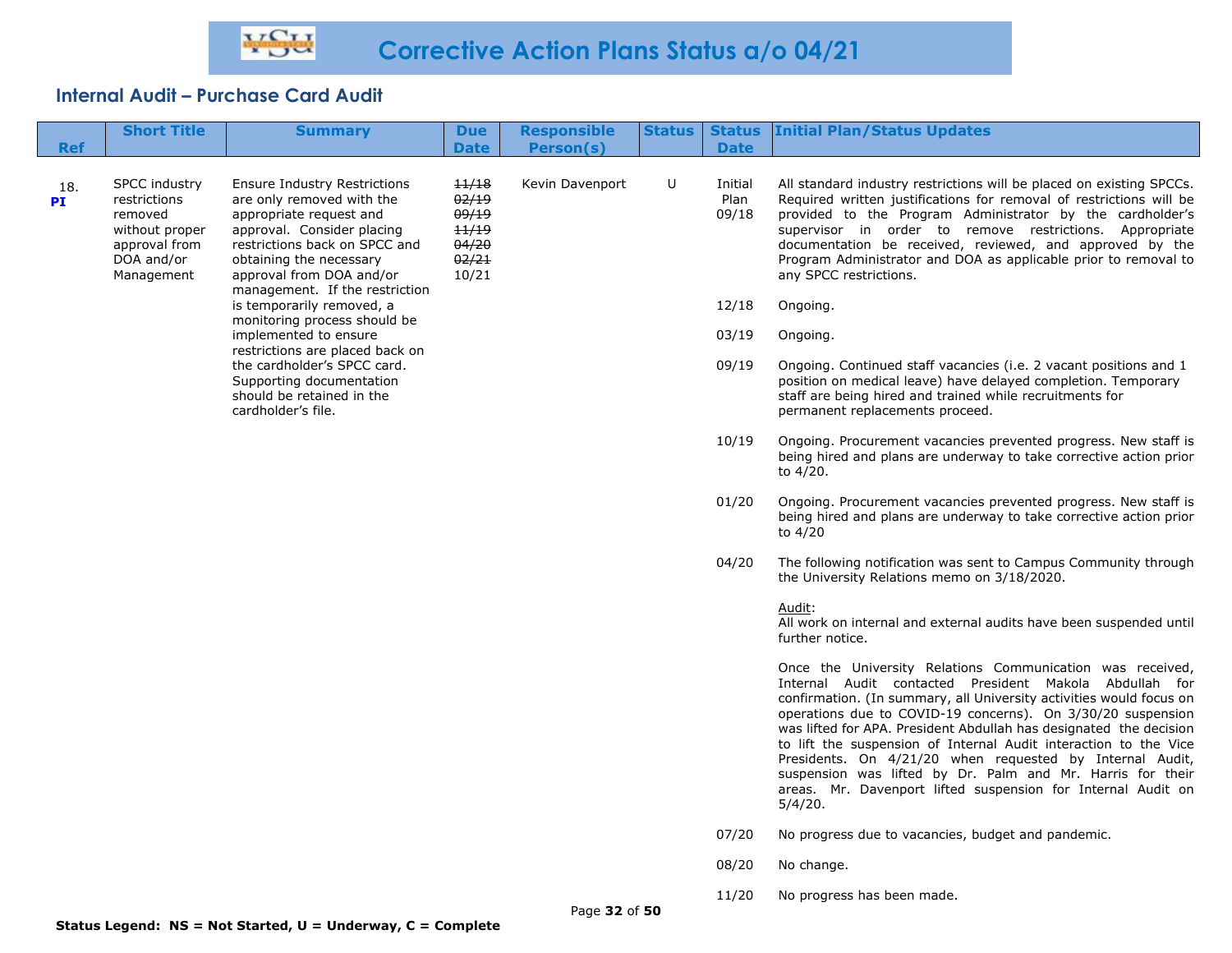|                    | <b>Short Title</b>                                        | <b>Summary</b>                                                                                                                               | <b>Due</b>                       | <b>Responsible</b> | <b>Status</b> | <b>Status</b>            | <b>Initial Plan/Status Updates</b>                                                                                                                                                                                                                                                                                                                 |
|--------------------|-----------------------------------------------------------|----------------------------------------------------------------------------------------------------------------------------------------------|----------------------------------|--------------------|---------------|--------------------------|----------------------------------------------------------------------------------------------------------------------------------------------------------------------------------------------------------------------------------------------------------------------------------------------------------------------------------------------------|
| <b>Ref</b>         |                                                           |                                                                                                                                              | <b>Date</b>                      | Person(s)          |               | <b>Date</b>              |                                                                                                                                                                                                                                                                                                                                                    |
|                    |                                                           |                                                                                                                                              |                                  |                    |               |                          |                                                                                                                                                                                                                                                                                                                                                    |
|                    |                                                           |                                                                                                                                              |                                  |                    |               | 01/21                    | The Small Purchase Charge Card Administrator is responsible for<br>SPCC and ILTC policies and procedures. The position is vacant but<br>was recently approved for recruitment. Administration anticipates<br>completion of the recruitment by April 2021.                                                                                          |
|                    |                                                           |                                                                                                                                              |                                  |                    |               | 04/21                    | No further update.                                                                                                                                                                                                                                                                                                                                 |
| 19<br>$\mathbf{o}$ | Past Due<br>invoices paid<br>utilizing the<br><b>SPCC</b> | Educate the cardholder and<br>supervisor on the importance<br>of not paying invoices that are<br>past due. In addition, ensure               | 12/18<br>02/19<br>09/19<br>11/19 | Kevin Davenport    | U             | Initial<br>Plan<br>09/18 | The Program Administrator will ensure all past due invoices (30<br>days or greater) are not paid by SPCC unless approved by DOA.<br>Offenders will be held accountable in accordance with State and<br>University policies.                                                                                                                        |
|                    |                                                           | the reconciliation packages are<br>adequately reviewed for<br>violations and handled in<br>accordance with State and<br>University policies. | 05/20<br>02/21<br>10/21          |                    |               | 12/18                    | Ongoing.                                                                                                                                                                                                                                                                                                                                           |
|                    |                                                           |                                                                                                                                              |                                  |                    |               | 03/19                    | Ongoing.                                                                                                                                                                                                                                                                                                                                           |
|                    |                                                           |                                                                                                                                              |                                  |                    |               | 09/19                    | Ongoing. Continued staff vacancies (i.e. 2 vacant positions and 1<br>position on medical leave) have delayed completion. Temporary<br>staff are being hired and trained while recruitments for permanent<br>replacements proceed.                                                                                                                  |
|                    |                                                           |                                                                                                                                              |                                  |                    |               | 10/19                    | Ongoing. Cardholders and supervisors have completed training<br>requirements which included the importance of not paying invoices<br>that are past due. Evidence is provided on the O drive. New policies<br>were approved by the VP Council regarding utilization of SPCC card<br>and new penalties for infractions was implemented and reviewed. |
|                    |                                                           |                                                                                                                                              |                                  |                    |               | 01/20                    | Ongoing.                                                                                                                                                                                                                                                                                                                                           |
|                    |                                                           |                                                                                                                                              |                                  |                    |               | 04/20                    | The following notification was sent to Campus Community through                                                                                                                                                                                                                                                                                    |

04/20 The following notification was sent to Campus Community through the University Relations memo on 3/18/2020.

Audit:

All work on internal and external audits have been suspended until further notice.

Once the University Relations Communication was received, Internal Audit contacted President Makola Abdullah for confirmation. (In summary, all University activities would focus on operations due to COVID-19 concerns). On 3/30/20 suspension was lifted for APA. President Abdullah has designated the decision to lift the suspension of Internal Audit interaction to the Vice Presidents. On 4/21/20 when requested by Internal Audit, suspension was lifted by Dr. Palm and Mr. Harris for their areas. Mr. Davenport lifted suspension for Internal Audit on 5/4/20.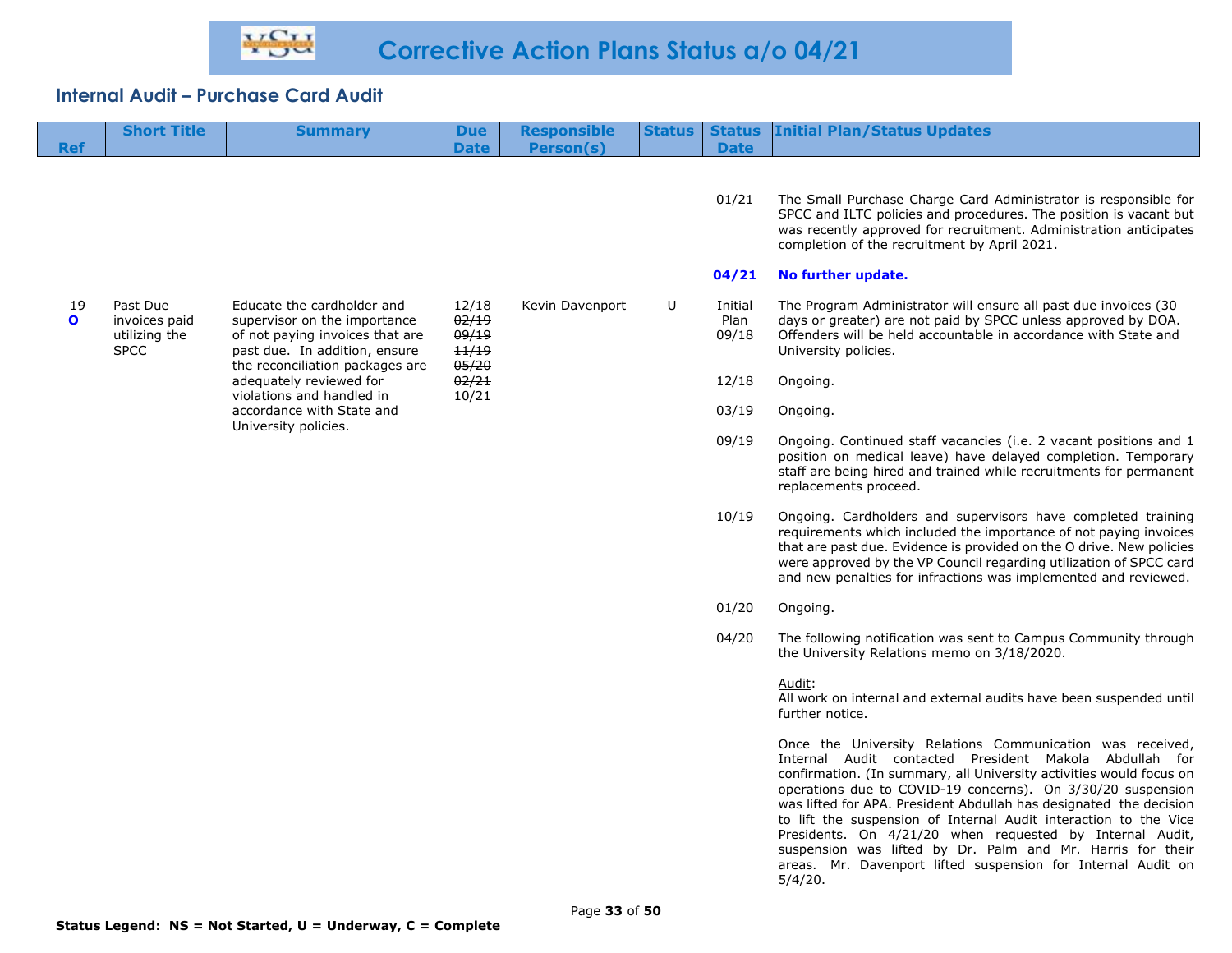| <b>Ref</b> | <b>Short Title</b>                                 | <b>Summary</b>                                                                                                        | <b>Due</b><br><b>Date</b>                 | <b>Responsible</b><br>Person(s) | <b>Status</b> | <b>Status</b><br><b>Date</b> | <b>Initial Plan/Status Updates</b>                                                                                                                                                                                                                        |
|------------|----------------------------------------------------|-----------------------------------------------------------------------------------------------------------------------|-------------------------------------------|---------------------------------|---------------|------------------------------|-----------------------------------------------------------------------------------------------------------------------------------------------------------------------------------------------------------------------------------------------------------|
|            |                                                    |                                                                                                                       |                                           |                                 |               |                              |                                                                                                                                                                                                                                                           |
|            |                                                    |                                                                                                                       |                                           |                                 |               | 07/20                        | No progress due to vacancies, budget and pandemic.                                                                                                                                                                                                        |
|            |                                                    |                                                                                                                       |                                           |                                 |               | 08/20                        | No change.                                                                                                                                                                                                                                                |
|            |                                                    |                                                                                                                       |                                           |                                 |               | 11/20                        | No progress has been made.                                                                                                                                                                                                                                |
|            |                                                    |                                                                                                                       |                                           |                                 |               | 01/21                        | The Small Purchase Charge Card Administrator is responsible for<br>SPCC and ILTC policies and procedures. The position is vacant but<br>was recently approved for recruitment. Administration anticipates<br>completion of the recruitment by April 2021. |
|            |                                                    |                                                                                                                       |                                           |                                 |               | 04/21                        | No further update.                                                                                                                                                                                                                                        |
| 20<br>PI   | Employees did<br>not pay the<br><b>ILTC</b> timely | Implement a process and/or<br>policy that will discourage late<br>ILTC payment. In addition,<br>employees that become | 12/18<br>02/19<br>09/19<br>11/19<br>05/20 | Kevin Davenport                 | U             | Initial<br>Plan<br>09/18     | The University will revise its policies to discourage late ILTC<br>payments. Cardholders responsible for delinquent payments on the<br>ILTC will be held accountable in accordance with State and<br>University policies.                                 |
|            |                                                    | delinquent should be held<br>accountable and the rules as<br>noted in State guidelines are                            | 02/21<br>10/21                            |                                 |               | 12/18                        | Ongoing. Policies need to be changed.                                                                                                                                                                                                                     |
|            |                                                    | carried out.                                                                                                          |                                           |                                 |               | 03/19                        | Ongoing.                                                                                                                                                                                                                                                  |
|            |                                                    |                                                                                                                       |                                           |                                 |               | 09/19                        | Ongoing. Continued staff vacancies (i.e. 2 vacant positions and 1<br>position on medical leave) have delayed completion. Temporary<br>staff are being hired and trained while recruitments for permanent<br>replacements proceed.                         |
|            |                                                    |                                                                                                                       |                                           |                                 |               | 10/19                        | Ongoing. New Travel Policy was recently approved through the VP<br>Council and includes penalties for policy infractrions. The new<br>policy will be distributed to the campus community in November<br>2019.                                             |
|            |                                                    |                                                                                                                       |                                           |                                 |               | 01/20                        | Ongoing.                                                                                                                                                                                                                                                  |
|            |                                                    |                                                                                                                       |                                           |                                 |               | 04/20                        | The following notification was sent to Campus Community through<br>the University Relations memo on 3/18/2020.                                                                                                                                            |
|            |                                                    |                                                                                                                       |                                           |                                 |               |                              | Audit:<br>All work on internal and external audits have been suspended until<br>further notice.                                                                                                                                                           |
|            |                                                    |                                                                                                                       |                                           |                                 |               |                              | Once the University Relations Communication was received,<br>Internal Audit contacted President Makola Abdullah for<br>confirmation. (In summary, all University activities would focus on                                                                |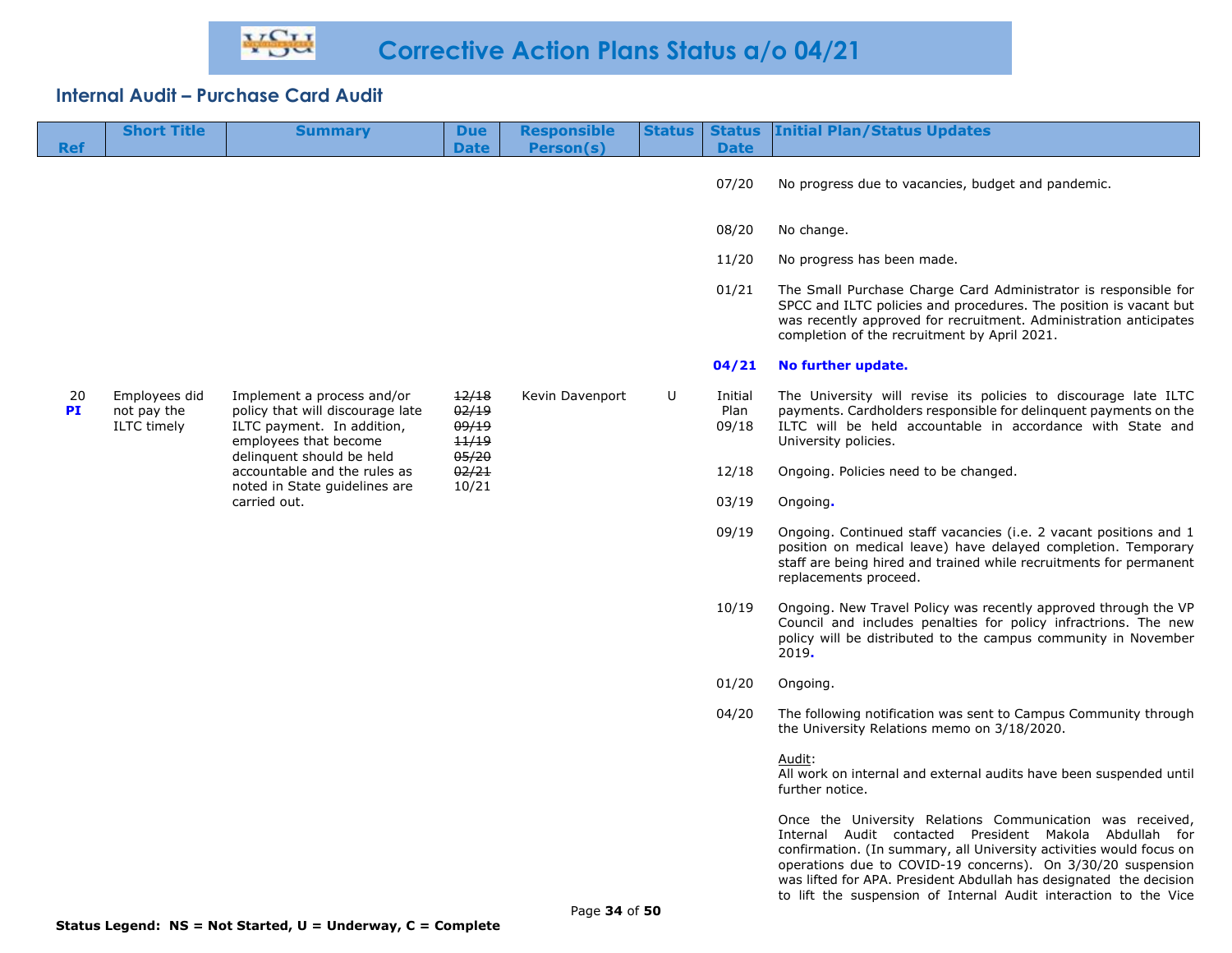|            | <b>Short Title</b>                                  | <b>Summary</b>                                                                                                                                                                                           | <b>Due</b>                                                  | <b>Responsible</b> | <b>Status</b> | <b>Status</b>            | <b>Initial Plan/Status Updates</b>                                                                                                                                                                                                                                                                                                                                                                                                                                                                                                                                                                                       |
|------------|-----------------------------------------------------|----------------------------------------------------------------------------------------------------------------------------------------------------------------------------------------------------------|-------------------------------------------------------------|--------------------|---------------|--------------------------|--------------------------------------------------------------------------------------------------------------------------------------------------------------------------------------------------------------------------------------------------------------------------------------------------------------------------------------------------------------------------------------------------------------------------------------------------------------------------------------------------------------------------------------------------------------------------------------------------------------------------|
| <b>Ref</b> |                                                     |                                                                                                                                                                                                          | <b>Date</b>                                                 | Person(s)          |               | <b>Date</b>              |                                                                                                                                                                                                                                                                                                                                                                                                                                                                                                                                                                                                                          |
|            |                                                     |                                                                                                                                                                                                          |                                                             |                    |               |                          | Presidents. On 4/21/20 when requested by Internal Audit,<br>suspension was lifted by Dr. Palm and Mr. Harris for their<br>areas. Mr. Davenport lifted suspension for Internal Audit on<br>5/4/20.                                                                                                                                                                                                                                                                                                                                                                                                                        |
|            |                                                     |                                                                                                                                                                                                          |                                                             |                    |               | 07/20                    | No progress due to vacancies, budget and pandemic.                                                                                                                                                                                                                                                                                                                                                                                                                                                                                                                                                                       |
|            |                                                     |                                                                                                                                                                                                          |                                                             |                    |               | 08/20                    | No change.                                                                                                                                                                                                                                                                                                                                                                                                                                                                                                                                                                                                               |
|            |                                                     |                                                                                                                                                                                                          |                                                             |                    |               | 11/20                    | No progress has been made.                                                                                                                                                                                                                                                                                                                                                                                                                                                                                                                                                                                               |
|            |                                                     |                                                                                                                                                                                                          |                                                             |                    |               | 01/21                    | The Small Purchase Charge Card Administrator is responsible for<br>SPCC and ILTC policies and procedures. The position is vacant but<br>was recently approved for recruitment. Administration anticipates<br>completion of the recruitment by April 2021.                                                                                                                                                                                                                                                                                                                                                                |
|            |                                                     |                                                                                                                                                                                                          |                                                             |                    |               | 04/21                    | No further update.                                                                                                                                                                                                                                                                                                                                                                                                                                                                                                                                                                                                       |
| 21<br>P    | Utilizing expired<br>NTS (travel<br>agent) contract | Establish a contract for a travel<br>agent to secure the best price<br>for airline and rail tickets. In<br>addition, notify the faculty and<br>staff they should no longer<br>utilized NTS for services. | 02/19<br>03/19<br>09/19<br>11/19<br>03/20<br>02/21<br>10/21 | Kevin Davenport    | U             | Initial<br>Plan<br>09/18 | The University will solicit and award a new term contract for these<br>services. The University will research existing VASCUPP contracts<br>to determine the feasibility of utilizing an existing VASCUPP<br>contract for these services until a new term contact can be put in<br>place. If the University is unable to utilize an existing VASCUPP<br>contract for these services the University will utilize DGS small<br>purchase procedures until it can solicit and award a new term<br>contract. Faculty and staff will be notified to no longer utilize the<br>expired NTS contract effective November 15, 2018. |
|            |                                                     |                                                                                                                                                                                                          |                                                             |                    |               | 12/18                    | Ongoing. Staff is working to obtain DGS approval in order to utilize<br>an existing VASCUUP contract.                                                                                                                                                                                                                                                                                                                                                                                                                                                                                                                    |
|            |                                                     |                                                                                                                                                                                                          |                                                             |                    |               | 03/19                    | Ongoing.                                                                                                                                                                                                                                                                                                                                                                                                                                                                                                                                                                                                                 |
|            |                                                     |                                                                                                                                                                                                          |                                                             |                    |               | 09/19                    | Ongoing. Continued staff vacancies (i.e. 2 vacant positions and 1<br>position on medical leave) have delayed completion. Temporary<br>staff are being hired and trained while recruitments for permanent<br>replacements proceed.                                                                                                                                                                                                                                                                                                                                                                                        |
|            |                                                     |                                                                                                                                                                                                          |                                                             |                    |               | 10/19                    | Ongoing. Procurement vacancies prevented the university from<br>changing to an alternative contract. Plans are underway to utilize<br>an existing VASCUPP contract by March 2020.                                                                                                                                                                                                                                                                                                                                                                                                                                        |
|            |                                                     |                                                                                                                                                                                                          |                                                             |                    |               | 01/20                    | Ongoing. Procurement vacancies prevented the university from<br>changing to an alternative contract. Plans are underway to utilize<br>an existing VASCUPP contract by March 2020.                                                                                                                                                                                                                                                                                                                                                                                                                                        |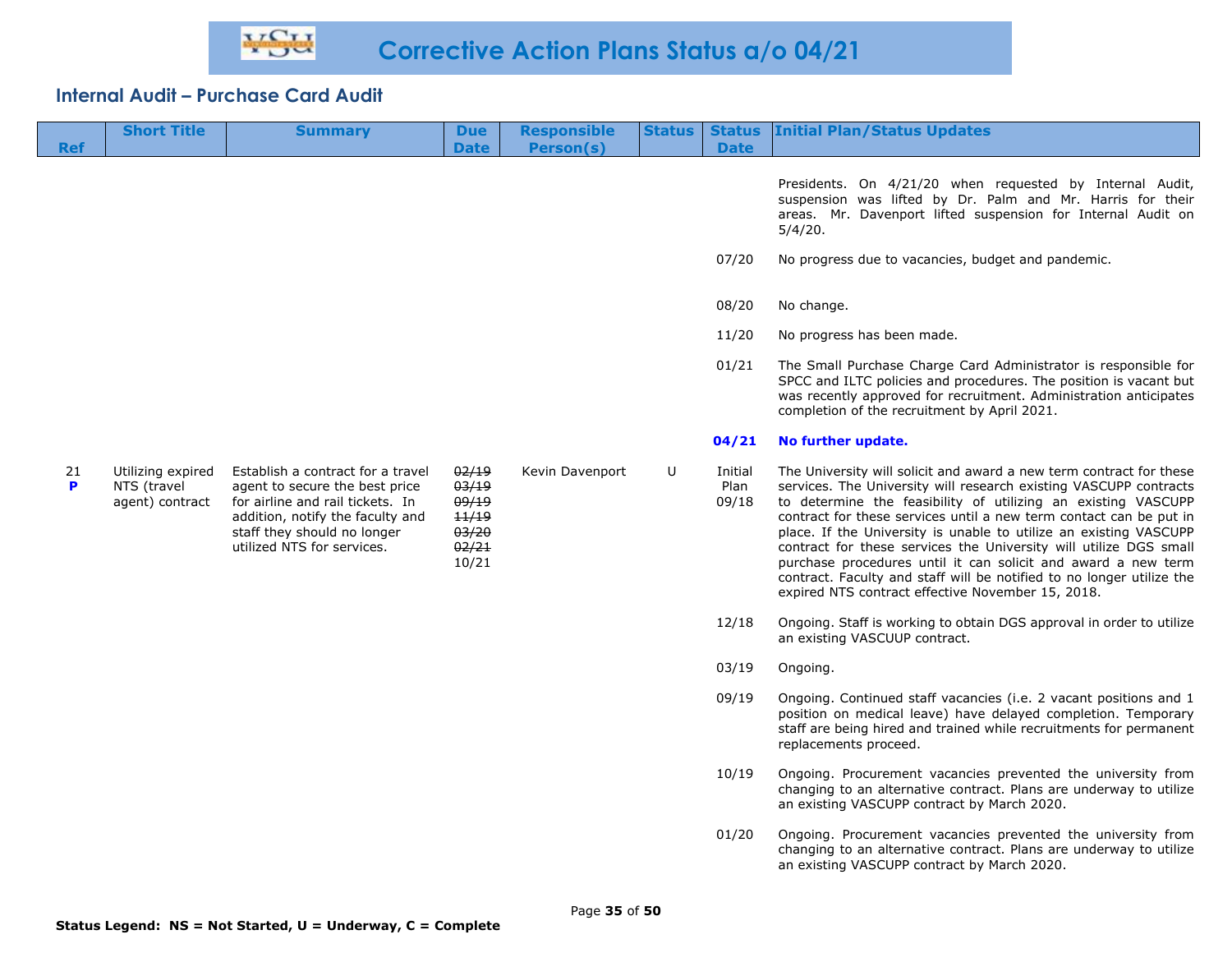| <b>Ref</b> | <b>Short Title</b> | <b>Summary</b> | <b>Due</b><br><b>Date</b> | <b>Responsible</b><br>Person(s) | <b>Status</b> | <b>Date</b> | <b>Status Initial Plan/Status Updates</b>                                                                                                                                                                                                                                                                                                                                                                                                                                                                                                                                                                |
|------------|--------------------|----------------|---------------------------|---------------------------------|---------------|-------------|----------------------------------------------------------------------------------------------------------------------------------------------------------------------------------------------------------------------------------------------------------------------------------------------------------------------------------------------------------------------------------------------------------------------------------------------------------------------------------------------------------------------------------------------------------------------------------------------------------|
|            |                    |                |                           |                                 |               | 04/20       | The following notification was sent to Campus Community through<br>the University Relations memo on 3/18/2020.                                                                                                                                                                                                                                                                                                                                                                                                                                                                                           |
|            |                    |                |                           |                                 |               |             | Audit:<br>All work on internal and external audits have been suspended until<br>further notice.                                                                                                                                                                                                                                                                                                                                                                                                                                                                                                          |
|            |                    |                |                           |                                 |               |             | Once the University Relations Communication was received,<br>Internal Audit contacted President Makola Abdullah for<br>confirmation. (In summary, all University activities would focus on<br>operations due to COVID-19 concerns). On 3/30/20 suspension<br>was lifted for APA. President Abdullah has designated the decision<br>to lift the suspension of Internal Audit interaction to the Vice<br>Presidents. On 4/21/20 when requested by Internal Audit,<br>suspension was lifted by Dr. Palm and Mr. Harris for their<br>areas. Mr. Davenport lifted suspension for Internal Audit on<br>5/4/20. |
|            |                    |                |                           |                                 |               | 07/20       | No progress due to vacancies, budget and pandemic.                                                                                                                                                                                                                                                                                                                                                                                                                                                                                                                                                       |
|            |                    |                |                           |                                 |               | 08/20       | No change.                                                                                                                                                                                                                                                                                                                                                                                                                                                                                                                                                                                               |
|            |                    |                |                           |                                 |               | 11/20       | No progress has been made.                                                                                                                                                                                                                                                                                                                                                                                                                                                                                                                                                                               |
|            |                    |                |                           |                                 |               | 01/21       | The Small Purchase Charge Card Administrator is responsible for<br>SPCC and ILTC policies and procedures. The position is vacant but<br>was recently approved for recruitment. Administration anticipates<br>completion of the recruitment by April 2021.                                                                                                                                                                                                                                                                                                                                                |
|            |                    |                |                           |                                 |               | 04/21       | No further update.                                                                                                                                                                                                                                                                                                                                                                                                                                                                                                                                                                                       |
|            |                    |                |                           |                                 |               |             |                                                                                                                                                                                                                                                                                                                                                                                                                                                                                                                                                                                                          |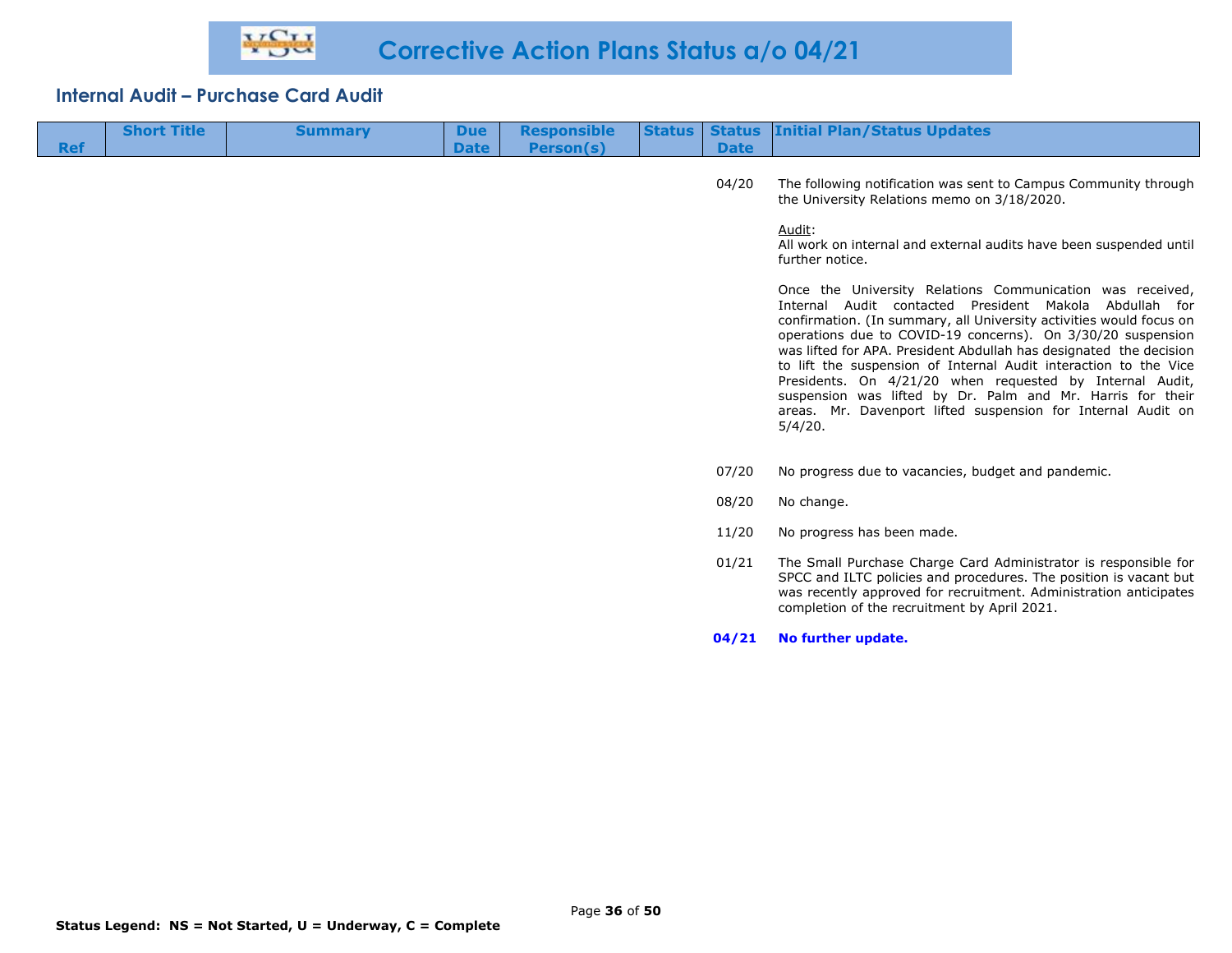| <b>Ref</b>       | <b>Short Title</b>                                                                      | <b>Summary</b>                                                                                                                                                                                                                                                                                                                                                                                                  | <b>Due</b><br><b>Date</b>                | <b>Responsible</b><br>Person(s) | <b>Status</b> | <b>Date</b>              | <b>Status Initial Plan/Status Updates</b>                                                                                                                                                                                                                                                                                                                                                                                                                                                                                                                                                                                                                                                                                                                                                                     |
|------------------|-----------------------------------------------------------------------------------------|-----------------------------------------------------------------------------------------------------------------------------------------------------------------------------------------------------------------------------------------------------------------------------------------------------------------------------------------------------------------------------------------------------------------|------------------------------------------|---------------------------------|---------------|--------------------------|---------------------------------------------------------------------------------------------------------------------------------------------------------------------------------------------------------------------------------------------------------------------------------------------------------------------------------------------------------------------------------------------------------------------------------------------------------------------------------------------------------------------------------------------------------------------------------------------------------------------------------------------------------------------------------------------------------------------------------------------------------------------------------------------------------------|
| 1a.<br><b>PP</b> | Improve<br>planning,<br>tracking and<br>reporting of<br>fundraising and<br>donor events | Develop<br>and<br>implement<br>written procedures to include<br>the following: (1) follow a<br>methodology<br>procurement<br>vendor<br>selection<br>for<br>(competitive procurement);<br>(2) document a plan with a<br>budget to include fundraising<br>goals; (3) establish a method<br>track<br>expenditures<br>to<br>(including expenses covered<br>by other areas) against<br>revenue (to accurately assess | 5/19<br>11/19<br>06/20<br>02/21<br>07/21 | Reshunda Mahone<br>Dr. Abdullah | U             | Initial<br>Plan<br>11/18 | (1) The Office of Finance will adopt policies and procedures to<br>strengthen procurement controls over university departments<br>who spend funds through the foundation. Due date: 5/1/19<br>(2) Management will communicate to the University staff that<br>budgets shall be developed for signature events such as alumni<br>weekend and homecoming.<br>(3) Management will develop a budget and track expenditures for<br>signature events such as alumni weekend and homecoming.<br>(4) Institutional Advancement completes an event debrief<br>meeting after every event for internal documentation.<br>(5) Institutional Advancement will report budget, revenues, and<br>expenses for signature events to the VSU Foundation Board of<br>Trustees (since the VSU Foundation is the source for funds). |
|                  |                                                                                         | the return on investment);<br>(4) document lessons learned<br>and (5) report the outcome of<br>each fundraising event to the<br>Board of Visitors (to include                                                                                                                                                                                                                                                   |                                          |                                 |               | 03/19                    | Advancement will develop budgets for signature events. The next<br>signature event is alumni weekend in May. Advancement will<br>report budget, revenues and expenses for alumni weekend to the<br>VSU Foundation.                                                                                                                                                                                                                                                                                                                                                                                                                                                                                                                                                                                            |
|                  |                                                                                         | budget,<br>revenue<br>and<br>expenditures.                                                                                                                                                                                                                                                                                                                                                                      |                                          |                                 |               | 09/19                    | Ongoing. Finance will develop written procedures to ensure proper<br>procurement over foundation funds as well as proper budget<br>development and monitoring over university fundraising events.<br>The procedures will also address proper reporting to the Board of<br>Visitors.                                                                                                                                                                                                                                                                                                                                                                                                                                                                                                                           |
|                  |                                                                                         |                                                                                                                                                                                                                                                                                                                                                                                                                 |                                          |                                 |               | 10/19                    | Ongoing. The Office of Institutional Advancement develops<br>budgets for its signature events. The Office of Finance amended<br>its procurement policy to strengthen controls over foundation<br>procurements. The policy change mandates University employees<br>who negotiates or secures goods and/or services must comply<br>with university procurement policy. The new policy is expected to<br>be released to the campus community in November 2019.                                                                                                                                                                                                                                                                                                                                                   |
|                  |                                                                                         |                                                                                                                                                                                                                                                                                                                                                                                                                 |                                          |                                 |               | 01/20                    | Ongoing.                                                                                                                                                                                                                                                                                                                                                                                                                                                                                                                                                                                                                                                                                                                                                                                                      |
|                  |                                                                                         |                                                                                                                                                                                                                                                                                                                                                                                                                 |                                          |                                 |               | 04/20                    | The following notification was sent to Campus Community through<br>the University Relations memo on 3/18/2020.                                                                                                                                                                                                                                                                                                                                                                                                                                                                                                                                                                                                                                                                                                |
|                  |                                                                                         |                                                                                                                                                                                                                                                                                                                                                                                                                 |                                          |                                 |               |                          | Audit:<br>All work on internal and external audits have been suspended until<br>further notice.                                                                                                                                                                                                                                                                                                                                                                                                                                                                                                                                                                                                                                                                                                               |
|                  |                                                                                         |                                                                                                                                                                                                                                                                                                                                                                                                                 |                                          |                                 |               |                          | Once the University Relations Communication was received,<br>Internal Audit contacted President Makola Abdullah for                                                                                                                                                                                                                                                                                                                                                                                                                                                                                                                                                                                                                                                                                           |

confirmation. (In summary, all University activities would focus on operations due to COVID-19 concerns). On 3/30/20 suspension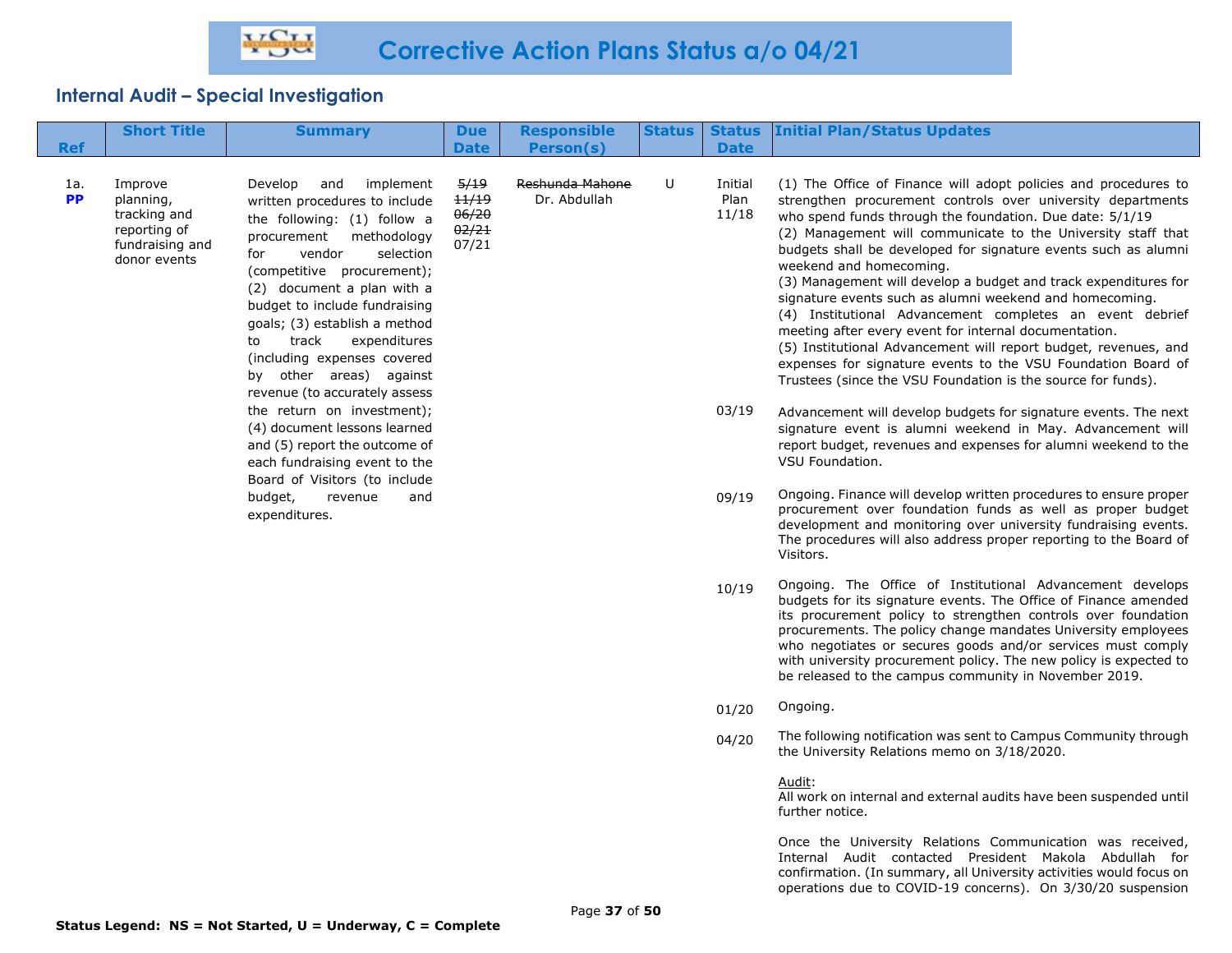|            | <b>Short Title</b>                                               | <b>Summary</b>                                                                    | <b>Due</b>                                | <b>Responsible</b>              | <b>Status</b> | <b>Status</b>            | <b>Initial Plan/Status Updates</b>                                                                                                                                                                                                                                                                                                                                                                                                                                                             |
|------------|------------------------------------------------------------------|-----------------------------------------------------------------------------------|-------------------------------------------|---------------------------------|---------------|--------------------------|------------------------------------------------------------------------------------------------------------------------------------------------------------------------------------------------------------------------------------------------------------------------------------------------------------------------------------------------------------------------------------------------------------------------------------------------------------------------------------------------|
| <b>Ref</b> |                                                                  |                                                                                   | <b>Date</b>                               | Person(s)                       |               | <b>Date</b>              |                                                                                                                                                                                                                                                                                                                                                                                                                                                                                                |
|            |                                                                  |                                                                                   |                                           |                                 |               |                          | was lifted for APA. President Abdullah has designated the decision<br>to lift the suspension of Internal Audit interaction to the Vice<br>Presidents. On 4/21/20 when requested by Internal Audit,<br>suspension was lifted by Dr. Palm and Mr. Harris for their<br>areas. Mr. Davenport lifted suspension for Internal Audit on<br>5/4/20.                                                                                                                                                    |
|            |                                                                  |                                                                                   |                                           |                                 |               | 07/20                    | No progress due to vacancies, budget and pandemic.                                                                                                                                                                                                                                                                                                                                                                                                                                             |
|            |                                                                  |                                                                                   |                                           |                                 |               | 08/20                    | No change.                                                                                                                                                                                                                                                                                                                                                                                                                                                                                     |
|            |                                                                  |                                                                                   |                                           |                                 |               | 11/20                    | No progress has been made.                                                                                                                                                                                                                                                                                                                                                                                                                                                                     |
|            |                                                                  |                                                                                   |                                           |                                 |               | 01/21                    | Will have to meet with new Vice President for External Relations<br>to review process and documentation of budgets for its signature<br>events. The Office of Finance amended its procurement policy to<br>strengthen controls over foundation procurements. The policy<br>change mandates University employees who negotiates or secures<br>goods and/or services must comply with university procurement<br>policy. The new policy was released to the campus community in<br>November 2019. |
|            |                                                                  |                                                                                   |                                           |                                 |               | 04/21                    | No further update.                                                                                                                                                                                                                                                                                                                                                                                                                                                                             |
| 2.<br>PI   | Implement<br>process to timely<br>create MOUs for<br>donor funds | Ensure that donor fund<br>MOUs are timely created and<br>funds are timely booked. | 09/19<br>11/19<br>06/20<br>02/21<br>07/21 | Reshunda Mahone<br>Dr. Abdullah | U             | Initial<br>Plan<br>11/18 | The process to create a fund established by a MOU typically takes<br>1 to 2 weeks with collaboration of Institutional Advancement, the<br>Budget Office, and the VSU Foundation. MOU procedures were<br>developed in July 2018. (Please see example)                                                                                                                                                                                                                                           |
|            |                                                                  |                                                                                   |                                           |                                 |               | 03/19                    | Ongoing.                                                                                                                                                                                                                                                                                                                                                                                                                                                                                       |
|            |                                                                  |                                                                                   |                                           |                                 |               | 09/19                    | Ongoing. Finance will develop written procedures to ensure donor<br>fund MOUs are timely created and funds are timely booked.                                                                                                                                                                                                                                                                                                                                                                  |
|            |                                                                  |                                                                                   |                                           |                                 |               | 10/19                    | The Office of Institutional Advancement has developed MOU<br>Procedures to ensure donor fund MOUs are timely created and<br>funds are timely booked.                                                                                                                                                                                                                                                                                                                                           |
|            |                                                                  |                                                                                   |                                           |                                 |               | 01/20                    | Ongoing.                                                                                                                                                                                                                                                                                                                                                                                                                                                                                       |
|            |                                                                  |                                                                                   |                                           |                                 |               | 04/20                    | The following notification was sent to Campus Community through<br>the University Relations memo on 3/18/2020.                                                                                                                                                                                                                                                                                                                                                                                 |
|            |                                                                  |                                                                                   |                                           |                                 |               |                          | Audit:<br>All work on internal and external audits have been suspended until                                                                                                                                                                                                                                                                                                                                                                                                                   |

further notice.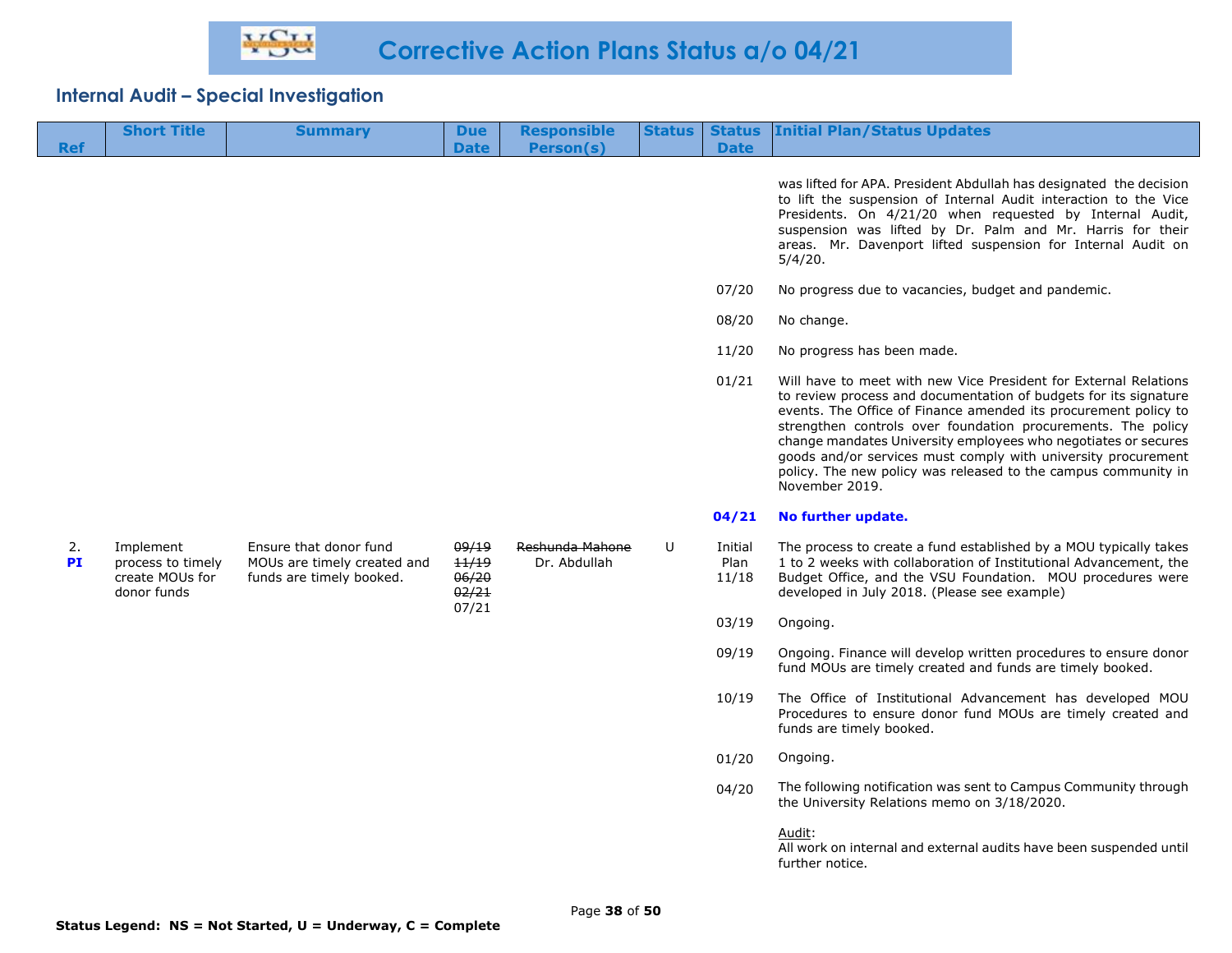| <b>Ref</b>      | <b>Short Title</b>                                         | <b>Summary</b>                                                                                                     | <b>Due</b><br><b>Date</b>                 | <b>Responsible</b><br>Person(s) | <b>Status</b> | <b>Status</b><br><b>Date</b> | <b>Initial Plan/Status Updates</b>                                                                                                                                                                                                                                                                                                                                                                                                                                                                                                                                                                       |
|-----------------|------------------------------------------------------------|--------------------------------------------------------------------------------------------------------------------|-------------------------------------------|---------------------------------|---------------|------------------------------|----------------------------------------------------------------------------------------------------------------------------------------------------------------------------------------------------------------------------------------------------------------------------------------------------------------------------------------------------------------------------------------------------------------------------------------------------------------------------------------------------------------------------------------------------------------------------------------------------------|
|                 |                                                            |                                                                                                                    |                                           |                                 |               | 07/20                        | Once the University Relations Communication was received,<br>Internal Audit contacted President Makola Abdullah for<br>confirmation. (In summary, all University activities would focus on<br>operations due to COVID-19 concerns). On 3/30/20 suspension<br>was lifted for APA. President Abdullah has designated the decision<br>to lift the suspension of Internal Audit interaction to the Vice<br>Presidents. On 4/21/20 when requested by Internal Audit,<br>suspension was lifted by Dr. Palm and Mr. Harris for their<br>areas. Mr. Davenport lifted suspension for Internal Audit on<br>5/4/20. |
|                 |                                                            |                                                                                                                    |                                           |                                 |               | 08/20                        | No progress due to vacancies, budget and pandemic.                                                                                                                                                                                                                                                                                                                                                                                                                                                                                                                                                       |
|                 |                                                            |                                                                                                                    |                                           |                                 |               | 11/20                        | No change.                                                                                                                                                                                                                                                                                                                                                                                                                                                                                                                                                                                               |
|                 |                                                            |                                                                                                                    |                                           |                                 |               | 01/21                        | No progress has been made.                                                                                                                                                                                                                                                                                                                                                                                                                                                                                                                                                                               |
|                 |                                                            |                                                                                                                    |                                           |                                 |               |                              | Will have to meet with the new Vice President for Institutional<br>Advancement to review MOU Procedures to ensure donor fund<br>MOUs are timely created and funds are timely booked.                                                                                                                                                                                                                                                                                                                                                                                                                     |
|                 |                                                            |                                                                                                                    |                                           |                                 |               | 04/21                        | No further update.                                                                                                                                                                                                                                                                                                                                                                                                                                                                                                                                                                                       |
| 3.<br><b>PI</b> | Implement a<br>procurement<br>methodology and<br>follow it | Ensure that contracts are<br>competitively obtained and<br>contract discounts and terms<br>negotiated are received | 04/19<br>11/19<br>06/20<br>02/21<br>12/21 | Reshunda Mahone<br>Dr. Abdullah | U             | Initial<br>Plan<br>11/18     | The Office of Finance will adopt policies and procedures to<br>strengthen procurement controls over university departments<br>who spend funds through the VSU Foundation.                                                                                                                                                                                                                                                                                                                                                                                                                                |
|                 |                                                            |                                                                                                                    |                                           |                                 |               | 03/19                        | Finance will develop a university policy to ensure state employees<br>procure goods and services in accordance with the Public<br>Procurement Act.                                                                                                                                                                                                                                                                                                                                                                                                                                                       |
|                 |                                                            |                                                                                                                    |                                           |                                 |               | 09/19                        | Ongoing. Finance will adopt polcies and procedures to strengthen<br>procurement controls over university departments who spend<br>funds through the foundation.                                                                                                                                                                                                                                                                                                                                                                                                                                          |
|                 |                                                            |                                                                                                                    |                                           |                                 |               | 10/19                        | Ongoing. The Office of Finance amended its procurement policy to<br>strengthen controls over foundation procurements. The policy<br>change mandates University employees who negotiates or secures<br>goods and/or services must comply with university procurement<br>policy. The policy change explicitly states the requirements apply<br>to goods and services that are to be paid for with foundation<br>funds. The new policy is expected to be released to the campus<br>community in November 2019.                                                                                              |
|                 |                                                            |                                                                                                                    |                                           |                                 |               | 01/20                        | Ongoing.                                                                                                                                                                                                                                                                                                                                                                                                                                                                                                                                                                                                 |
|                 |                                                            |                                                                                                                    |                                           |                                 |               |                              |                                                                                                                                                                                                                                                                                                                                                                                                                                                                                                                                                                                                          |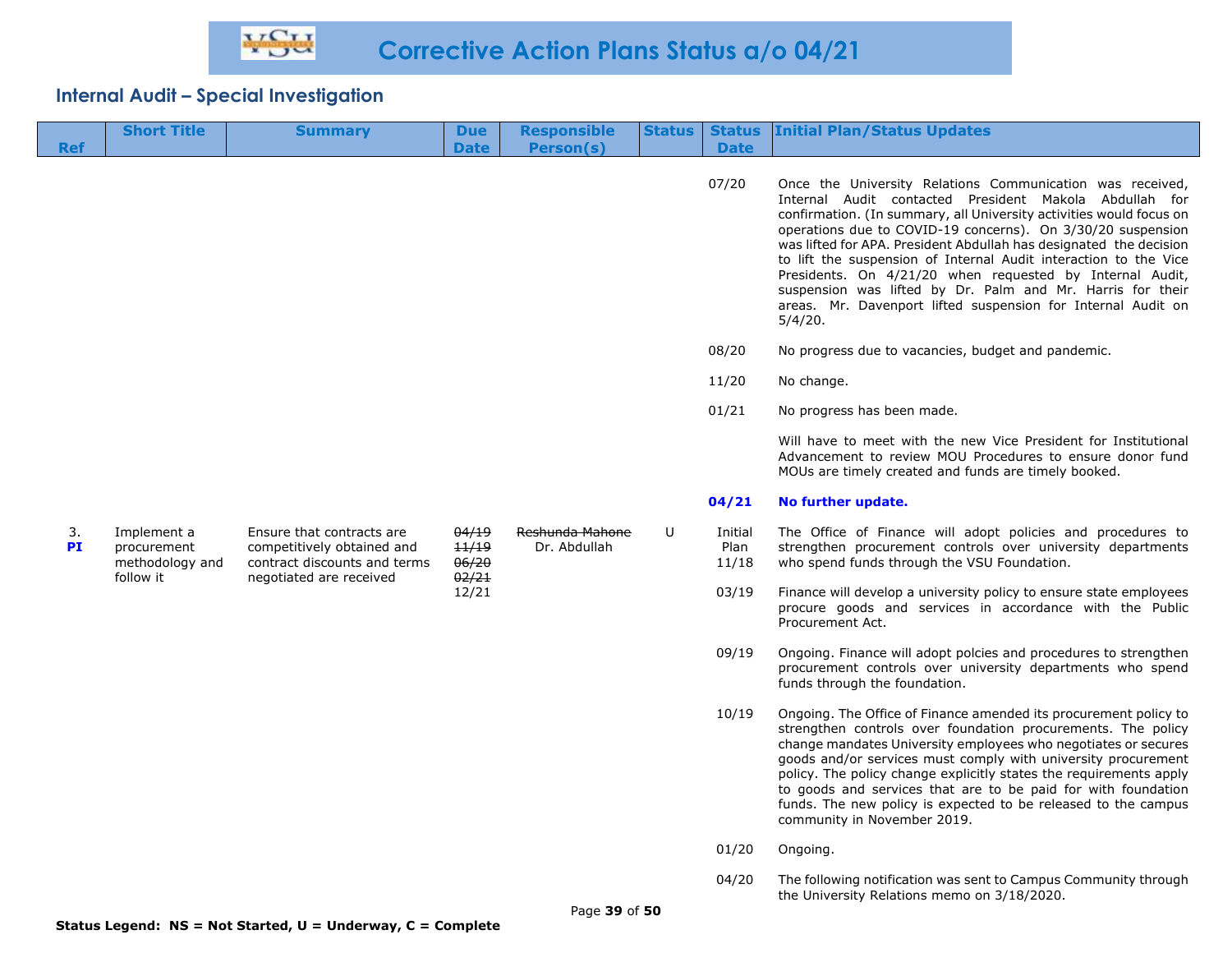| <b>Short Title</b> | <b>Summary</b> |                |  | Due Responsible Status Status Initial Plan/Status Updates |
|--------------------|----------------|----------------|--|-----------------------------------------------------------|
|                    |                | Date Person(s) |  |                                                           |

#### Audit:

All work on internal and external audits have been suspended until further notice.

Once the University Relations Communication was received, Internal Audit contacted President Makola Abdullah for confirmation. (In summary, all University activities would focus on operations due to COVID-19 concerns). On 3/30/20 suspension was lifted for APA. President Abdullah has designated the decision to lift the suspension of Internal Audit interaction to the Vice Presidents. On 4/21/20 when requested by Internal Audit, suspension was lifted by Dr. Palm and Mr. Harris for their areas. Mr. Davenport lifted suspension for Internal Audit on 5/4/20.

- 07/20 No progress due to vacancies, budget and pandemic.
- 08/20 No change
- 11/20 No progress has been made.
- 01/21 The Office of Finance amended its procurement policy to strengthen controls over foundation procurements. The policy change mandates University employees who negotiates or secures goods and/or services must comply with university procurement policy. The new policy was released to the campus community in November 2019. The Office of Procurement Services has several open positions which need to be filled. The comment will be revisited upon filling of the positions.

**04/21 No further update.**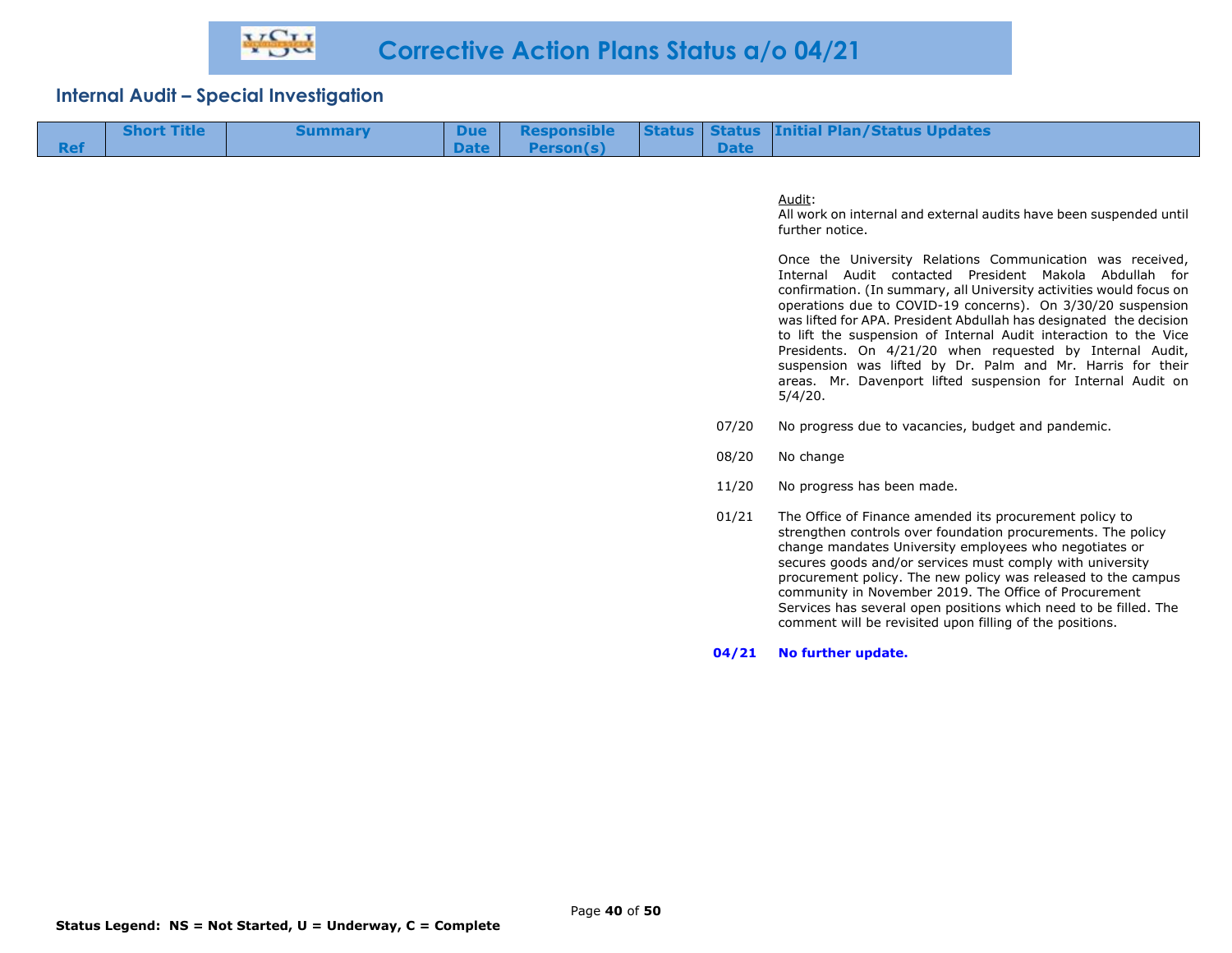| <b>Ref</b> | <b>Short Title</b>                                          | <b>Summary</b>                                                                                                   | <b>Due</b><br><b>Date</b>        | <b>Responsible</b><br>Person(s) | <b>Status</b> | <b>Date</b>              | <b>Status Initial Plan/Status Updates</b>                                                                                                                                                                                                                                                                                                                                                                                                                                                                                                                                                                |
|------------|-------------------------------------------------------------|------------------------------------------------------------------------------------------------------------------|----------------------------------|---------------------------------|---------------|--------------------------|----------------------------------------------------------------------------------------------------------------------------------------------------------------------------------------------------------------------------------------------------------------------------------------------------------------------------------------------------------------------------------------------------------------------------------------------------------------------------------------------------------------------------------------------------------------------------------------------------------|
| 4<br>PI    | Inconsistent<br>Judicial<br>Panel<br><b>Hearing Process</b> | Implement a Student Judicial<br>Hearing process that ensures<br>that the process is consistently<br>distributed. | 09/19<br>10/19<br>04/20<br>04/21 | Dr. Boone<br>Dr. Palm           | U             | Initial<br>Plan<br>05/19 | The Dean of Students in collaboration with the Director of Student<br>Conduct will regularly monitor the Student Judicial Hearing Process<br>to ensure consistency in the adjudication process. The Dean of<br>Students will continue to track hearning outcomes and conduct a<br>randam sample audit of student conduct files to assess consistency<br>in sanction administration.                                                                                                                                                                                                                      |
|            |                                                             |                                                                                                                  |                                  |                                 |               | 09/19                    | Ongoing.                                                                                                                                                                                                                                                                                                                                                                                                                                                                                                                                                                                                 |
|            |                                                             |                                                                                                                  |                                  |                                 |               | 10/19                    | Underway. Services of a consultant will be leveraged to review<br>Judicial Affairs in order to provide recommendations for<br>improvement and consistency with sanctions                                                                                                                                                                                                                                                                                                                                                                                                                                 |
|            |                                                             |                                                                                                                  |                                  |                                 |               | 01/20                    | Ongoing. In Progress. Services of a consultant will be leveraged to<br>review Judicial Affairs in order to provide recommendations for<br>improvement and consistency with sanctions.<br>Projected<br>Completion is expected 4/20.                                                                                                                                                                                                                                                                                                                                                                       |
|            |                                                             |                                                                                                                  |                                  |                                 |               | 04/20                    | The following notification was sent to Campus Community through<br>the University Relations memo on 3/18/2020.                                                                                                                                                                                                                                                                                                                                                                                                                                                                                           |
|            |                                                             |                                                                                                                  |                                  |                                 |               |                          | Audit:<br>All work on internal and external audits have been suspended until<br>further notice.                                                                                                                                                                                                                                                                                                                                                                                                                                                                                                          |
|            |                                                             |                                                                                                                  |                                  |                                 |               |                          | Once the University Relations Communication was received,<br>Internal Audit contacted President Makola Abdullah for<br>confirmation. (In summary, all University activities would focus on<br>operations due to COVID-19 concerns). On 3/30/20 suspension<br>was lifted for APA. President Abdullah has designated the decision<br>to lift the suspension of Internal Audit interaction to the Vice<br>Presidents. On 4/21/20 when requested by Internal Audit,<br>suspension was lifted by Dr. Palm and Mr. Harris for their<br>areas. Mr. Davenport lifted suspension for Internal Audit on<br>5/4/20. |
|            |                                                             |                                                                                                                  |                                  |                                 |               | 07/20                    | Ongoing Services of a consultant will be leveraged to review<br>Judicial Affairs in order to provide recommendations for<br>improvement and consistency with sanctions.<br>Projected<br>Completion is expected 4/21.                                                                                                                                                                                                                                                                                                                                                                                     |
|            |                                                             |                                                                                                                  |                                  |                                 |               | 08/20                    | There are no updates at this time.                                                                                                                                                                                                                                                                                                                                                                                                                                                                                                                                                                       |
|            |                                                             |                                                                                                                  |                                  |                                 |               | 11/20                    | No updates.                                                                                                                                                                                                                                                                                                                                                                                                                                                                                                                                                                                              |
|            |                                                             |                                                                                                                  |                                  |                                 |               | 01/21                    | No updates at this time.                                                                                                                                                                                                                                                                                                                                                                                                                                                                                                                                                                                 |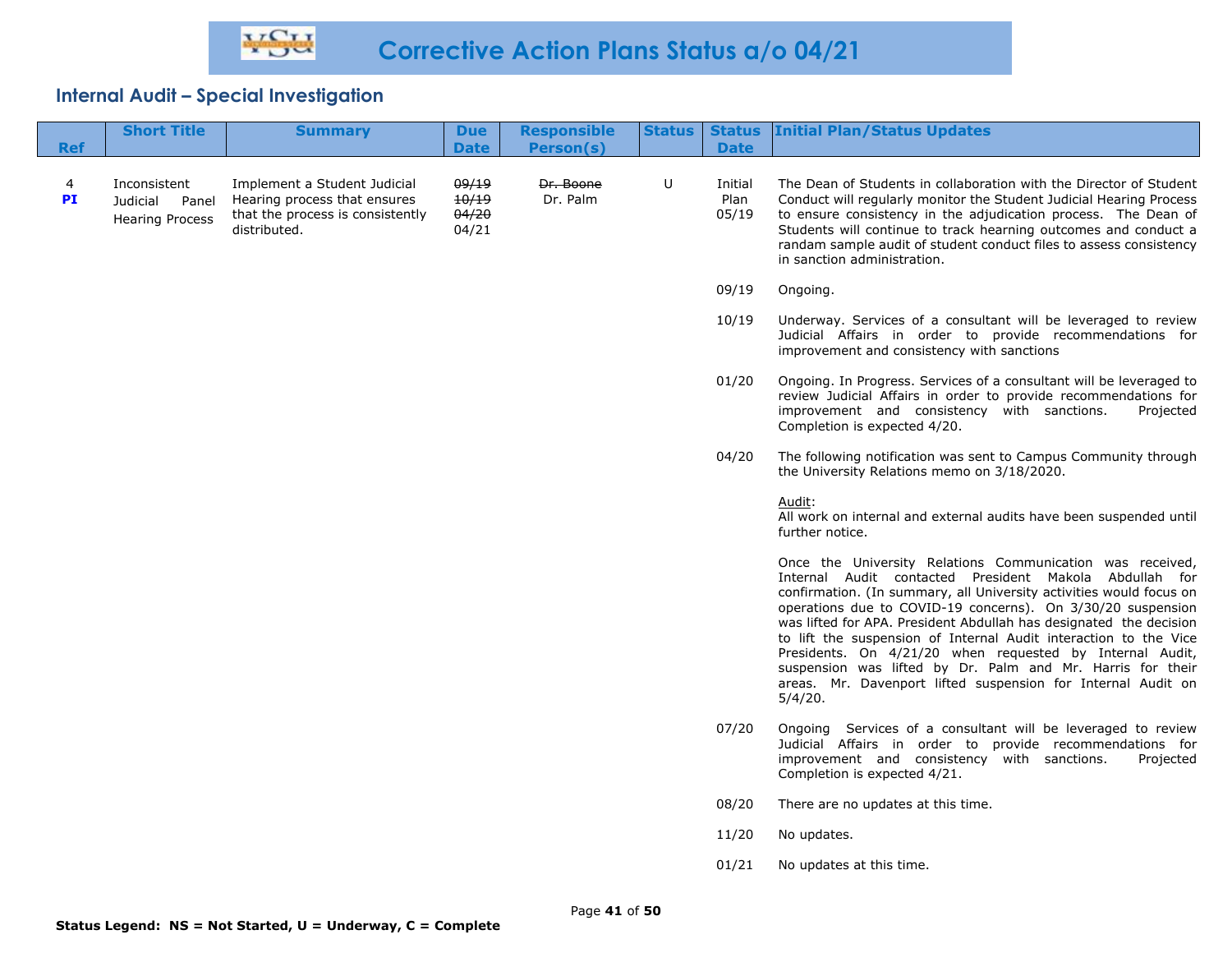| <b>Ref</b>     | <b>Short Title</b>                                         | <b>Summary</b>                                                                                                                                                                                  | <b>Due</b><br><b>Date</b>                 | <b>Responsible</b><br>Person(s) | <b>Status</b> | <b>Status</b><br><b>Date</b> | <b>Initial Plan/Status Updates</b>                                                                                                                                                                                                                                                                                                                                                                                                                                                                                                                                                                                                                                                                                                                            |
|----------------|------------------------------------------------------------|-------------------------------------------------------------------------------------------------------------------------------------------------------------------------------------------------|-------------------------------------------|---------------------------------|---------------|------------------------------|---------------------------------------------------------------------------------------------------------------------------------------------------------------------------------------------------------------------------------------------------------------------------------------------------------------------------------------------------------------------------------------------------------------------------------------------------------------------------------------------------------------------------------------------------------------------------------------------------------------------------------------------------------------------------------------------------------------------------------------------------------------|
|                |                                                            |                                                                                                                                                                                                 |                                           |                                 |               | 04/21                        | Ongoing Consultant will be secured in the summer of 2021<br>to review processes and make recommendations for<br>improvment.                                                                                                                                                                                                                                                                                                                                                                                                                                                                                                                                                                                                                                   |
| 5<br><b>PI</b> | Conflict of<br>Interest and<br>Appearance of<br>Favoritism | University Policy is developed<br>and implemented to ensure<br>that at a minimum immediate<br>family members do not report<br>directly or in the same<br>reporting stream as their<br>relative. | 09/19<br>10/19<br>04/20<br>10/20<br>03/21 | Dr. Boone<br>Dr. Palm           | U             | Initial<br>Plan<br>05/19     | In accordinace with Procedure 807, as part of the onboarding<br>process for all new employees, each staff person will complete an<br>information sheet that asks if he or she has relatives employed at<br>VSU. If it is found that the employee is related to a person in the<br>same department or an area where a family member is in position<br>to exercise control or otherwise influence the employment activities<br>of another family member, efforts will be made to reassign the<br>employee to another area. If not possible, the immediate<br>supervisor (through the appropriate reporting structure) will<br>petition the President of the University for an exception to this<br>policy. Each case will be reviewed on it's individual merit. |
|                |                                                            |                                                                                                                                                                                                 |                                           |                                 |               | 09/19                        | Ongoing.                                                                                                                                                                                                                                                                                                                                                                                                                                                                                                                                                                                                                                                                                                                                                      |
|                |                                                            |                                                                                                                                                                                                 |                                           |                                 |               | 10/19                        | Underway                                                                                                                                                                                                                                                                                                                                                                                                                                                                                                                                                                                                                                                                                                                                                      |
|                |                                                            |                                                                                                                                                                                                 |                                           |                                 |               | 01/20                        | In Progress. The comment will need to be addressed by the Office<br>of Finance.                                                                                                                                                                                                                                                                                                                                                                                                                                                                                                                                                                                                                                                                               |
|                |                                                            |                                                                                                                                                                                                 |                                           |                                 |               | 04/20                        | The following notification was sent to Campus Community through<br>the University Relations memo on 3/18/2020.                                                                                                                                                                                                                                                                                                                                                                                                                                                                                                                                                                                                                                                |
|                |                                                            |                                                                                                                                                                                                 |                                           |                                 |               |                              | Audit:<br>All work on internal and external audits have been suspended until<br>further notice.                                                                                                                                                                                                                                                                                                                                                                                                                                                                                                                                                                                                                                                               |
|                |                                                            |                                                                                                                                                                                                 |                                           |                                 |               |                              | Once the University Relations Communication was received,<br>Internal Audit contacted President Makola Abdullah for<br>confirmation. (In summary, all University activities would focus on<br>operations due to COVID-19 concerns). On 3/30/20 suspension<br>was lifted for APA. President Abdullah has designated the decision<br>to lift the suspension of Internal Audit interaction to the Vice<br>Presidents. On 4/21/20 when requested by Internal Audit,<br>suspension was lifted by Dr. Palm and Mr. Harris for their<br>areas. Mr. Davenport lifted suspension for Internal Audit on<br>5/4/20.                                                                                                                                                      |
|                |                                                            |                                                                                                                                                                                                 |                                           |                                 |               | 07/20                        | Ongoing Currently Procedure 807 is being revised into a policy. In<br>accordinace with Procedure 807, as part of the onboarding process<br>for all new employees, each staff person will complete an<br>information sheet that asks if he or she has relatives employed at<br>VSU. If it is found that the employee is related to a person in the                                                                                                                                                                                                                                                                                                                                                                                                             |

same department or an area where a family member is in position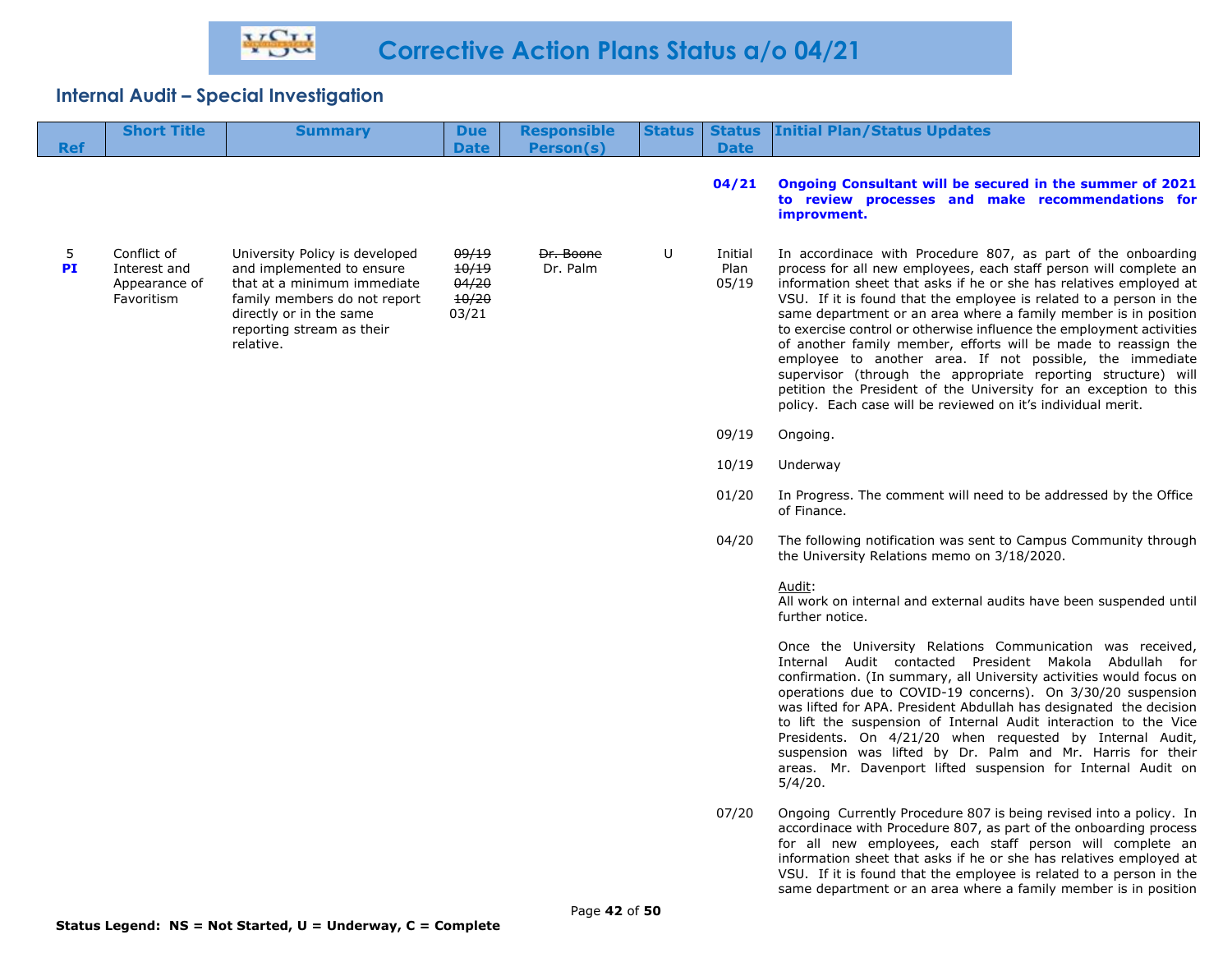| <b>Ref</b> | <b>Short Title</b> | <b>Summary</b> | <b>Due</b><br><b>Date</b> | <b>Responsible</b><br>Person(s) | <b>Status</b> | <b>Date</b> | <b>Status Initial Plan/Status Updates</b>                                                                                                                                                                                                                                                                                                                                                                                                    |
|------------|--------------------|----------------|---------------------------|---------------------------------|---------------|-------------|----------------------------------------------------------------------------------------------------------------------------------------------------------------------------------------------------------------------------------------------------------------------------------------------------------------------------------------------------------------------------------------------------------------------------------------------|
|            |                    |                |                           |                                 |               |             | to exercise control or otherwise influence the employment activities<br>of another family member, efforts will be made to reassign the<br>employee to another area. If not possible, the immediate<br>supervisor (through the appropriate reporting structure) will<br>petition the President of the University for an exception to this<br>policy. Each case will be reviewed on it's individual merit.<br>Completion is expected 10/1/2020 |
|            |                    |                |                           |                                 |               | 08/20       | There are no updates at this time.                                                                                                                                                                                                                                                                                                                                                                                                           |
|            |                    |                |                           |                                 |               | 11/20       | There are no updates.                                                                                                                                                                                                                                                                                                                                                                                                                        |
|            |                    |                |                           |                                 |               | 01/21       | Draft updated policy has been drafted. Working with HR to finalize<br>for approval berfore the due date.                                                                                                                                                                                                                                                                                                                                     |

**04/21 Under review by General Counsel Office. Will be complete** 

**on 4/21.**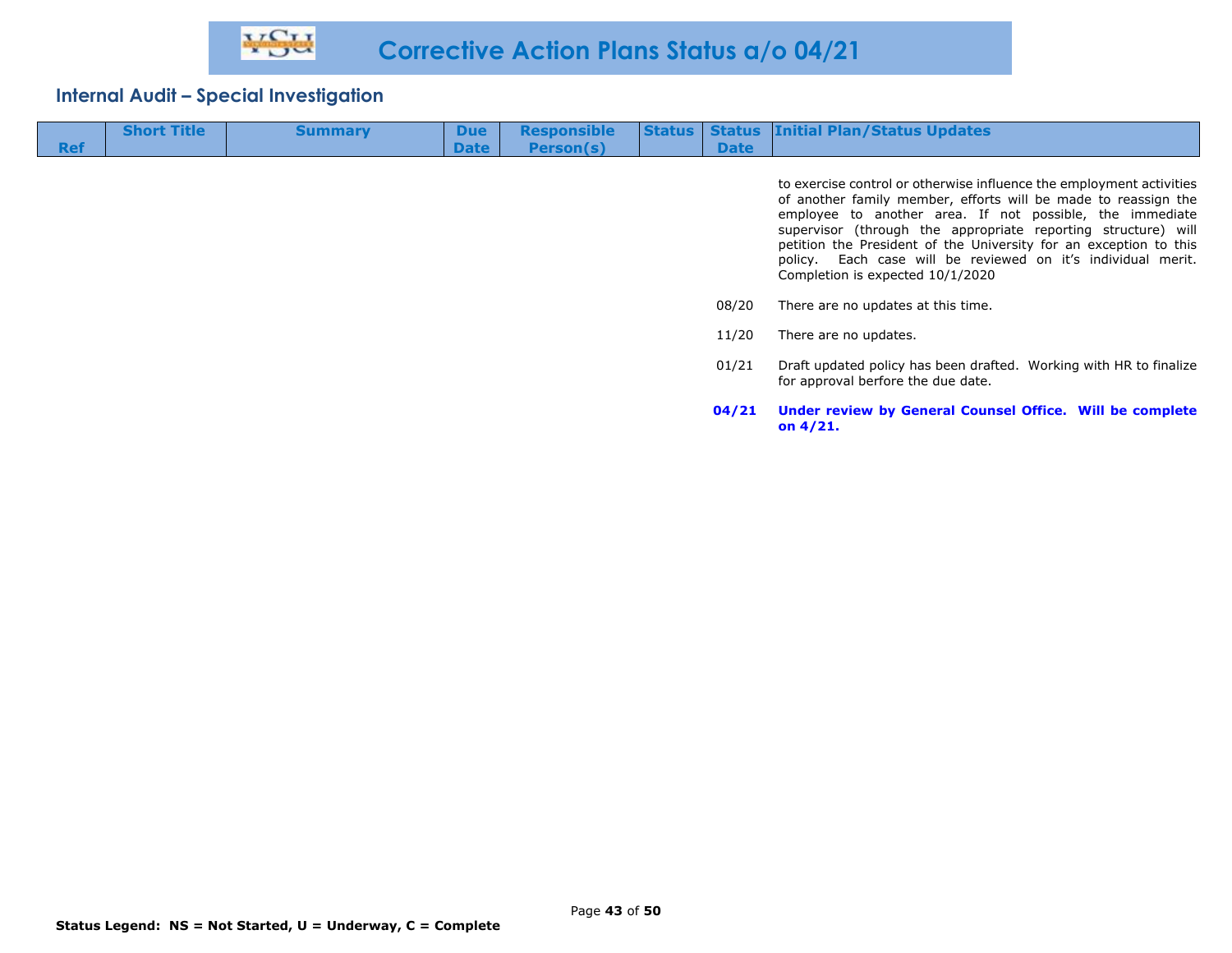| <b>Ref</b>         | <b>Short Title</b>                | <b>Summary</b>                                                                                                                                                                      | <b>Due</b><br><b>Date</b> | <b>Responsible</b><br>Person(s) |       | <b>Date</b>                                                                                                                                                                                                                                                                                                                                                                                                                                                 | <b>Status   Status   Initial Plan/Status Updates</b>                                                                                                                                                                                                                                                                                                                                                                                                                                                                          |
|--------------------|-----------------------------------|-------------------------------------------------------------------------------------------------------------------------------------------------------------------------------------|---------------------------|---------------------------------|-------|-------------------------------------------------------------------------------------------------------------------------------------------------------------------------------------------------------------------------------------------------------------------------------------------------------------------------------------------------------------------------------------------------------------------------------------------------------------|-------------------------------------------------------------------------------------------------------------------------------------------------------------------------------------------------------------------------------------------------------------------------------------------------------------------------------------------------------------------------------------------------------------------------------------------------------------------------------------------------------------------------------|
|                    |                                   |                                                                                                                                                                                     |                           |                                 |       |                                                                                                                                                                                                                                                                                                                                                                                                                                                             |                                                                                                                                                                                                                                                                                                                                                                                                                                                                                                                               |
| $\mathbf{1}$<br>PI | Code of<br>Virginia<br>Compliance | Implement and document a<br>process to ensure compliance<br>with the Code of Virginia §<br>23.1-800. Additionally, a<br>periodic review of records<br>should be conducted to ensure | 06/20<br>12/20<br>04/21   | Dr. Palm                        | U     | Initial<br>Plan<br>06/19                                                                                                                                                                                                                                                                                                                                                                                                                                    | The Student Health Center team is planning to change the<br>immunization process to obtain immunization data electronically.<br>The first step is to meet with the vendor for the health system to<br>understand how to best utilize the features within the system.<br>Develop a plan, implement the plan and test the expected outcome.                                                                                                                                                                                     |
|                    | compliance.                       |                                                                                                                                                                                     |                           |                                 | 09/19 | The Student Health Center has and will annually purge and have<br>destructed records according to the code of the Library of Virginia.<br>Immunization records have been placed on the ground floor records<br>room. Student Health staff met with Medicat on August 1st for<br>training on use of the Virginia Immunization Information System<br>(VIIS) interface with Medicat, Enable Upload of immunizations and<br>Enable Text immunization reminders. |                                                                                                                                                                                                                                                                                                                                                                                                                                                                                                                               |
|                    |                                   |                                                                                                                                                                                     |                           |                                 |       | 10/19                                                                                                                                                                                                                                                                                                                                                                                                                                                       | Ongoing. The health center has purged records as of today<br>according to the Library of Virginia. The Medicat electronic health<br>record now has the capability of students to upload their documents<br>into the secure Medicat portal. Dr. Lyttle has held meetings with<br>Kristi Penny at Medicat on 10/10/2019 and had email and telephone<br>communications with Errol Szokolay at Medicat regarding<br>implementation of the immunization interface                                                                  |
|                    |                                   |                                                                                                                                                                                     |                           |                                 |       | 01/20                                                                                                                                                                                                                                                                                                                                                                                                                                                       | Ongoing. The health center has purged records as of today<br>according to the Library of Virginia. The Medicat electronic health<br>record now has the capability of students to upload their documents<br>into the secure Medicat portal. Dr. Lyttle has held meetings with<br>Kristi Penny at Medicat on 10/10/2019 and had email and telephone<br>communications with Errol Szokolay at Medicat regarding<br>implementation of the immunization interface                                                                  |
|                    |                                   |                                                                                                                                                                                     |                           |                                 |       |                                                                                                                                                                                                                                                                                                                                                                                                                                                             | Projected Completion is 6/20.                                                                                                                                                                                                                                                                                                                                                                                                                                                                                                 |
|                    |                                   |                                                                                                                                                                                     |                           |                                 |       | 04/20                                                                                                                                                                                                                                                                                                                                                                                                                                                       | The following notification was sent to Campus Community through<br>the University Relations memo on 3/18/2020.                                                                                                                                                                                                                                                                                                                                                                                                                |
|                    |                                   |                                                                                                                                                                                     |                           |                                 |       |                                                                                                                                                                                                                                                                                                                                                                                                                                                             | Audit:<br>All work on internal and external audits have been suspended until<br>further notice.                                                                                                                                                                                                                                                                                                                                                                                                                               |
|                    |                                   |                                                                                                                                                                                     |                           |                                 |       |                                                                                                                                                                                                                                                                                                                                                                                                                                                             | Once the University Relations Communication was received,<br>Internal Audit contacted President Makola Abdullah for<br>confirmation. (In summary, all University activities would focus on<br>operations due to COVID-19 concerns). On 3/30/20 suspension<br>was lifted for APA. President Abdullah has designated the decision<br>to lift the suspension of Internal Audit interaction to the Vice<br>Presidents. On 4/21/20 when requested by Internal Audit,<br>suspension was lifted by Dr. Palm and Mr. Harris for their |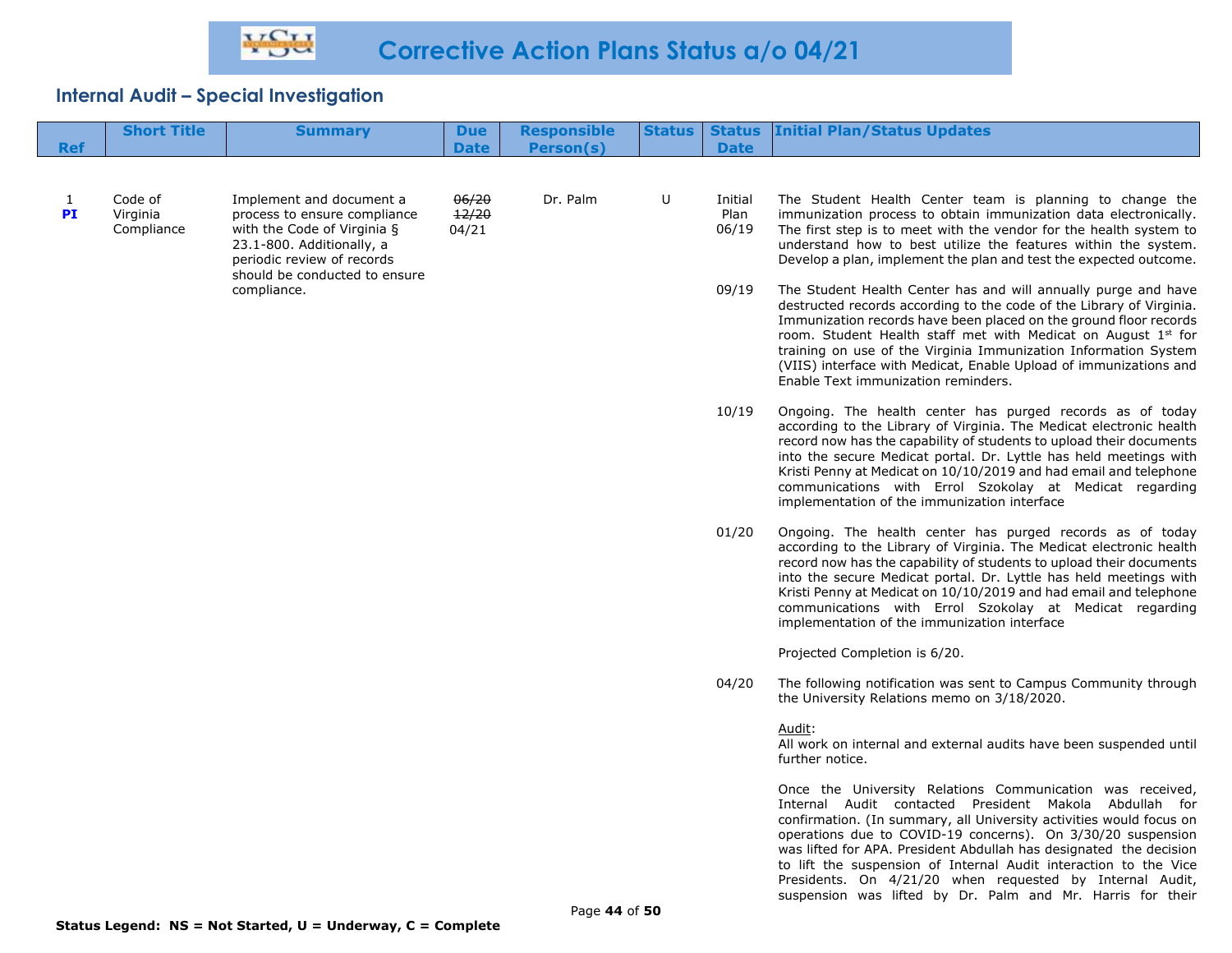# **Internal Audit – Hotline**

|                 | <b>Short Title</b>                       | <b>Summary</b>                                                                                                                                 | <b>Due</b>  | <b>Responsible</b> | <b>Status</b> | <b>Status</b>            | <b>Initial Plan/Status Updates</b>                                                                                                                                                                                                                                                                                                                                                                                                                                                                                                                                                                                                                                                                                                                                                                                                                                                   |
|-----------------|------------------------------------------|------------------------------------------------------------------------------------------------------------------------------------------------|-------------|--------------------|---------------|--------------------------|--------------------------------------------------------------------------------------------------------------------------------------------------------------------------------------------------------------------------------------------------------------------------------------------------------------------------------------------------------------------------------------------------------------------------------------------------------------------------------------------------------------------------------------------------------------------------------------------------------------------------------------------------------------------------------------------------------------------------------------------------------------------------------------------------------------------------------------------------------------------------------------|
| <b>Ref</b>      |                                          |                                                                                                                                                | <b>Date</b> | <b>Person(s)</b>   |               | <b>Date</b>              |                                                                                                                                                                                                                                                                                                                                                                                                                                                                                                                                                                                                                                                                                                                                                                                                                                                                                      |
|                 |                                          |                                                                                                                                                |             |                    |               |                          | Mr. Davenport lifted suspension for Internal Audit on<br>areas.<br>5/4/20.                                                                                                                                                                                                                                                                                                                                                                                                                                                                                                                                                                                                                                                                                                                                                                                                           |
|                 |                                          |                                                                                                                                                |             |                    |               | 07/20                    | The Student Health Immunization Coordinator participated in<br>training for all vaccine administrators on 10/23/19. The<br>implementation of the Virginia Immunization Information System<br>and Connect Virginia continues to be delayed due to the operational<br>issues with the state immunization system<br>(Errol<br>Szokolay). Currently, there is not a projected date for the system<br>being operational. Due to budgetary restrictions, the hiring of the<br>Information Technology Records Officer is also delayed. The Self-<br>Service Reset Password Management System, which is self-service<br>password reset tool that allow students self-reset their Active<br>Directory password, being utilized by Enrollment Services will<br>enable students to upload their immunizations records during the<br>same timeframe as they submit their transcripts for review. |
|                 |                                          |                                                                                                                                                |             |                    |               | 08/20                    | There are no updates at this time.                                                                                                                                                                                                                                                                                                                                                                                                                                                                                                                                                                                                                                                                                                                                                                                                                                                   |
|                 |                                          |                                                                                                                                                |             |                    |               | 11/20                    | No update.                                                                                                                                                                                                                                                                                                                                                                                                                                                                                                                                                                                                                                                                                                                                                                                                                                                                           |
|                 |                                          |                                                                                                                                                |             |                    |               | 01/21                    | No updates at this time.                                                                                                                                                                                                                                                                                                                                                                                                                                                                                                                                                                                                                                                                                                                                                                                                                                                             |
|                 |                                          |                                                                                                                                                |             |                    |               | 04/21                    | <b>ONGING:</b><br>A new Health Director has been hired and has implemented<br>the use of the Virginia Immunization Information System<br>(VIIS) to to verify immunizations for VA students. Once<br>verified the student immunization information will be<br>updated in Medicat. All non-compliant students are being<br>reviewed with the (VIIS). that are not compliant are being<br>reviewed and verified                                                                                                                                                                                                                                                                                                                                                                                                                                                                         |
|                 |                                          |                                                                                                                                                |             |                    |               |                          | Students who are missing a required immunization (in-state<br>and out-of-state) will be contacted by a member of SHS and<br>instructed on next steps for compliance.                                                                                                                                                                                                                                                                                                                                                                                                                                                                                                                                                                                                                                                                                                                 |
|                 |                                          |                                                                                                                                                |             |                    |               |                          | The Immunization Registry Interface between Medicat<br>(Electronic Health Record) and VIIS is currently being<br>completed. This process will allow for the exchange of<br>information between the 2 systems.                                                                                                                                                                                                                                                                                                                                                                                                                                                                                                                                                                                                                                                                        |
| 1.<br><b>PI</b> | Verification of<br>Vendor<br>Commissions | Obtain commission data that<br>enable management to<br>reconcile commissions back to<br>events to ensure commission<br>are accurately applied. | 12/20       | Kevin Davenport    | <b>NS</b>     | Initial<br>Plan<br>11/20 | The Auxiliary Services office reconciled the commission.<br>Thompson Hospitality will have the invoice number,<br>responsible person, or department on the Trial Balance<br>Detail Report along with an electronic copy of the invoices.<br>This allows the Auxiliary Services Office to review the                                                                                                                                                                                                                                                                                                                                                                                                                                                                                                                                                                                  |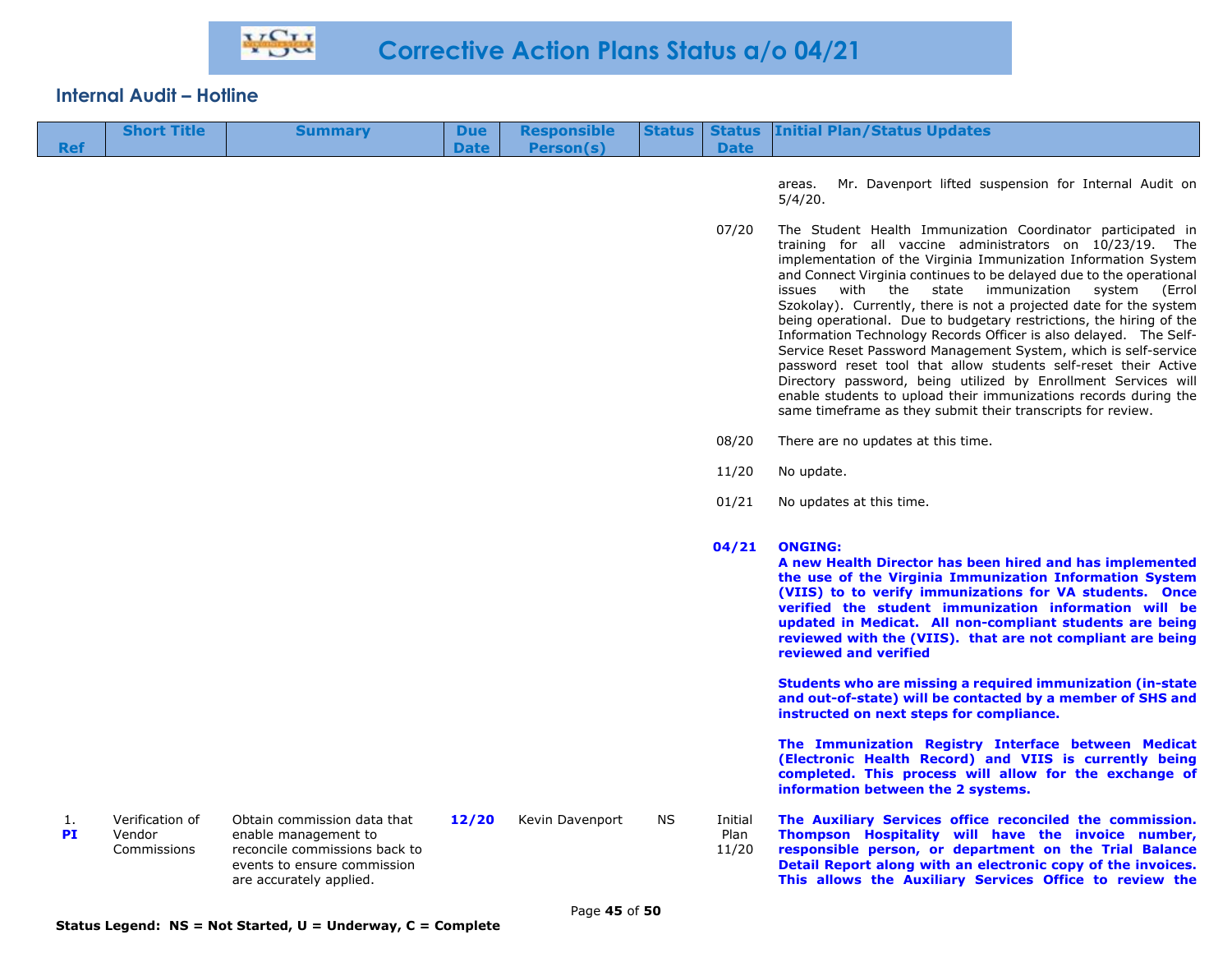#### **Internal Audit – Hotline**

| <b>Status   Status   Initial Plan/Status Updates  </b><br><b>Short Title</b><br><b>Responsible</b><br>Due l<br><b>Summary</b><br>Date l<br><b>Date</b><br>Person(s) |
|---------------------------------------------------------------------------------------------------------------------------------------------------------------------|
|---------------------------------------------------------------------------------------------------------------------------------------------------------------------|

**invoice's accuracy against the trial balance report to ensure the commission correct.** 

**04/21 The new reconciliation process started on April 1, 2021. Also procedures were developed.**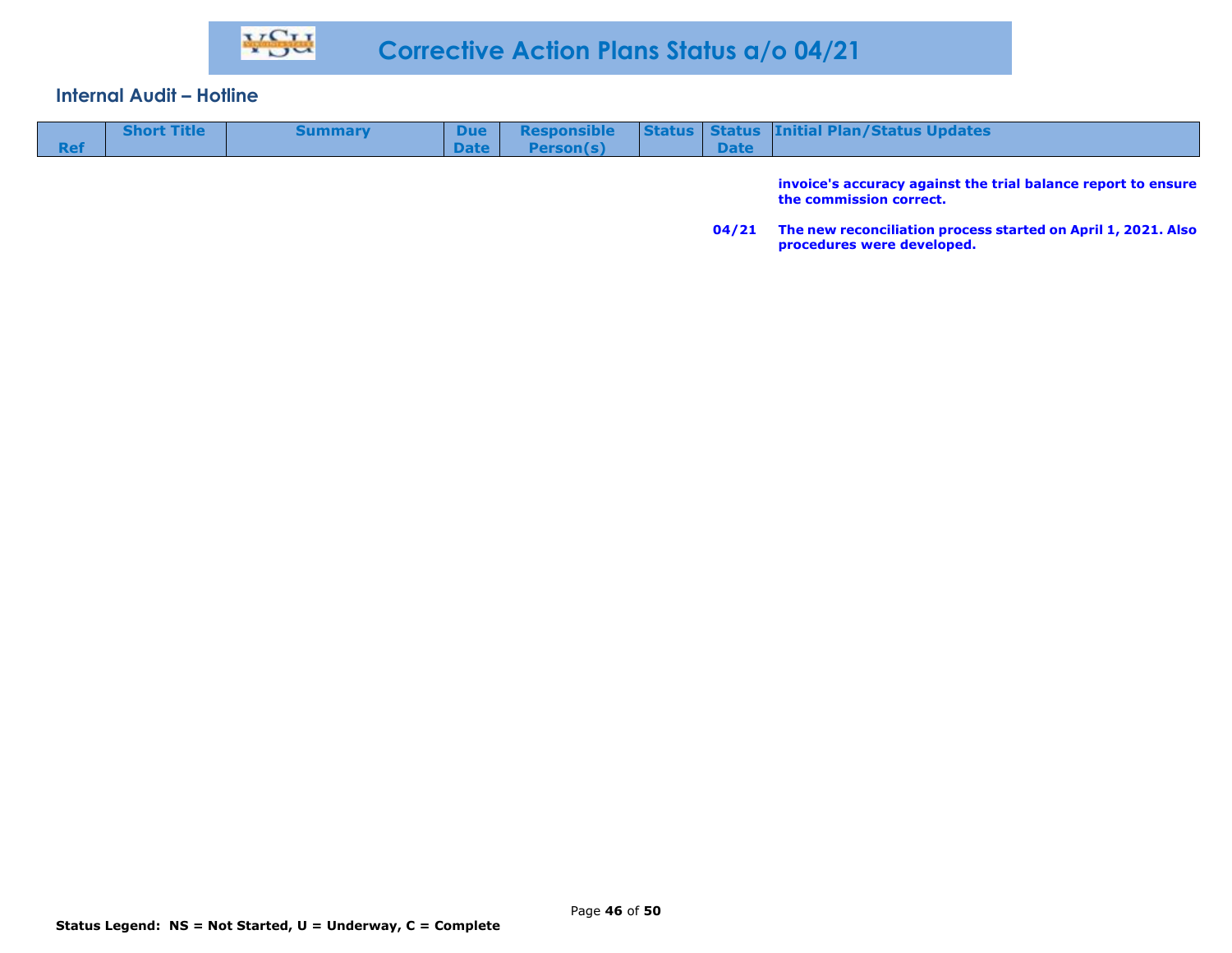| <b>Ref</b>                  | <b>Short Title</b>                                   | <b>Summary</b>                                                                                                                                                                                                                                                                                                                                                                                                                                                                                                                                                                         | <b>Due</b><br><b>Date</b> | <b>Responsible</b><br>Person(s) | <b>Status</b> | <b>Status</b><br><b>Date</b>               | <b>Initial Plan/Status Updates</b>                                                                                                                                                                                                                                                                                                                                                                                                                                                                                                                                                                                                                                                                                                                                                                                                                                                                                                                                                                          |
|-----------------------------|------------------------------------------------------|----------------------------------------------------------------------------------------------------------------------------------------------------------------------------------------------------------------------------------------------------------------------------------------------------------------------------------------------------------------------------------------------------------------------------------------------------------------------------------------------------------------------------------------------------------------------------------------|---------------------------|---------------------------------|---------------|--------------------------------------------|-------------------------------------------------------------------------------------------------------------------------------------------------------------------------------------------------------------------------------------------------------------------------------------------------------------------------------------------------------------------------------------------------------------------------------------------------------------------------------------------------------------------------------------------------------------------------------------------------------------------------------------------------------------------------------------------------------------------------------------------------------------------------------------------------------------------------------------------------------------------------------------------------------------------------------------------------------------------------------------------------------------|
| $\mathbf{1}$<br>PI          | In adequate<br>Project<br>Management<br>Practices    | • Untimely Project Close-outs<br>• Unauthorized Capital Project<br>Contracts and Receiving<br>Reports<br>• Expenditure Thresholds and<br>Maintenance Reserve<br>Unallowables<br>• Untimely Building Permit<br>• No Application for Approval<br>of Schematic Design<br>Completed or Forward to<br>DEB/BCOM<br>• Application for Approval of<br>Preliminary Design was not<br>completed for DEB/BCOM<br>• No Performance Evaluations<br>conducted for A/E or<br><b>Construction Contractors</b><br>• Architectural/Engineering<br>(A/E) Firm Respondent's<br>Firm Data was not submitted | 10/21                     | Kevin Davenport                 | NS.           | Initial<br>Plan<br>12/20<br>01/21<br>04/21 | The University will implement a quality assurance process<br>to help ensure projects are in compliance with<br>Commonwealth Capital Outlay Project Requirements.<br>Staff will document the new process to include addressing<br>timely project close-outs, authorizations of project orders,<br>allowable expenditure thresholds for maintenance reserve<br>expenditures, documentation processes for design<br>applications, performance evaluations for A/Es and<br>Construction Contractors and submission of A/E firm data.<br>The process will be reviewed for accuracy by the Office of<br>the Attorney General, the Division of Engineering and<br>Buildings staff and by the budget analyst at the<br>Department of Planning and Budget.<br>Employee Work Profiles for management and project<br>management staff will be updated to reflect process<br>requirements.<br>A corrective action plan was developed and submitted in<br>December 2020. Corrective action will be taken.<br>No updates. |
| $\overline{2}$<br><b>PI</b> | Untimely<br>Capital Outlay<br>Project Bid<br>Opening | • Approval to Award Contract<br>(CO-8) was not forwarded to<br>DEB/BCOM timely<br>• Architectural and<br>Engineering contracts were<br>not sent to DEB/BCOM<br>• No evidence of solicitations<br>were posted for at least 21<br>days prior to the proposal<br>receipt date<br>• Receiving reports were not<br>completed within three<br>working days after the<br>performance of services                                                                                                                                                                                              | 10/21                     | Kevin Davenport                 | <b>NS</b>     | Initial<br>Plan<br>12/20<br>01/21<br>04/21 | The University will update its Capital Outlay Procurement<br>process to help ensure contracts are approved, solicited,<br>awarded, reported and retained in accordance with<br>University and State guidelines.<br>The procurement process will be reviewed for accuracy by<br>the Office of the Attorney General, Library of Virginia staff<br>and the Division of Engineering and Buildings staff.<br>Employee Work Profiles for management and project<br>contracting staff will be updated to reflect process<br>requirements.<br>A corrective action plan was developed and submitted in<br>December 2020. Corrective action will be taken.<br>No updates.                                                                                                                                                                                                                                                                                                                                             |
| 3<br><b>PP</b>              | Incomplete or<br>Non-Existing<br>Procedures          | Policies and procedures did not<br>include current State and<br>Federal guidelines and all of the<br>processes/responsibilities for<br>Capital Outlay employees                                                                                                                                                                                                                                                                                                                                                                                                                        | 10/21                     | Kevin Davenport                 | ΝS            | Initial<br>Plan<br>12/20                   | The University will create and update procedures to<br>document current processes and responsibilities.<br>The policies and procedures will be reviewed for accuracy<br>by the Office of the Attorney General and the Division of<br>Engineering and Buildings staff.<br>Policies and procedures will be reviewed annually, or when<br>there are updates to regulatory guidance.<br>Annual CPSM training and testing will be required for all<br>Capital Outlay employees.                                                                                                                                                                                                                                                                                                                                                                                                                                                                                                                                  |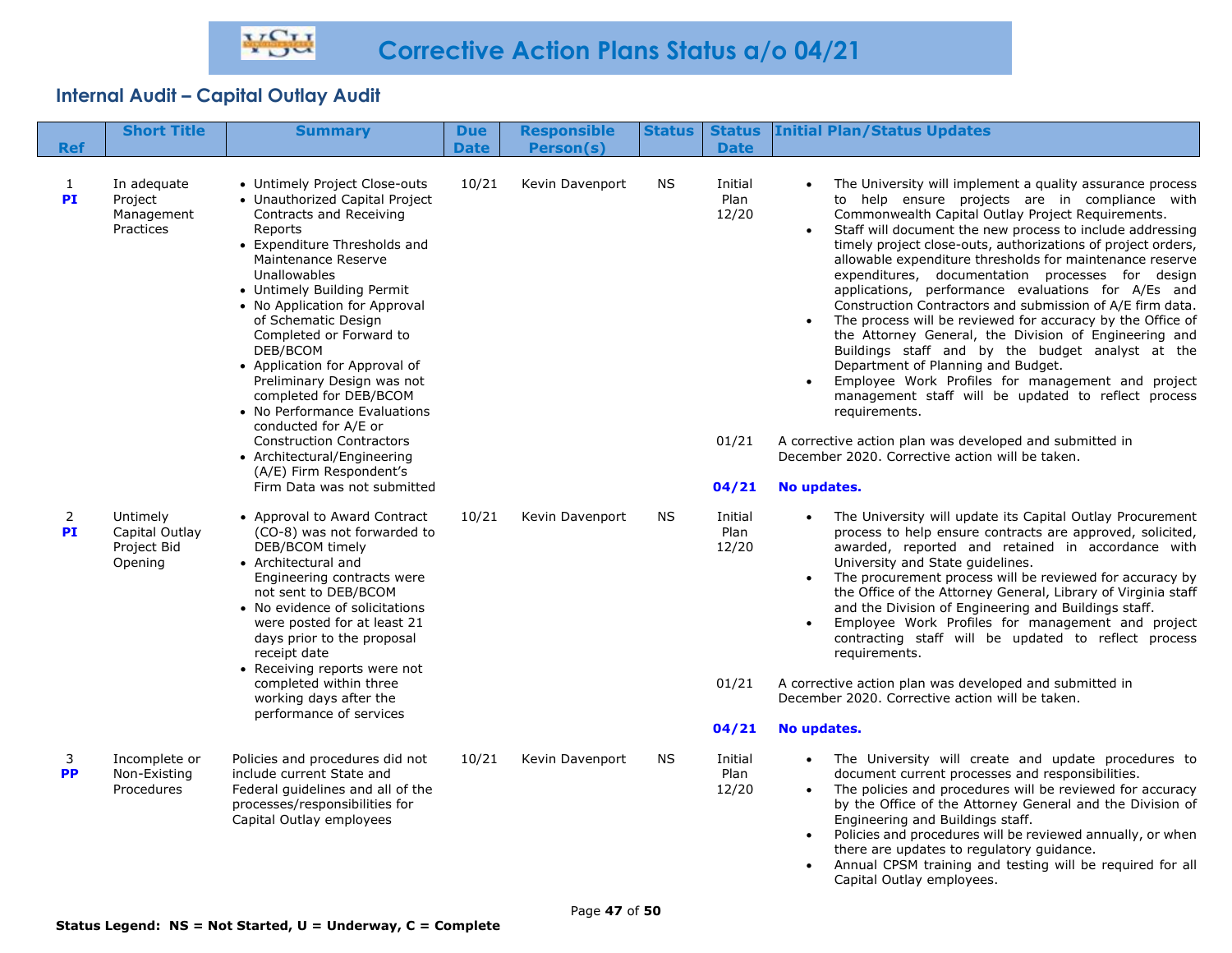| <b>Ref</b> | <b>Short Title</b>                                                             | <b>Summary</b>                                                                                                                                                                                                                                                                                       | <b>Due</b><br><b>Date</b> | <b>Responsible</b><br>Person(s) | <b>Status</b> | <b>Status</b><br><b>Date</b>               | <b>Initial Plan/Status Updates</b>                                                                                                                                                                                                                                                                                                                                                                                                                                                                                                                                                                                                                               |
|------------|--------------------------------------------------------------------------------|------------------------------------------------------------------------------------------------------------------------------------------------------------------------------------------------------------------------------------------------------------------------------------------------------|---------------------------|---------------------------------|---------------|--------------------------------------------|------------------------------------------------------------------------------------------------------------------------------------------------------------------------------------------------------------------------------------------------------------------------------------------------------------------------------------------------------------------------------------------------------------------------------------------------------------------------------------------------------------------------------------------------------------------------------------------------------------------------------------------------------------------|
|            |                                                                                |                                                                                                                                                                                                                                                                                                      |                           |                                 |               | 01/21<br>04/21                             | A corrective action plan was developed and submitted in<br>December 2020. Corrective action will be taken.<br>No updates.                                                                                                                                                                                                                                                                                                                                                                                                                                                                                                                                        |
| 4<br>P     | Improper<br>Procurement                                                        | • Professional services and<br>construction contracts were<br>not procured in compliance<br>with the CPSM<br>• Memorandums of<br>Understanding (MOU) were<br>missing for some construction<br>service<br>• Procurements Construction<br>procurements were not<br>solicited for the minimum<br>period | 10/21                     | Kevin Davenport                 | <b>NS</b>     | Initial<br>Plan<br>12/20<br>01/21<br>04/21 | The University will update its' Capital Outlay procurement<br>process to help ensure contracts are approved, solicited,<br>awarded, reported and retained in accordance with<br>University and State guidelines.<br>The procurement process will be reviewed for accuracy by<br>the Office of the Attorney General, Library of Virginia staff<br>and the Division of Engineering and Buildings staff.<br>Employee Work Profiles for management and project<br>contracting staff will be updated to reflect process<br>requirements.<br>A corrective action plan was developed and submitted in December<br>2020. Corrective action will be taken.<br>No updates. |
|            |                                                                                |                                                                                                                                                                                                                                                                                                      |                           |                                 |               |                                            |                                                                                                                                                                                                                                                                                                                                                                                                                                                                                                                                                                                                                                                                  |
| 5<br>P     | <b>Bids solicited</b><br>prior to<br>DEB/BCOM<br>approval                      | Projects solicited construction<br>contracts before the Working<br>Drawings (form CO-6) were<br>approved by DEB/BCOM                                                                                                                                                                                 | 10/21                     | Kevin Davenport                 | <b>NS</b>     | Initial<br>Plan<br>12/20                   | The University will update its process to help ensure<br>authorizations from DEB/BCOM are obtained prior to<br>solicited bids.<br>The process will be reviewed for accuracy by the Office of<br>the Attorney General, Library of Virginia staff and the<br>Division of Engineering and Buildings staff.<br>Employee Work Profiles for management and project<br>contracting staff will be updated to reflect process<br>requirements.                                                                                                                                                                                                                            |
|            |                                                                                |                                                                                                                                                                                                                                                                                                      |                           |                                 |               | 01/21                                      | A corrective action plan was developed and submitted in December<br>2020. Corrective action will be taken.                                                                                                                                                                                                                                                                                                                                                                                                                                                                                                                                                       |
|            |                                                                                |                                                                                                                                                                                                                                                                                                      |                           |                                 |               | 04/21                                      | No updates.                                                                                                                                                                                                                                                                                                                                                                                                                                                                                                                                                                                                                                                      |
| 6<br>P     | No Request for<br>Proposal (RFP)<br>for Professional<br>Service<br>Procurement | No RFP for a professional<br>service procurement or a bid<br>package                                                                                                                                                                                                                                 | 10/21                     | Kevin Davenport                 | <b>NS</b>     | Initial<br>Plan<br>12/20                   | The University will update its' Capital Outlay procurement<br>process to help ensure contracts are approved, solicited,<br>awarded, reported and retained in accordance with<br>University and State guidelines.<br>The procurement process will be reviewed for accuracy by<br>the Office of the Attorney General, Library of Virginia staff<br>and the Division of Engineering and Buildings staff.<br>Employee Work Profiles for management and project<br>contracting staff will be updated to reflect process<br>requirements.                                                                                                                              |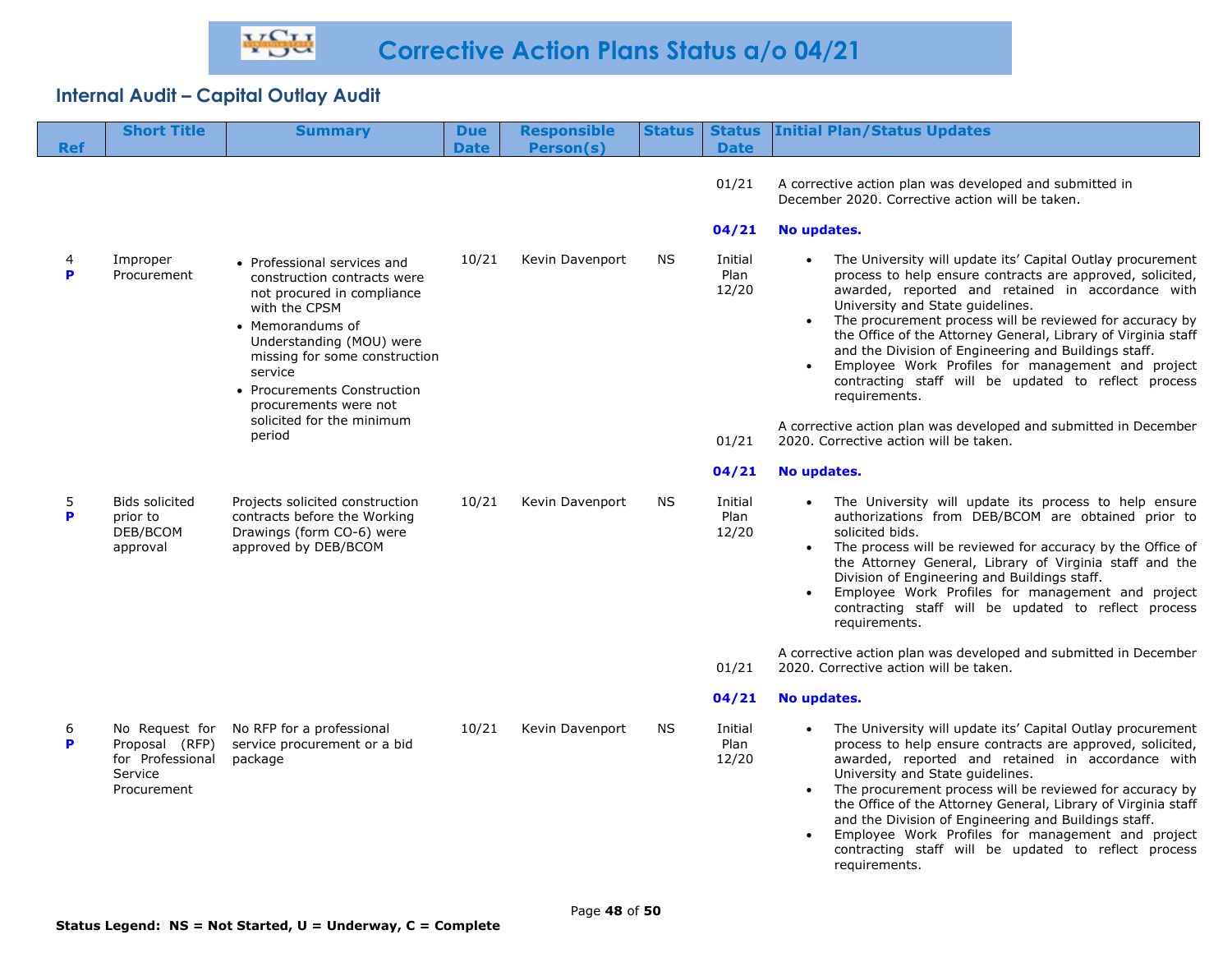| <b>Ref</b>        | <b>Short Title</b>                                                                 | <b>Summary</b>                                                                                                                                                                     | <b>Due</b><br><b>Date</b> | <b>Responsible</b><br>Person(s) | <b>Status</b> | <b>Status</b><br><b>Date</b> | <b>Initial Plan/Status Updates</b>                                                                                                                                                                                                                                                                                                                                                                                                                                                                                                  |
|-------------------|------------------------------------------------------------------------------------|------------------------------------------------------------------------------------------------------------------------------------------------------------------------------------|---------------------------|---------------------------------|---------------|------------------------------|-------------------------------------------------------------------------------------------------------------------------------------------------------------------------------------------------------------------------------------------------------------------------------------------------------------------------------------------------------------------------------------------------------------------------------------------------------------------------------------------------------------------------------------|
|                   |                                                                                    |                                                                                                                                                                                    |                           |                                 |               | 01/21                        | A corrective action plan was developed and submitted in<br>December 2020. Corrective action will be taken.                                                                                                                                                                                                                                                                                                                                                                                                                          |
|                   |                                                                                    |                                                                                                                                                                                    |                           |                                 |               | 04/21                        | No updates.                                                                                                                                                                                                                                                                                                                                                                                                                                                                                                                         |
| 7<br>$\mathbf{o}$ | Inefficient<br>Review of<br>Small<br><b>Businesses for</b><br>Good and<br>Services | Professional service<br>procurements that did not have<br>evidence the respondent<br>included a report on past efforts<br>to utilize the goods and services<br>of small businesses | 10/21                     | Kevin Davenport                 | <b>NS</b>     | Initial<br>Plan<br>12/20     | The University will update its' Capital Outlay procurement<br>process to help ensure contracts are approved, solicited,<br>awarded, reported and retained in accordance with<br>University and State guidelines.<br>The procurement process will be reviewed for accuracy by<br>the Office of the Attorney General, Library of Virginia staff<br>and the Division of Engineering and Buildings staff.<br>Employee Work Profiles for management and project<br>contracting staff will be updated to reflect process<br>requirements. |
|                   |                                                                                    |                                                                                                                                                                                    |                           |                                 |               | 01/21                        | A corrective action plan was developed and submitted in<br>December 2020. Corrective action will be taken.                                                                                                                                                                                                                                                                                                                                                                                                                          |
|                   |                                                                                    |                                                                                                                                                                                    |                           |                                 |               | 04/21                        | No updates.                                                                                                                                                                                                                                                                                                                                                                                                                                                                                                                         |
| 8<br>P            | Unauthorized<br>Signature of<br>Emergency<br>Procurement<br>Notices                | Emergency procurements that<br>were signed by the authorized<br>individual                                                                                                         | 05/21                     | Kevin Davenport                 | <b>NS</b>     | Initial<br>Plan<br>12/20     | The University will update its' Capital Outlay procurement<br>process to help ensure emergency procurements are<br>approved, solicited, awarded, reported and retained in<br>accordance with University and State guidelines.<br>The procurement process will be reviewed for accuracy by<br>$\bullet$<br>the University Purchasing staff and the Division of<br>Engineering and Buildings staff.<br>Employee Work Profiles for management and project<br>contracting will be updated to reflect process<br>requirements.           |
|                   |                                                                                    |                                                                                                                                                                                    |                           |                                 |               | 01/21                        | A corrective action plan was developed and submitted in<br>December 2020. Corrective action will be taken.                                                                                                                                                                                                                                                                                                                                                                                                                          |
|                   |                                                                                    |                                                                                                                                                                                    |                           |                                 |               | 04/21                        | No updates.                                                                                                                                                                                                                                                                                                                                                                                                                                                                                                                         |
| 9<br>$\mathbf{o}$ | Inefficient use<br>of Resources                                                    | Waste of University resources                                                                                                                                                      | 05/21                     | Kevin Davenport                 | ΝS            | Initial<br>Plan<br>12/20     | The University will implement a staffing process to monitor<br>the work assignments performed by contract employees.<br>The process will be reviewed and approved by University<br>$\bullet$<br>Human Relations and Purchasing staff.<br>The Vice President for Finance will review and approve the<br>$\bullet$<br>Capital Outlay organization chart annually including any<br>contract employees.<br>Employee Work Profiles for management will be updated<br>to reflect staffing process requirements.                           |